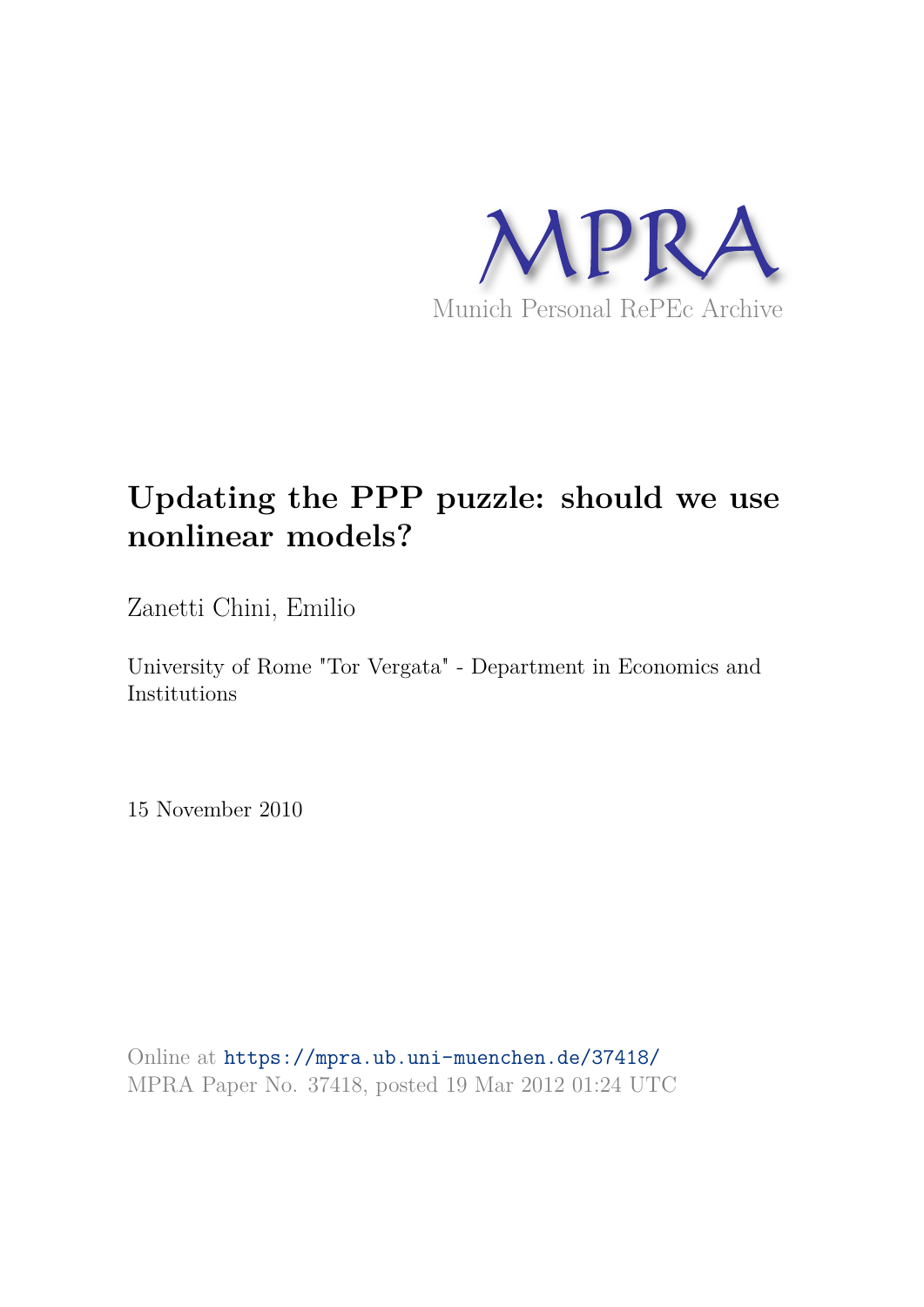# Updating the PPP Puzzle: Should We Use Nonlinear Models?

Emilio Zanetti Chini<sup>∗</sup>

"Tor Vergata" University of Rome

#### Abstract

We investigate the empirical support to the Purchasing Power Parity hypothesis in sixteen real exchange rates for the decade 1999-2009 by implementing Cointegrated VAR analysis, panel cointegration and nonlinear models. The theory is rejected and both the puzzles remain unsolved if considering linear models, while a nonlinear scenario seems to allow for a partial solution to the puzzle if adopting a modified Generalto-Specific modelling strategy. The parameters restrictions commonly used in literature and the automatic use of symmetric transitions between different regimes when estimating the conditional mean are criticized and shown being two plausible candidates for explaining the puzzle.

*Key words:* PPP, real exchange rates, dynamically symmetric models,STAR models, model specification.

*JEL Classification:* [C32; C33; C50; F31]

## 1 Introduction

Real exchange rates are source of one of the six main puzzles in macroeconomics. The Purchasing Power Parity (PPP) proposition states that the price of a basket of goods expressed in a common currency should be constantly equal to one (absolute version) or

<sup>∗</sup>E-mail: Emilio.Zanetti.Chini@uniroma2.it. - Department in Economics and Institutions. This paper is based on my MSc. dissertation in Macroeconometrics at University of Rome "Tor Vergata" entitled "Does the Parity of Purchasing Power Hypothesis hold? Evidence from the last decade". A special thank to my first supervisor Tommaso Proietti and to Fabrizio Mattesini who was the second supervisor. I am particularly grateful to Giovanni Trovato and Barbara Annicchiarico for their useful comments and suggestions. Any error is my own responsibility.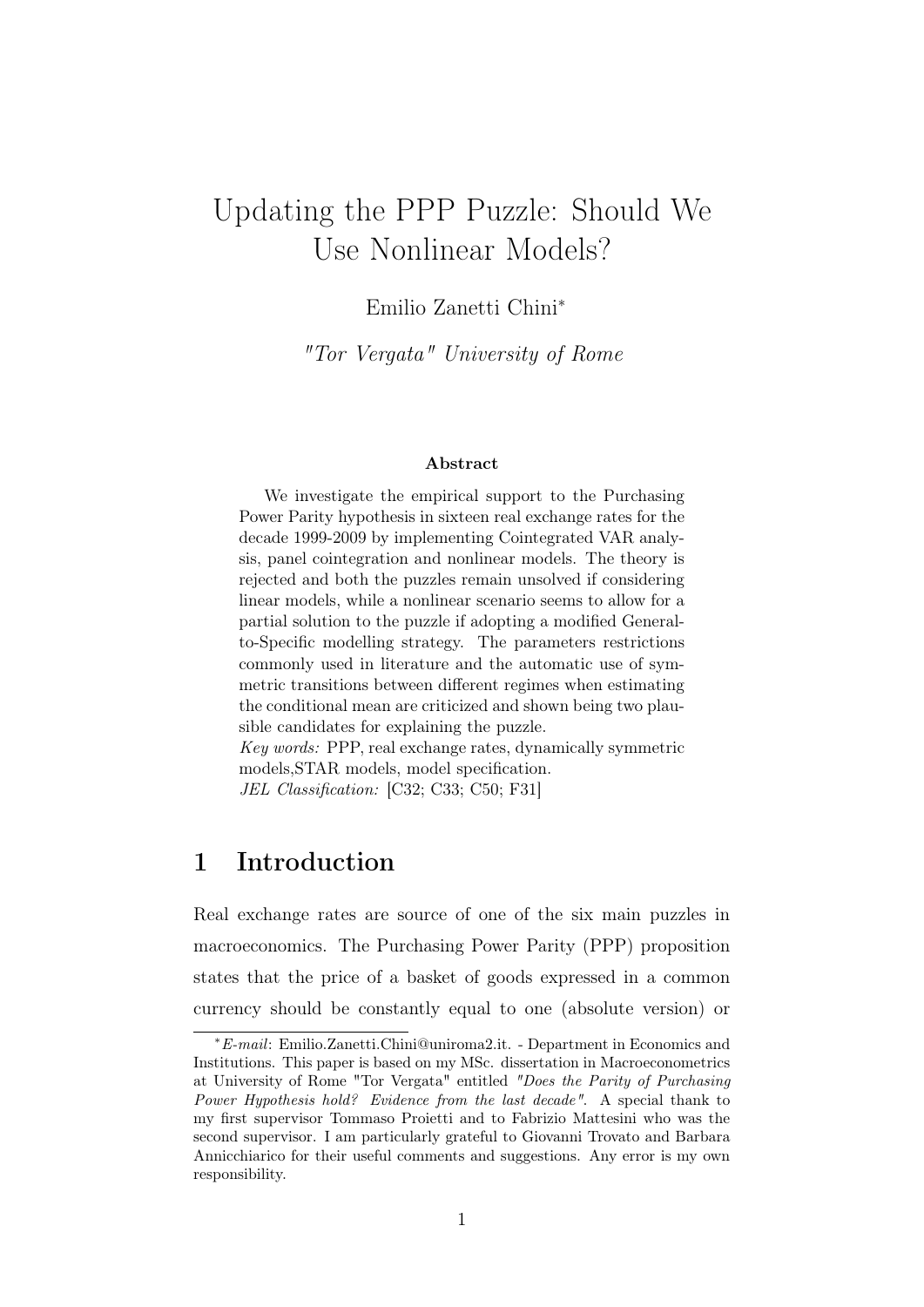constant (relative version). Rogoff (1996) highlights that there is consensus on the facts that real exchange rates tend toward PPP in the very long run while the speed of convergence towards is extremely slow and that short run deviations from PPP are large and volatile since the half-live is measured in the range of 3-5 years, hence the "PPP puzzle"<sup>1</sup>.

Since PPP is assumed is assumed in many wildly used macroeconomic models, there is a huge literature which uses three main methodologies: linear cointegration analysis, panel methods and univariate nonlinear autoregressive models. Only recently some positive results have been achieved: Taylor et al. (2001) (TPS) applies the family of smooth transition autoregressive (STAR) models (see Section 2) to four rates and solves the two PPP puzzles<sup>2</sup> by analyzing the standard post-Bretton-Wood sample.

Panel unit root and cointegration techniques has been developed since last 90's (Maddala and Wu, 1999; Pedroni, 2004), until Banerjee et al. (2005) (BMO) noticed that commonly used panel unit root test critical values, if not allowing for cross-countries cointegrating relationships, are severely biased towards rejecting the null hypothesis of a unit root; this leads to a severe critique to the commonly used empirical methodology in macroeconomics in the measure of which panel methods are performed automatically.

The issue of the unobserved heterogeneity seemed to be a plausible candidate to go ahead the BMO critique: Imbs *et al.* (2005) explicitly takes in account the heterogeneous dynamics in a panel of sectoral indexes and shows how this heterogeneity is consistent, from a theoretical point of view, with the high persistence of real exchange rates in aggregates indexes and the faster adjustment in sectoral ones because of an upward bias in the traditional estimates

<sup>1</sup>"The purchasing power parity puzzle then is this: how can one reconcile the enormous short-term volatility with the extremely slow rate at which shocks appear to damp out ?" Rogoff (1996), pag. 647.

<sup>2</sup>TPS considers the two empirical facts above mentioned (that is long-run mean reversion of real exchange rates with respect their theoretical values and the volatility) separately and calls them "First" and "Second PPP Puzzles" respectively. In this paper we will use the same notation.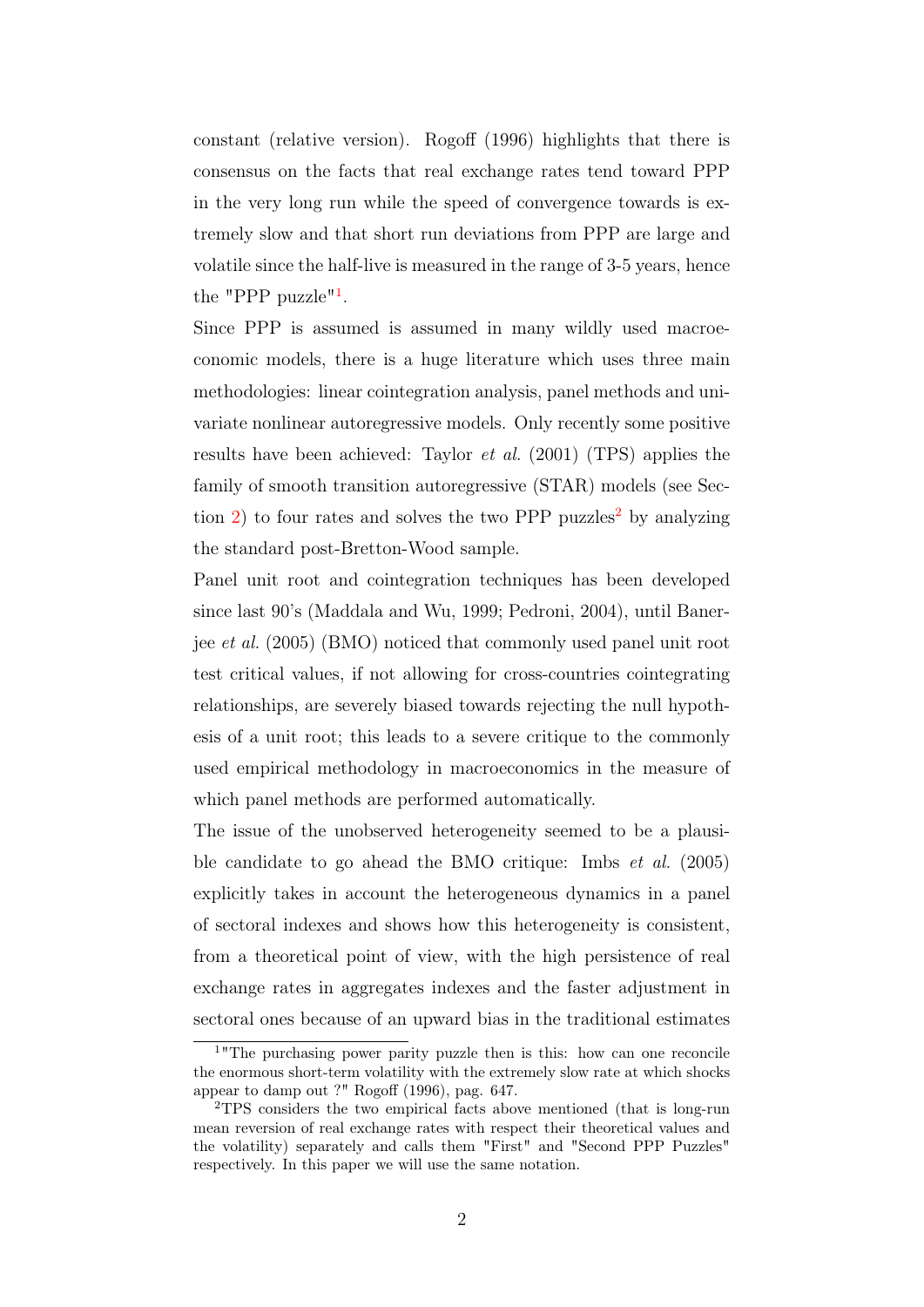of such persistence. Gadea and Mayoral (2009) replies that the heterogeneity is not a valid answer because the GIRF (see next Section  $(2.4)$  used by Imbs *et al.* was seriously biased and, consequently, this bias is the cause of the differences between sectoral and aggregate persistence, so that the games are still open.

Finally Johansen et al. (2010) solves the PPP puzzles for the DKR/\$ rate using an alternative, fully empirically-based approach in a standard sample by implementing a Cointegrated VAR model under an  $I(2)$  scenario, justified by a non-conventional economic theory<sup>3</sup>.

The main purpose of this article is to investigate the empirical support to the PPP hypothesis for the last 11 years. In order to do this we compare all the three main methodologies previously mentioned. This work originates from three findings: first, almost all the most influential studies - and, in primis, the ones supporting the theory - are based on a very peculiar sample (1975:04-1998:12 at the best) and on few currencies; consequently, none of such studies (also the most recent ones) mention the euro nor, a *fortiori* the effects of the 2008 crisis. Second, the model specification in almost all the literature is highly driven by theoretical reasons (in particular in nonlinear models, see Section 3). In the next sections we will try to bridge this gap in empirical literature and to compare the three methodologies for last 11 years data and will check whether the conclusions of the previously mentioned studies are still valid or not. Secondly, we will extensively discuss the issue of model specification by introducing some modifications to the available strategies that allow us to estimate a higher number of models for real exchange rates than the ones we would estimate whether considering a more theory-based specification. We anticipate the two main results: first, the dynamics of real exchange rate seems to be asymmetric contrarily to what suggested by standard literature; second, the peculiarity of the estimates suggests that only a small part of the mean reversion can be captured by standard nonlinear models because of the highly restric-

<sup>3</sup>See Sarno and Taylor (2001) for a survey of standard applied literature prior to 2001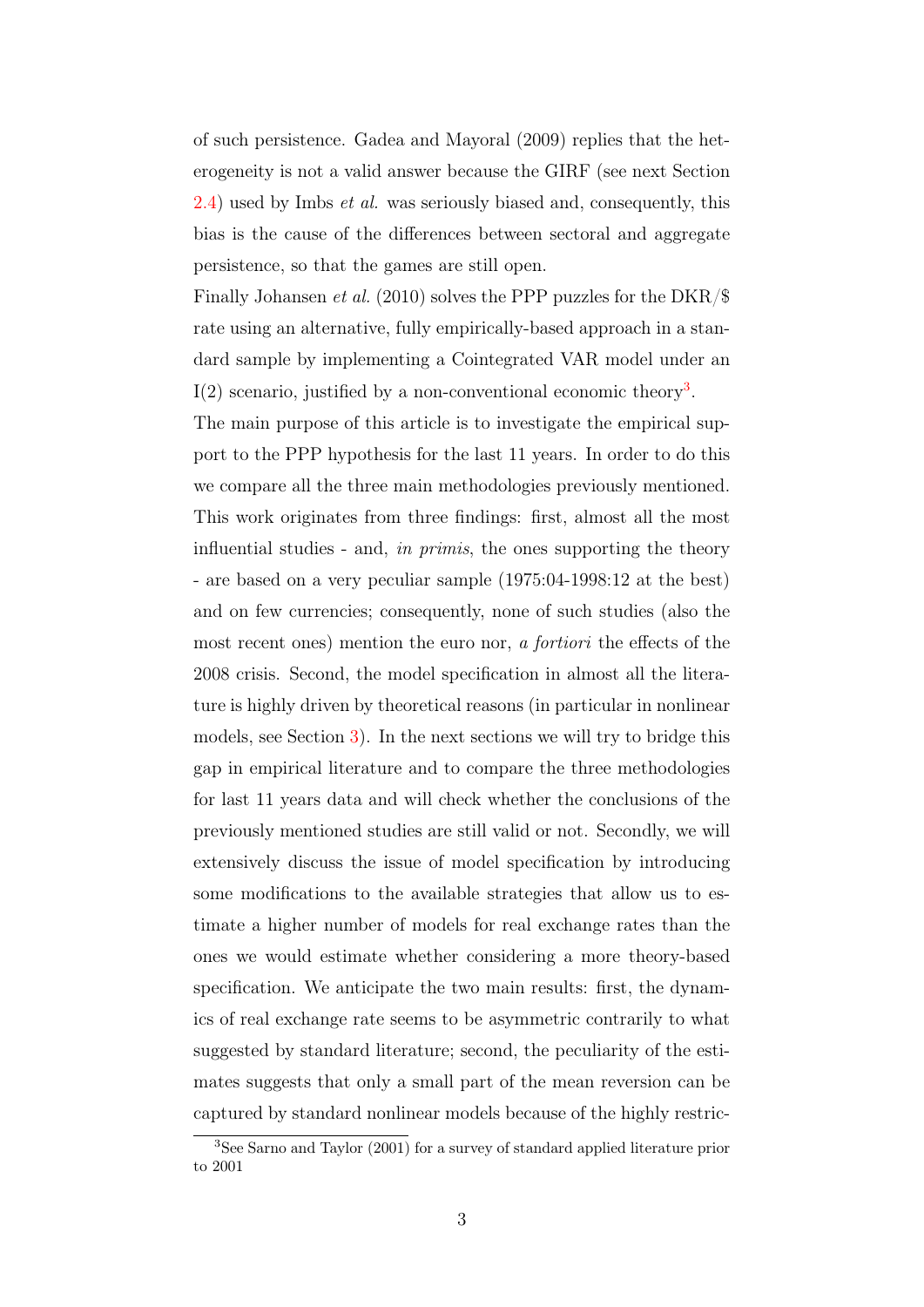tive definition of (a)symmetry implicitly used in applied literature. The paper is organized as follows: Section 2 states the relations of interest and the new definition of (a)symmetry used in the paper and briefly describes the statistical models; Section 3 points out the empirical strategy; Section 4 describes the data set; Section 5 shows the empirical evidence of both weak and strong PPP hypotheses for our dataset for each methodology used; Section 6 concludes.

## 2 The models

#### 2.1 Economic relations and definitions

Following Juselius (2009) notation and working with aggregate terms in logarithmic transformation, we define the PPP as:

$$
p_t = p_t^* + s_t + v_t \tag{1}
$$

where  $p_t$  and  $p_t^*$  are the domestic and foreign consumer price indexes,  $s_t$  are defined as above and  $v_t$  is the time t error term. Hence the model can be written in deviation from PPP, which correspond to what literature calls "strong PPP hypothesis":

$$
v_t \equiv y = p_t - p_t^* - s_t,\tag{2}
$$

where  $y$  corresponds to the real exchange rate. The "weak PPP hypothesis", is a generalization of model  $(2)$  and is defined as:

$$
\hat{v}_t \equiv \hat{y}_t = p_t - \alpha p_t^* - \beta s_t \tag{3}
$$

where  $\alpha$  and  $\beta$  represent measurement errors as transaction and transport costs and the hat is only for notation.

In term of cointegrating relations we can state two postulates:

Postulate 1. If strong PPP holds, the corresponding cointegrating relation is:

$$
CI = (1 - 1 - 1) \tag{4}
$$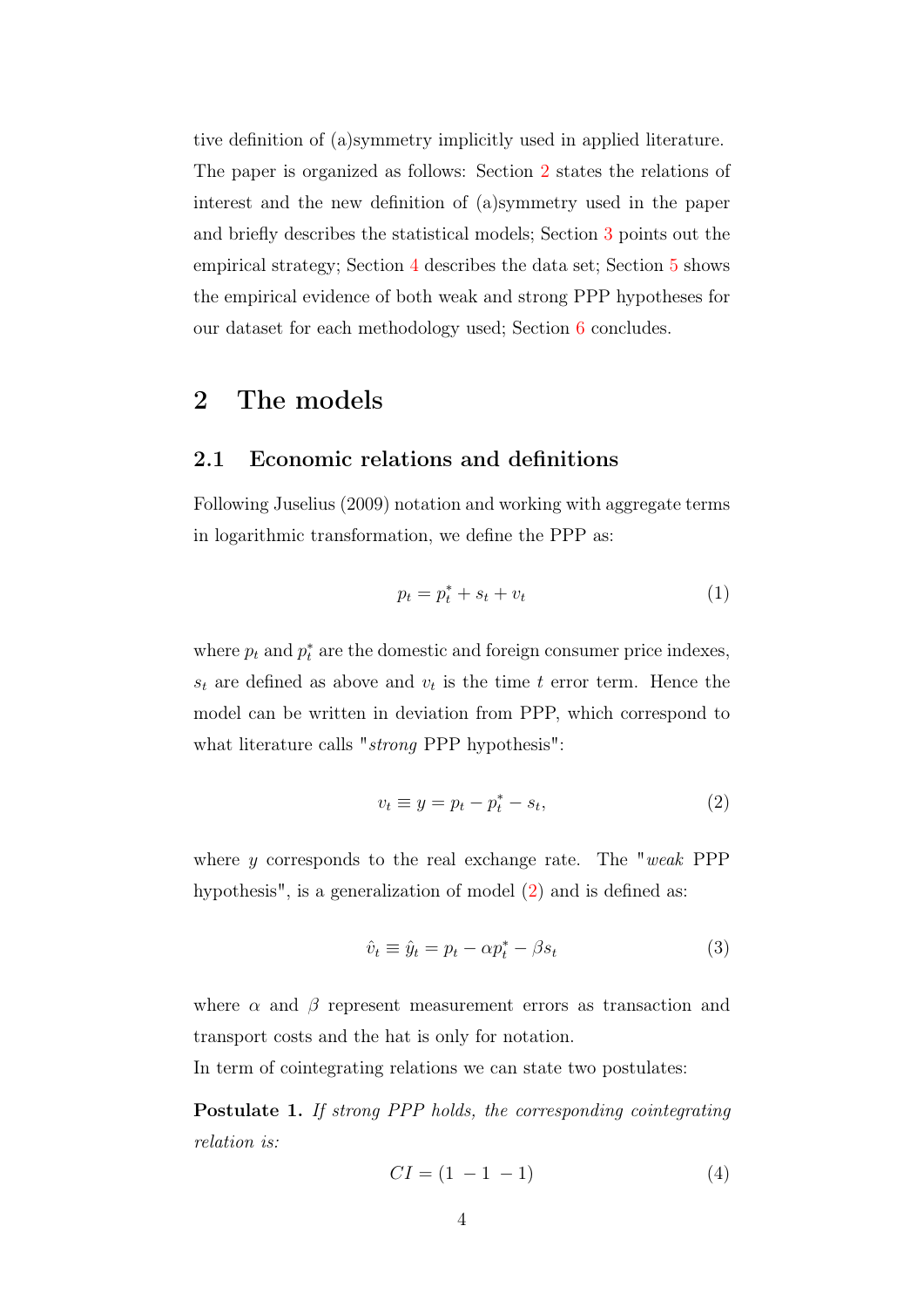Postulate 2. If weak PPP holds,  $∃ CI$  s.t.  $\hat{y}_t \sim I(0)$ 

where  $CI$  indicates the cointegrating relation and  $I(0)$  indicates integrated of order zero process. Testing for strong PPP means testing for unit root of real exchange rates, while testing for weak PPP means testing for cointegration.

We define the two PPP puzzles directly from Postulates 1 and 2:

**Definition 1** ( $1^{st}$  Puzzle). Neither Postulate 1 nor Postulate 2 holds. That is, the real exchange rates deviate systematically from their theoretical (PPP) values.

**Definition 2** ( $2^{nd}$  Puzzle). These deviation are permanent in the long run, contrary to what the economic theory suggests.

The previous postulates and definitions assume a linear model. In practice, it is well known that economic variables behaves nonlinearly in the short/medium-run, as we will proove in the next Sec. 5. Hence the need an appropriate definition of what we call "nonlinearity" from a statistical point of view:

**Definition 3** (Nonlinear process). Let  $\{v_t\}_t^T$  be a stationary stochastic process with conditional mean  $m_t = E(v_t|v_{t-1}, \ldots, y_{t-m})$  where  $v_t$ defined as in (2). The process is defined nonlinear if  $m_t = f(\mathbf{y}_t)$ , where  $f(\mathbf{y_t})$  is any (possibly twice differenciable) function in  $\mathbf{R}^{m+1}$ and  $y_t = [v_t, \gamma_t]$ ,  $\gamma_t$  is a velocity parameter.

The previous Def. 3 only require that the conditional mean is not a constant or a line. In practice, in applied literature, one require some other dynamics properties, such as monotony and symmetry. These two requirements are particularly interesting for our aims because they are assumed in econometric models. Hence the following

Definition 4 (Dynamically (a)symmetric and (a)symmetric models). Consider a nonlinear model for  $m_t$  satisfying Def. 3. Suppose that data suggest two different levels for  $m_t$ , say  $m_1$  and  $m_2$  respectively. Call the mild-point between  $m_1$  and  $m_2$  as  $m_a = (m_1+m_2)/2$ . If  $f(\mathbf{y_t})$  is such that: i)  $m_t$  moves from  $m_1$  to  $m_2$  with increasing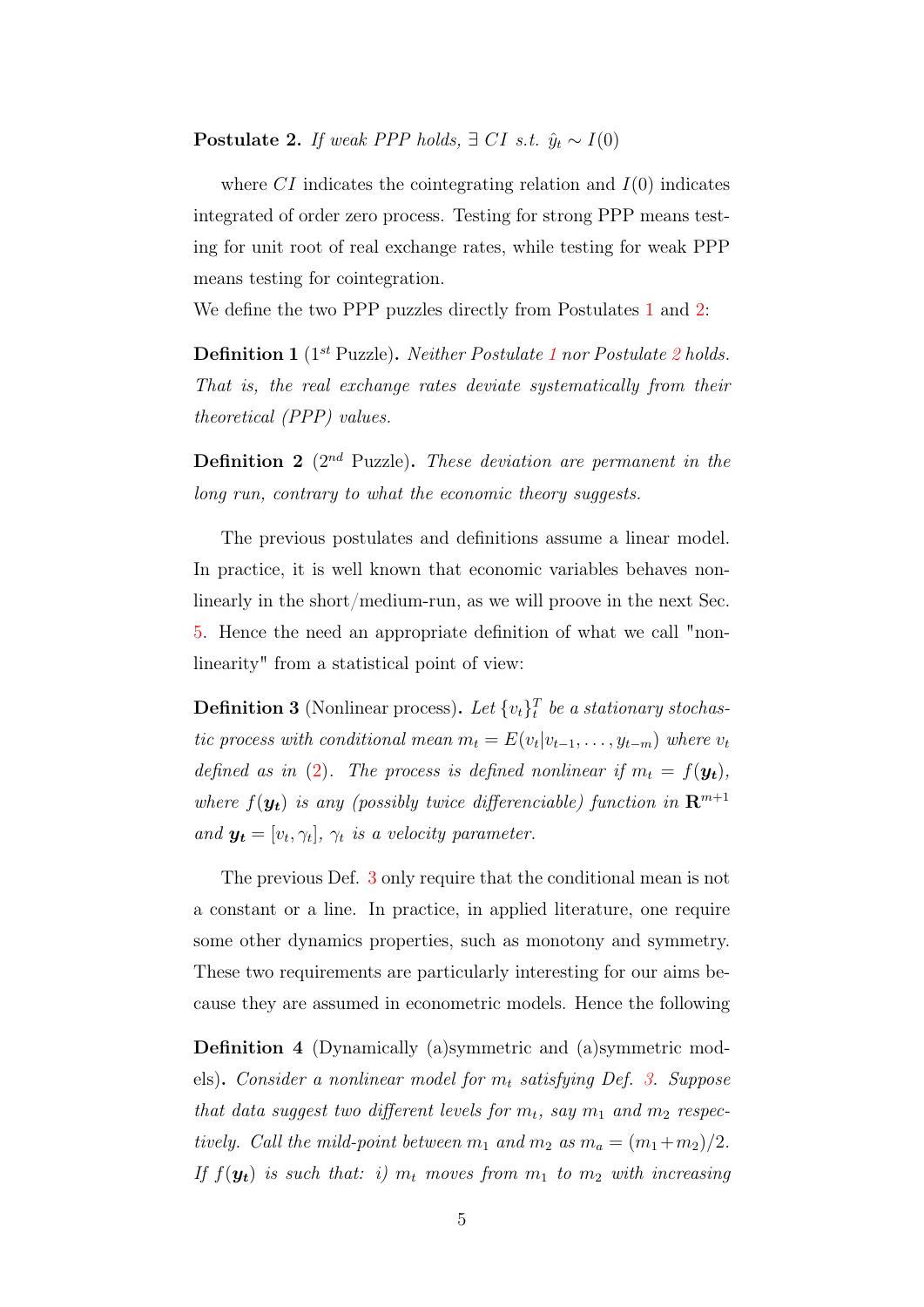velocity until  $m_a$ , where it begin to decrease at the same rate of the previous increase; ii) an increase in the velocity produce a monotone increase in  $m_t$ ; then the model is called dynamically symmetric. A model satisfying only ii) is defined symmetric. A model not satisfying i) and ii) (not satisfying ii)) is defined dynamically asymmetric ( asymmetric).

According to our definition, a typical dynamically symmetric process is the Logistic Smooth Transition Auto-Regressive model (see Sec. 2.4).

**Remark 1.** Notice that Def 4 does not concern about the permanence of  $m_t$  on its new level, but only about the dynamics of its velocity of transition; that is, the fact that  $m_t$  does not return to its previous level is not sufficient to define the process as asymmetric.

**Remark 2.** Notice that a dynamically symmetric model is considerably more stringent than a symmetric one from a statistical point of view. Hence it is a testable hypothesis which should be checked any time the econometrician uses a nonlinear model for  $m_t$ .

This definition of (a)symmetry is the main contribution of this paper, since the econometric and applied literature implicitly consider asymmetry only by looking at the level of  $m_t$ , or equivalently, uses a dynamically symmetric structure without test for it, see TPS (pag. 1020) and Sec. 2.4.

#### 2.2 Statistical models: CVAR

For what concerns the cointegration analysis of PPP, we use a  $VECM(p)$ to model relations  $(1)$  and  $(2)^4$ :

$$
\Delta y_t = \Gamma_1^{(1)} \Delta y_{t-1} + \Gamma_2^{(1)} \Delta y_{t-2} + \dots + \Gamma_{p-1}^{(1)} \Delta y_{t-p-1} + \alpha \beta' x_{t-1} + \mu_0 + \mu_1 t + \epsilon_t
$$
\n(5)

<sup>&</sup>lt;sup>4</sup>Remember that the VECM(p) is only a way for re-writing the more conventional  $VAR(p)$  when the data are supposed to be  $I(1)$ , hence the "CVAR" notation remains still valid.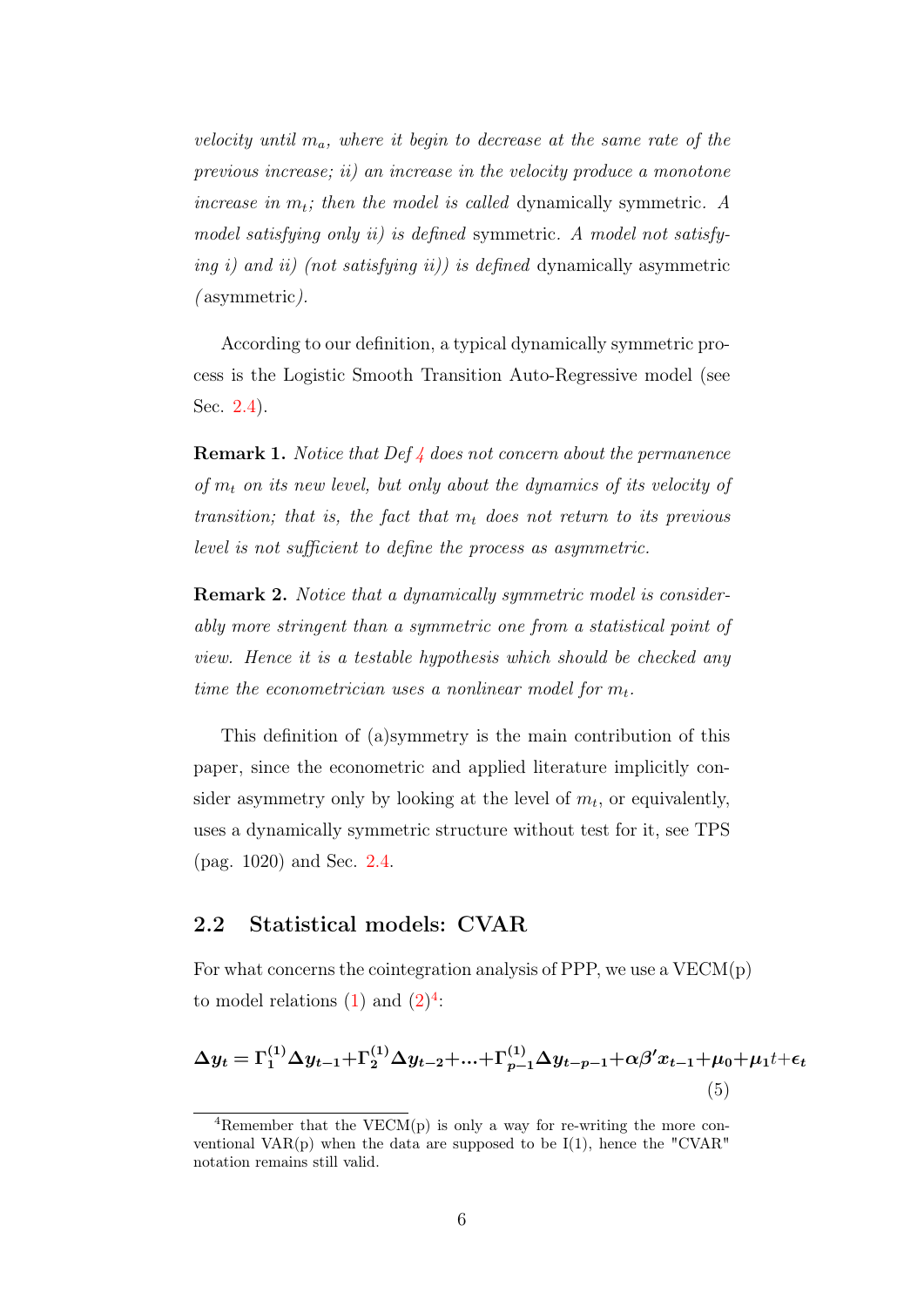where:  $\Gamma_1^{(1)} = -(\Pi_2 + \Pi_3 + ... + \Pi_p), \Gamma_2^{(1)} = -\Pi_3$  and  $\Pi =$  $-(I - \Pi_1 - \Pi_2 - \dots - \Pi_p)$  are the short run matrices and the long run matrix respectively and the integer (1) indicates the lag pleacement of ECM,  $\Pi = \alpha \beta'$  is the reduced rank long run matrix,  $\alpha$  and  $\beta$  are  $p \times r$  matrices,  $r \leq p$ ,  $\mu_0 + \mu_1 t = \Phi D_t$  are the unrestricted components (i.e. allowed to enter in cointegrating relation) of deterministic trend. The equation (5) is the cointegrated VAR (CVAR) model under I(1) hypothesis, see Johansen (1991) for further details and estimation.

#### 2.3 Statistical models: panel methods

For what concerns panel data methods, the general model can be formulated as the following regression:

$$
\Delta y_{it} = \rho_i y_{i,t-1} + \sum_{L=1}^{p_i} \theta_{i,L} \Delta y_{i,t-L} + \alpha_{mi} d_{mt} + \epsilon_{it} \ m = 1, 2, 3 \tag{6}
$$

where:  $y_{it} = [p_{it}, p_{it}^*, s_{it}]', \epsilon_{it} \sim IID(0, \sigma^2), E(\epsilon_{it} \epsilon_{jt}) = 0, i \neq j$  $\forall t, d_{mt}$  indicates the vector of deterministic terms and  $\alpha_{mi}$  the corresponding vector of coefficients for model  $m = 1, 2, 3$  and  $p_i$  is unknown. In particular,  $d_{1,t} = \emptyset$ ,  $d_{2,t} = \{1\}$  and  $d_{3t} = \{1, t\}.$ 

By starting from model (6) we can test for unit root (that is, for strong PPP) the panel of exchange rates using a battery of tests allowing for slightly more general assumptions and making the investigator able to answer to three different questions: (i) is panel supporting strong PPP? (ii) Conversely, is panel rejecting strong PPP? (iii) Finally, are there cointegrating cross-sections (that is, is panel supporting weak PPP? Levin *et al.* (2002) (LLC), Im *et al.* (2003) (IPS), Pesaran (2007) (CADF), Maddala and Wu (1999) (MW) are used to answer to question (i). Hadri (2000) and Nyblom and Harvey (2000) (NH) answer to question (ii). Pedroni (2004) and Westerlund (2007) answer to question (iii).

We refer to the original papers for technicalities. We just underline that these different tests are today used to analyze the non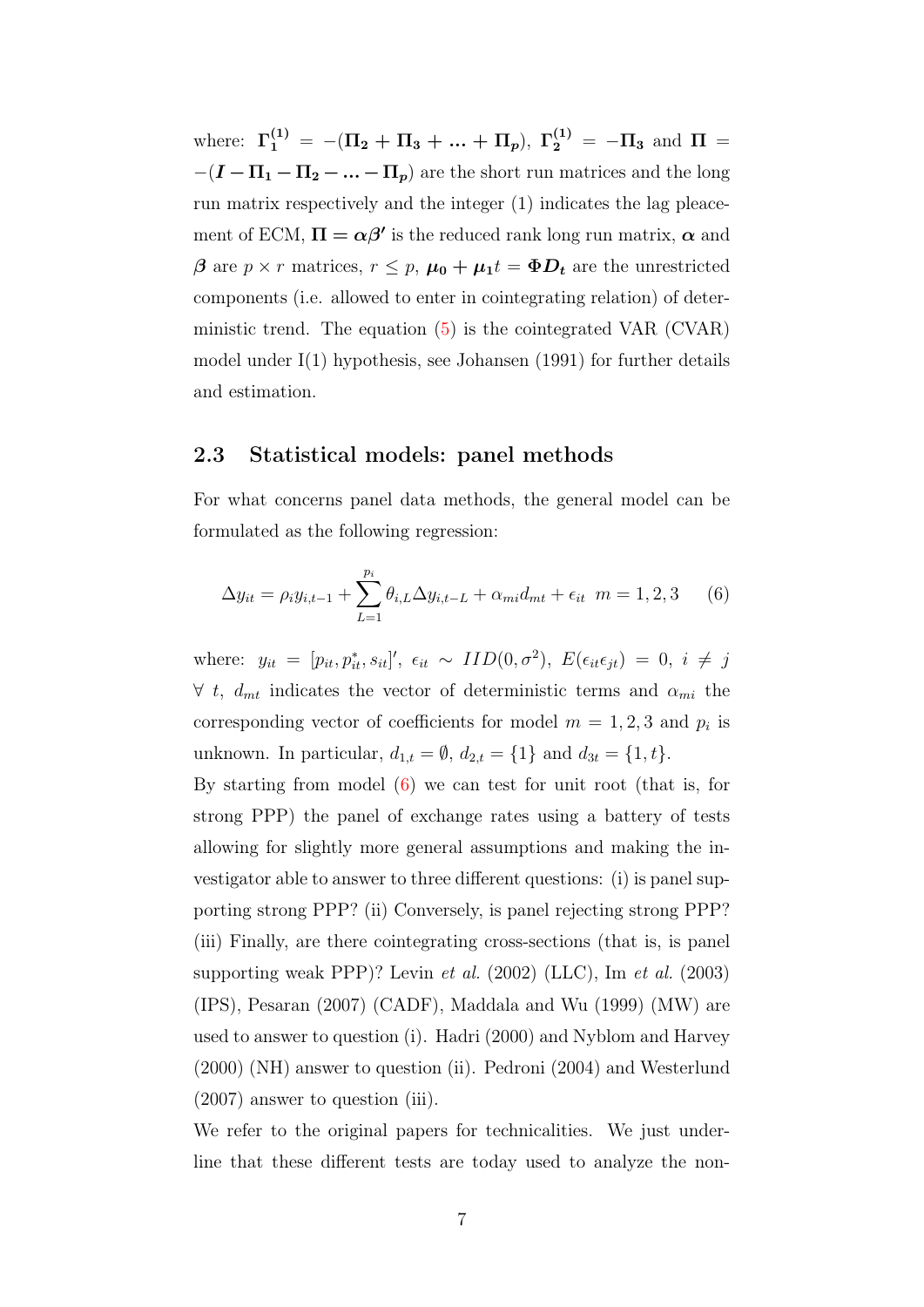stationary behavior of data from slightly different perspectives; that is, since a test which is robust to all possible features in the panel does not exist, a battery of partial tests can be build in order to cover particular lacks which remain unsolved by other tests (see BMO as an example). In particular the LLC test has the strongest hypothesis system: each series is unit root against each series is stationary. For this reason the LLC test is one of the more frequently used and criticized. The IPS test solves this problem but the cost is that it can be applied only to balanced panels; moreover, both LLC and IPS are built under cross-sectional independence hypothesis. This last peculiarity is treated by CADF test while MW test is in turn the solution to IPS lack of adequacy in unbalanced panels and by construction can be used for other unit root test. Again, the problem is in that p-values needed to perform it have to be computed by Monte Carlo simulation. Concerning the tests for the opposite null of stationarity, the Hadri test is the the panel analogue of univariate Kwiatkowski et al. (1992) (KPSS) test. Differently, the NH test is its multivariate version which allows to test the presence of an additive random walk in the data generating process. Concerning panel cointegration, the first tests used simple panel versions of LM and ADF-based procedure in order to test the two opposite null hypothesis systems. In this paper we implement two on the seven tests developed by Pedroni (2004) because, differently to the previous ones, it allows for individual heterogeneity, fixed effects and trends terms. Westerlund (2007) uses a different kind of test in order to test the same null hypothesis of no cointegration, but its two statistics are more powerful than Pedroni's ones.

#### 2.4 Statistical models: nonlinear time series

Concerning the nonlinear scenario, we use the standard STAR and its particular case, the self-exciting threshold autoregressive (SE-TAR) models, in order to replicate the analysis by TPS. Granger and Teräsvirta (1993) recommends a specific-to-general modelling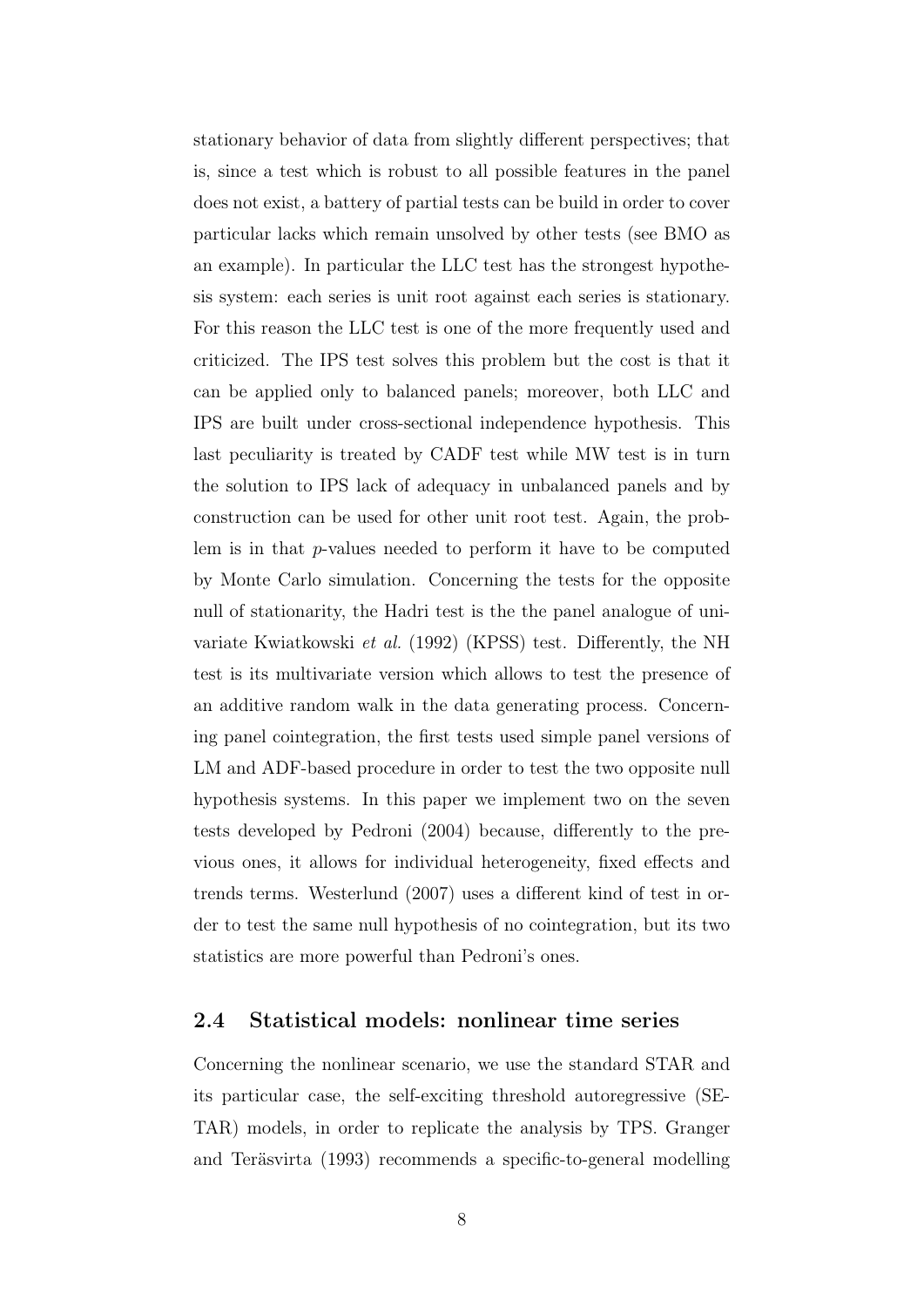procedure based on the following steps: (i) select an appropriate linear AR(p) model for the series under investigation; (ii) test the null hypothesis of linearity against the alternative of STAR/SETARtype nonlinearity and select the appropriate transition variable(s); (iii) estimate the parameters; (iv) evaluate the model using diagnostic tests; (v) if necessary, modify the model; (vi) use the model for descriptive or forecasting objectives. We broadly describe the econometric methodology step by step using the notation by Teräsvirta (2006) (since now, Teräsvirta) to which we remind for technicalities. Consider the general additive non-linear model:

$$
y_t = \phi' z_t + \theta' z_t G(\gamma, \mathbf{c}, s_t) + \epsilon_t \tag{7}
$$

where  $y_t \equiv v_t$  in equation  $(2), z_t = (1, y_1, \ldots, y_{t-p})'$ ,  $\boldsymbol{\phi} = (\phi_0, \phi_1, \ldots, \phi_p)'$ ,  $\boldsymbol{\theta} = (\theta_0, \theta_1, \dots, \theta_p)'$  are parameter vectors, and  $\epsilon_t \sim i.i.d. (0, \sigma^2)$ , the transition function  $G(\gamma, \mathbf{c}, s_t)$  is a continuous function in the transition variable  $s_t^5$  where  $\gamma$  controls the velocity of the transition and  $\mathbf{c} = (c_1, \ldots, c_K)$  is a vector of transition parameters. One of the main used functions for  $G(\cdot)$  is the (first order) logistic

function:

$$
G(\gamma, \mathbf{c}, s_t) = \left(1 + exp\left\{-\gamma \prod_{k=1}^K (s_t - c_k)\right\}\right)^{-1}, \ \gamma > 0, \qquad (8)
$$

where  $\gamma > 0$  is an identifying restriction. Equations (8) and (7) define the first order Logistic STR (LSTR1) model. The most common choices for K are  $K = 1$ , in which case the parameters  $\phi$  +  $\boldsymbol{\theta} G(\gamma, \boldsymbol{c}, s_t)$  change monotonically as a function of  $s_t$  from  $\boldsymbol{\phi}$  to  $\boldsymbol{\phi} + \boldsymbol{\theta}$ and  $K = 2$ , in which case the parameters  $\phi + \theta G(\gamma, c, s_t)$  change symmetrically<sup>6</sup> around the mid-point  $(c_1 + c_2)/2$  where the logistic

<sup>&</sup>lt;sup>5</sup>Notice that here  $s_t$  is a generic transition variable which can coincide (but not necessarily) with  $y_t \neq s_t$ . This change in notation is only for convenience when comparing the literature in STR models.

 $6\%$ Notice that here the term "symmetrically" is referred only to the level of the conditional mean, while according to our definition (see Def. 4 on page 5), the LSTR1 is a dynamically symmetric model since  $\gamma$  is implicitly assumed constant. We will show in next Section 5 that this could lead to misleading results.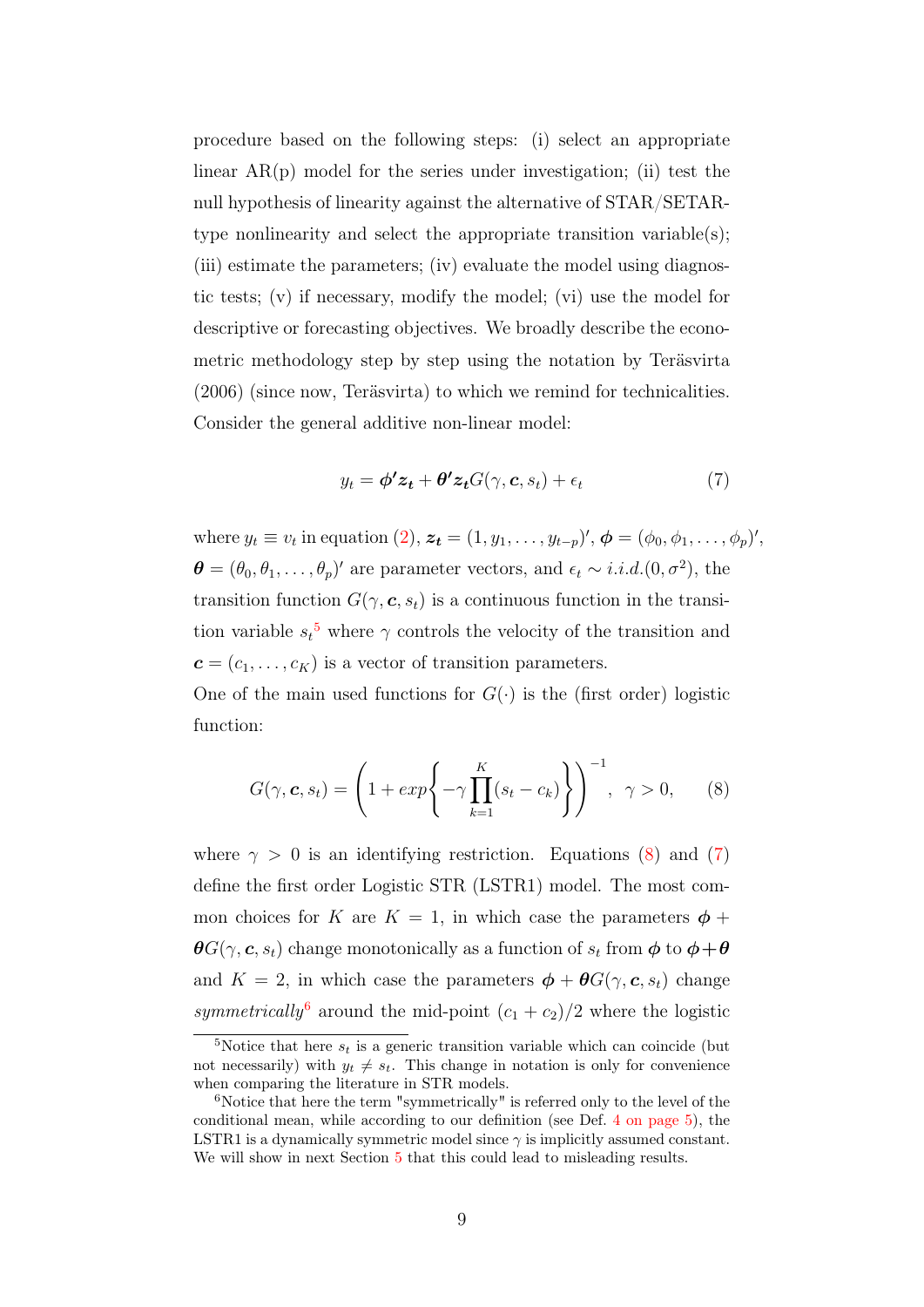function attains its minimum,  $min_G G(\cdot) \in [0, 1/2]$ , and it's such that:

$$
min_G G(\cdot) = \begin{cases} 0 & \text{if } \gamma \to \infty \\ 1/2 & \text{if } c_1 = c_2 \text{ and } \gamma < \infty \end{cases}
$$

If  $\gamma = 0$ , the transition function  $G(\gamma, \mathbf{c}, s_t) \equiv 1/2$  so that model (7) nests a linear model. In the latter case, that is when  $K = 2$  and  $c_1 \neq c_2$  the transition function became a second order Logistic STR (LSTR2). A peculiar form of this latter case is when  $K = 2$  and  $c_1 = c_2$  and the transition function (8) becames:

$$
G(\gamma, \mathbf{c}, s_t) = 1 - exp{-\gamma(s_t - c)^2}, \ \ \gamma > 0 \tag{9}
$$

Equations (7) and (9) define the Exponential STR (ESTR) model. When  $z_t \equiv y_{t-d}$  and  $s_t \equiv y_{t-d}$ ,  $d > 0$  in (8) and (9), the model becomes an LSTAR1, an LSTAR2 and an ESTAR respectively. Similarly, when  $\gamma \to \infty$  and  $z_t \equiv y_t$  and  $s_t \equiv y_{t-d}$  the model (7) nests a SETAR model:

$$
y_t = \sum_{j=1}^{r+1} (\phi'_j y_t) I(y_{t-d} \le c_j) + \sum_{j=1}^{r+1} (\phi'_j y_t) I(y_{t-d} > c_j) + \epsilon_{jt} \quad (10)
$$

where  $\phi, y_t$  are defined as before,  $s_t$  is a continuous switching r.v.,  $c_0, c_1, \ldots, c_{r+1}$  are threshold parameters,  $c_0 = -\infty$ ,  $c_{r+1} = +\infty$ ,  $\epsilon_{jt} \sim i.i.d. (0, \sigma_j^2), j = 1, \ldots, r.$ 

Concerning step (i) (specification), Tsay (1989) proposes a four-step specification procedure for SETAR model: select the AR order p and the set of possible threshold lags  $S$ , fit arranged autoregressions for a given  $p$  and every element  $d$  of  $S$  and perform threshold nonlinearity test  $F(p, d)$ ; if some nonlinearity is detected, select the delay parameter  $d_p$  such that  $\hat{F}(p, d_p) = \max_{v \in S} {\hat{F}(p, v)}$ ; for given p, d, locate the threshold variables by using scatterplot of predictive residuals derived by the arranged autoregression against  $y_{t-d}$ ; finally, refine the order and threshold values by linear techniques. Teräsvirta proposes a similar procedure for STAR models: specify a linear AR(p) model; test linearity for different values of d and, if rejected, deter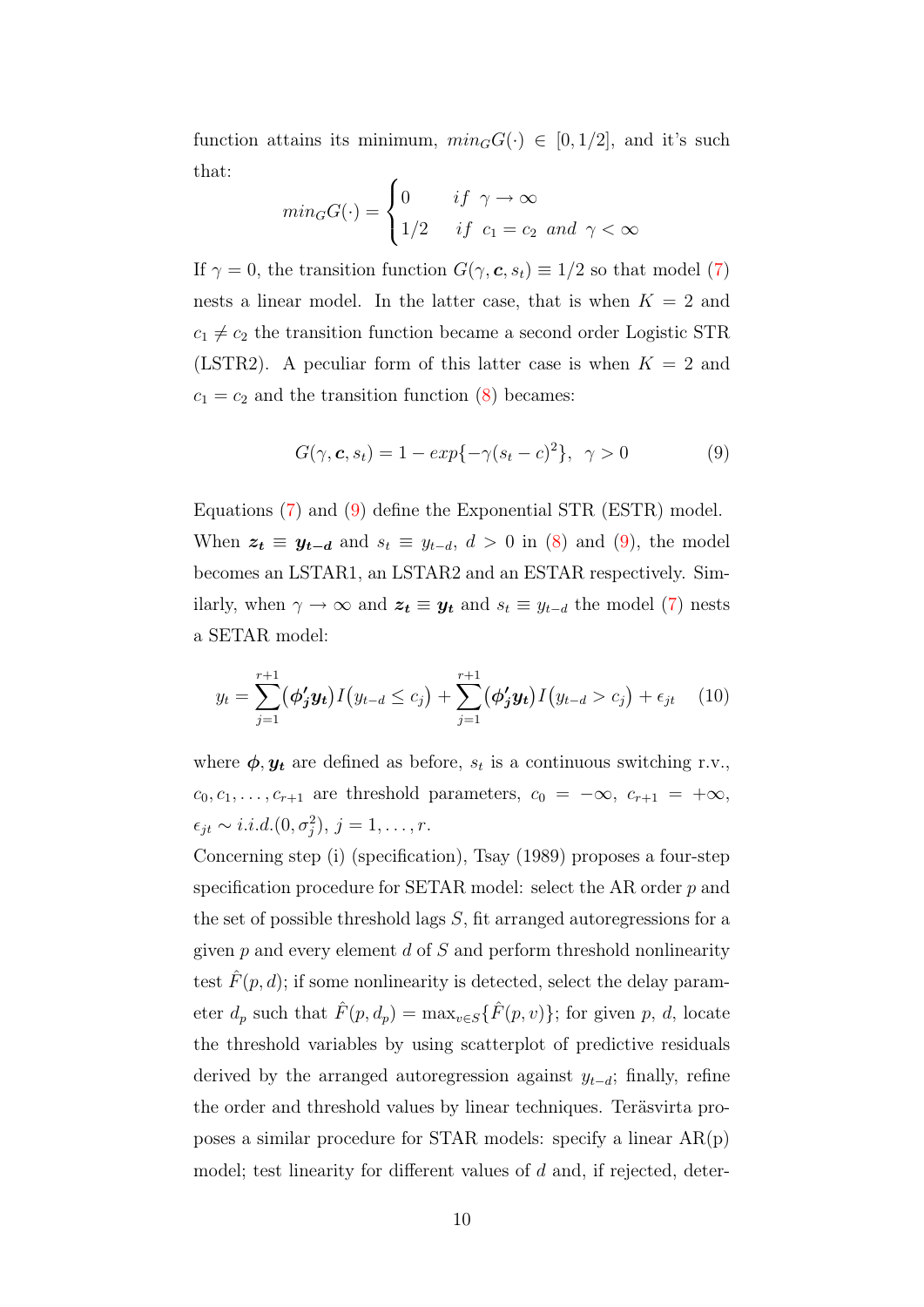mine the d parameter following the same criterion above mentioned. Concerning step (iii), the estimation is done by OLS in (SE)TAR models while in STAR models the NLLS algorithm is required.

The step (ii) (Linearity testing) for (SE)TAR models is discussed in Tsay. The idea is to perform an arranged autoregression and the resulting parameter are estimated by recursive least squares. The resulting predictive and standardized predictive residuals are used to build the F-type test from a least square regression. Hansen (1996) discusses an alternative likelihood-based test. Three statistics are used:

$$
S_T = \sup_{\gamma \in \Gamma} S_T(\gamma),
$$
  
\n
$$
aveS_T = aveS_T(\gamma) = \int_{\Gamma} S_T(\gamma)dW(\gamma),
$$
  
\n
$$
\exp S_T = \ln\left(\int_{\Gamma} \exp\left\{\frac{1}{2}S_T(\gamma)\right\}dW(\gamma)\right)
$$
\n(11)

where  $\Gamma = \{ \gamma : \gamma \in \Gamma \}, W(\gamma)$  is a weight function such that  $\int_{\mathbf{\Gamma}} W(\gamma) d\gamma = 1$ . Using the likelihood function of the model (7), Hansen derives the the score function for Wald and LM test; the empirical distribution of the last one is computed by bootstrap simulation and can be used to show whether the null hypothesis has to be rejected or not. The analogue test for STAR models is discussed in Luukkonen et al. (1988). It is based on a Taylor expansion of the transition function (8) (or (9)),  $T_3(z) = g_1z + g_3z^3$  where  $g_1 = \partial G/\partial z_{|z=0}$  and  $g_3 = (1/6)\partial^3 G/\partial z_{|z=0}^3$ , so that the approximation,  $y_t = \phi' z_t + \theta' z_t T_3(\gamma(y_{t-d} - c)) + \epsilon_t$ , leads to the auxiliary regression:

$$
\hat{\epsilon}_t = \hat{z}_{1t}'\tilde{\beta}_1 + \sum_{j=1}^p \beta_{2j}y_{t-j}y_{t-d} + \sum_{j=1}^p \beta_{3j}y_{t-j}y_{t-d}^2 + \sum_{j=1}^p \beta_{4j}y_{t-j}y_{t-d}^3 + v'_t
$$
\n(12)

The null hypothesis for linearity against LSTAR is  $H_0: \beta_{2j} = \beta_{3j}$  $\beta_{4j} = 0, j = 1, \cdots, p$ , which, under the conditions that a linear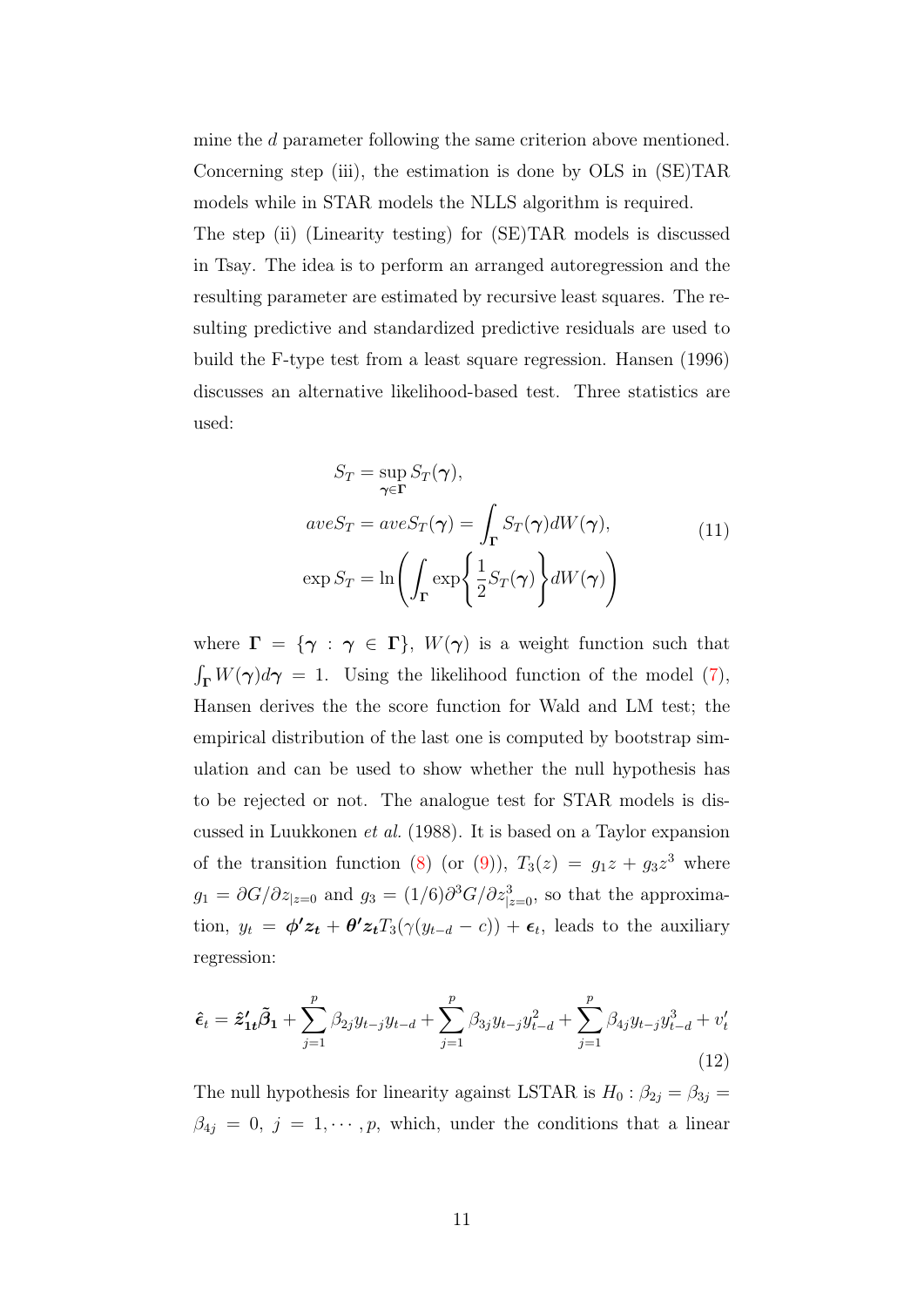autoregressive model holds and  $E\epsilon_t < \infty$ , is tested by statistic:

$$
LM_2 = (SSR_0 - SSR) / \hat{\sigma}^2 \sim \chi^2(3p) \tag{13}
$$

where  $SSR$  are the sum of squared residuals form equation  $(12)$ or, alternatively, by setting the artificial model  $y_t = g_1 \gamma_0 + \gamma_1' z_t +$  $\gamma_2'(z_t y_{t-d}) + \gamma_3'(z_t y_{t-d}^2) + \gamma_4'(z_t y_{t-d}^3) + v_t''$  where  $v'' \sim \text{mid}(0, \sigma_{v''}^2), \gamma_j =$  $(\gamma_{1j}, \dots, \gamma_{jp})'$ , and  $j = 1, \dots, 4$ , and  $H_0 : \gamma_2 = \gamma_3 = \gamma_4 = 0$ . In terms of Taylor approximations we get:

$$
\gamma_2 = g_1 \gamma \hat{\theta} + 3g_3 \gamma^3 c^2 \hat{\theta} - 3g_3 \gamma^3 c \theta_0 e_d
$$
  
\n
$$
\gamma_3 = -3g_3 \gamma^3 c \hat{\theta} + g_3 \gamma^3 \theta_0 e_d
$$
  
\n
$$
\gamma_4 = g_3 \gamma^3 \hat{\theta}
$$
\n(14)

where  $\hat{\theta}$  and  $\boldsymbol{c}$  and  $d$  are previously defined. Similarly, if the model is an ESTAR(p) model,  $\hat{z}_{1t} = -z_t$  and  $\hat{z}_{2t}(\pi) = -(y_{t-d}-c)^2(\hat{\theta}^{\prime}z_t)$  $-(\boldsymbol{\theta}^T \mathbf{z}_t y_{t-d}^2 + \theta_0 y_{t-d}^2 - 2c \boldsymbol{\bar{\theta}}' \mathbf{z}_t y_{t-d} + c^2 \boldsymbol{\bar{\theta}}' \mathbf{z}_t - 2c \theta_0 y_{t-d} + c^2 \theta_0).$  This yields to the following auxiliary regression:

$$
\hat{v}_t = \tilde{\beta}'_1 \hat{\mathbf{z}}_{1t} + \beta'_2 \mathbf{z}_t y_{t-d} + \beta'_3 \mathbf{z} y_{t-d}^2 + e'_t \tag{15}
$$

where  $\hat{v}_t$  is the analogue of  $\hat{\epsilon}_t$ ,  $e'_t$  is an error term and  $\tilde{\beta}_1 = (\beta_{10}, \beta_1)$  $\binom{7}{1}$ with  $\beta_{10} = \phi_0 - c^2 \theta_0$  and  $\beta_1 = \bar{\phi} - c^2 \bar{\theta} + 2c \theta_0 e_d$ ,  $\beta_2 = 2c \bar{\theta} - \theta_0 e_d$ . The null of linearity is  $H'_0$ :  $\beta_2 = \beta_3 = 0$  which is tested by statistic

$$
LM_3 = (SSR_0 - SSR) / \hat{\sigma}^2 \sim \chi^2(p) \tag{16}
$$

where  $SSR$  is the sum of squared residuals from  $(15)$ . In order to choice the correct transition function, Teräsvirta (1994) proposes the following nested hypotheses test (the so called "Teräsvirta rule"):

$$
H_{04} : \gamma_4 = 0 \text{ against } H_{14} : \gamma_4 \neq 0 \text{ in (14).}
$$
  
\n
$$
H_{03} : \gamma_3 = 0 \mid \gamma_4 = 0 \text{ against } H_{13} : \gamma_3 \neq 0 \mid \gamma_4 = 0 \text{ in (14).}
$$
  
\n
$$
H_{02} : \gamma_2 = 0 \mid \gamma_3 = \gamma_4 = 0 \text{ against } H_{12} : \gamma_2 \neq 0 \mid \gamma_3 = \gamma_4 = 0 \text{ in (14).}
$$
  
\n(17)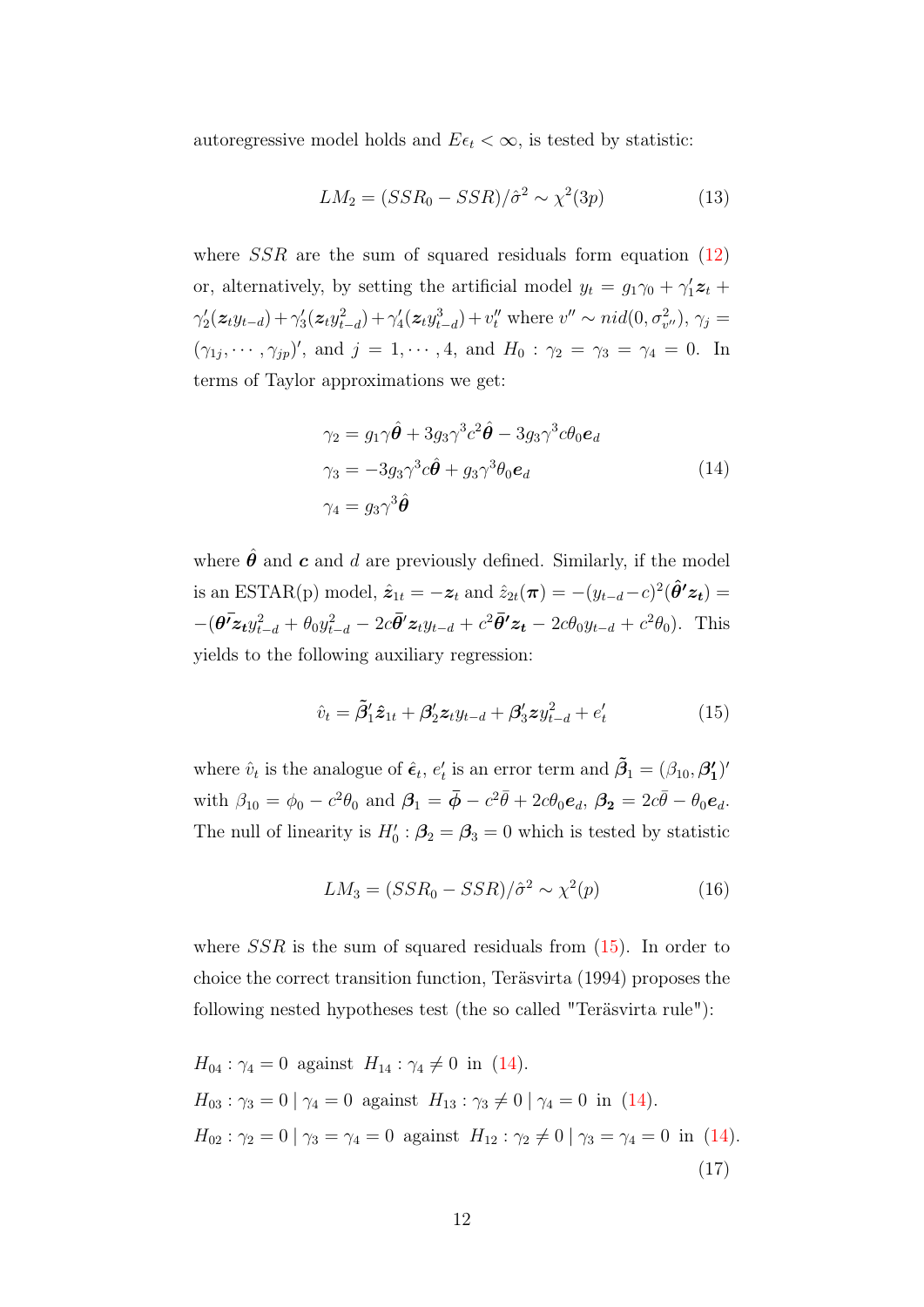If the p-value of  $H_{03}$  is the smallest of the three, select an ESTAR model; otherwise, select an LSTAR model.

Concerning the step (iv) (Dyagnostic tests), Eitrheim and Teräsvirta (1996) provides three LM tests for serial auto-correlation, remaining nonlinearity and parameter constancy.

Finally, the last step (Evaluation and/or forecasting) can be performed by using the impulse response functions (IRF). Formally the "traditional" impulse response function (TIRF) is defined as:

$$
TIRF(h, \delta, \omega_{t-1}) = E[y_{t+h}|\epsilon_t = \delta, \epsilon_{t+1} = \dots = \epsilon_{t+h} = 0, \omega_{t-1}] -
$$

$$
-E[y_{t+h}|\epsilon_t = 0, \epsilon_{t+1} = \dots = \epsilon_{t+h} = 0, \omega_{t-1}],
$$
(18)

for  $h = 0, 1, 2, \ldots$  The TIRF is commonly used in linear systems because of its three properties: first, it's symmetric, that is a a shock of size  $-\delta$  has an effect exactly opposite to that of shock of size  $\delta$ ; second, it's proportional to the size of the size of the shock; third, it's history independent, that is its shape does not depend on the particular history  $\omega_{t-1}$ . These properties does not hold in nonlinear models.

In order to solve this problem, Koop *et al.* (1996) proposes a generalization of (18), called Generalized Impulse Response Function (GIRF). The GIRF for a shock  $\epsilon_t = \delta$  and history  $\omega_{t-1}$ , for both  $\delta$ and  $\omega_{t-1}$  function of the random variable  $\epsilon_t$  and  $\Omega_{t-1}$  (the set of all possible histories  $\{\omega_{t-1}\}\)$ , is defined as:

$$
GIRF(h, \epsilon_t, \Omega_{t-1}) = E[y_{t+h}|\epsilon_t, \Omega_{t-1}] - E[y_{t+h}|\Omega_{t-1}].
$$
 (19)

for  $h = 0, 1, 2, \ldots$  In linear models TIRF and GIRF coincide. The applied econometric literature uses the IRF analysis in order to study the second PPP puzzle, namely to measure the half-life of the deviation of real exchange rates from their theoretical PPP value.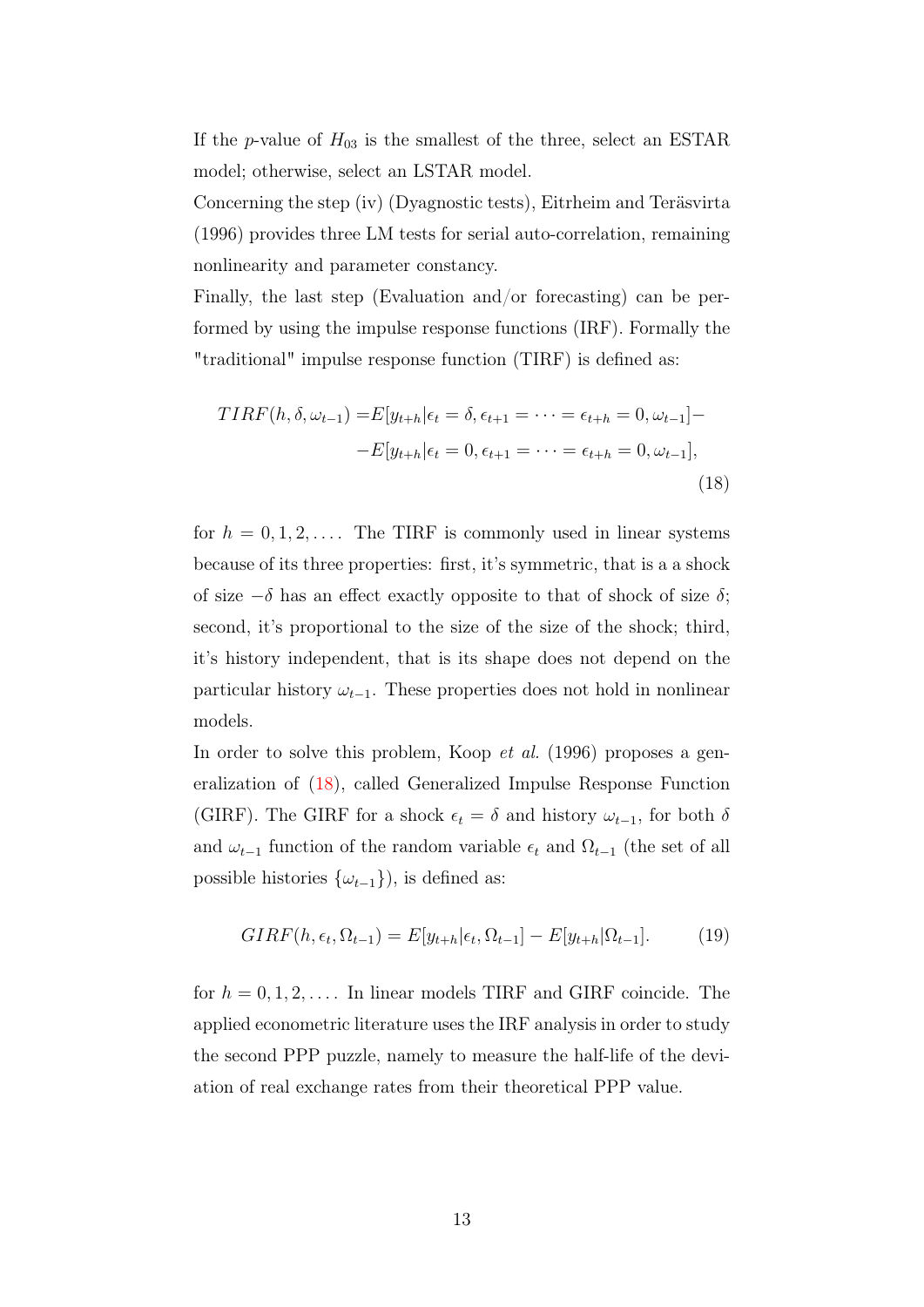### 3 Empirical strategy

We follow the Juselius' "Marshallian" approach to cointegration analysis when testing weak PPP hypothesis because of its completeness and its agnosticism. It can be summarized in three main points: first, much more importance is put on the specification rather than the prior role of a theoretical economic model. Second, and consequently, the theoretical model is re-parametrized in such a way that all possible testable hypotheses can be analyzed; in particular the price homogeneity and the order of integration constitute the main block of the whole strategy since all conventional literature makes assumption on them<sup>7</sup> . Third, the econometrician should minimize the restrictions that could be needed during the specification in order to let the data speak freely.

The Marshallian strategy briefly described above is in contraposition to the theory-based "Walrasian" approach, represented by DSGE family of models<sup>8</sup>. However, Juselius' philosophy clearly presents some problems, first of all the probability of rejection of investigator' searched relation, relatively higher than in any other theorybased econometric model. A second more important problem is the treatment of extraordinary events, modeled by using shift and blip dummies<sup>9</sup>; namely, the problem is in that such dummies derive from the search of large errors in distribution of the series, for which not always an economic explanation is available and in that parameters estimates are strongly sensitive to dummies and linear trends entering in cointegrating vectors. A third problem is that this strategy is currently not available for other methodologies. In that case we' re

<sup>7</sup>See Juselius (2009) for details and an application to the conventional case of DMK/\$ in the conventional sample 1975-1998.

<sup>8</sup>"The VAR procedure is less pretentious about the prior role of a theoretical economic model, but it avoids the lack of empirical relevance the theory-based approach has often been criticized for" (Juselius, 2006, Ch. 1, pag. 9)

<sup>9</sup>That is, a series could present several changes in terms of mean, trends or transitory shift in levels and these can easily observed by fitting a (preliminary) model assuming gaussian errors and then the differences between this and the original series: if such differences is grater than a pre-specified threshold, they can be seen as extraordinary events to take in account in phase of specification.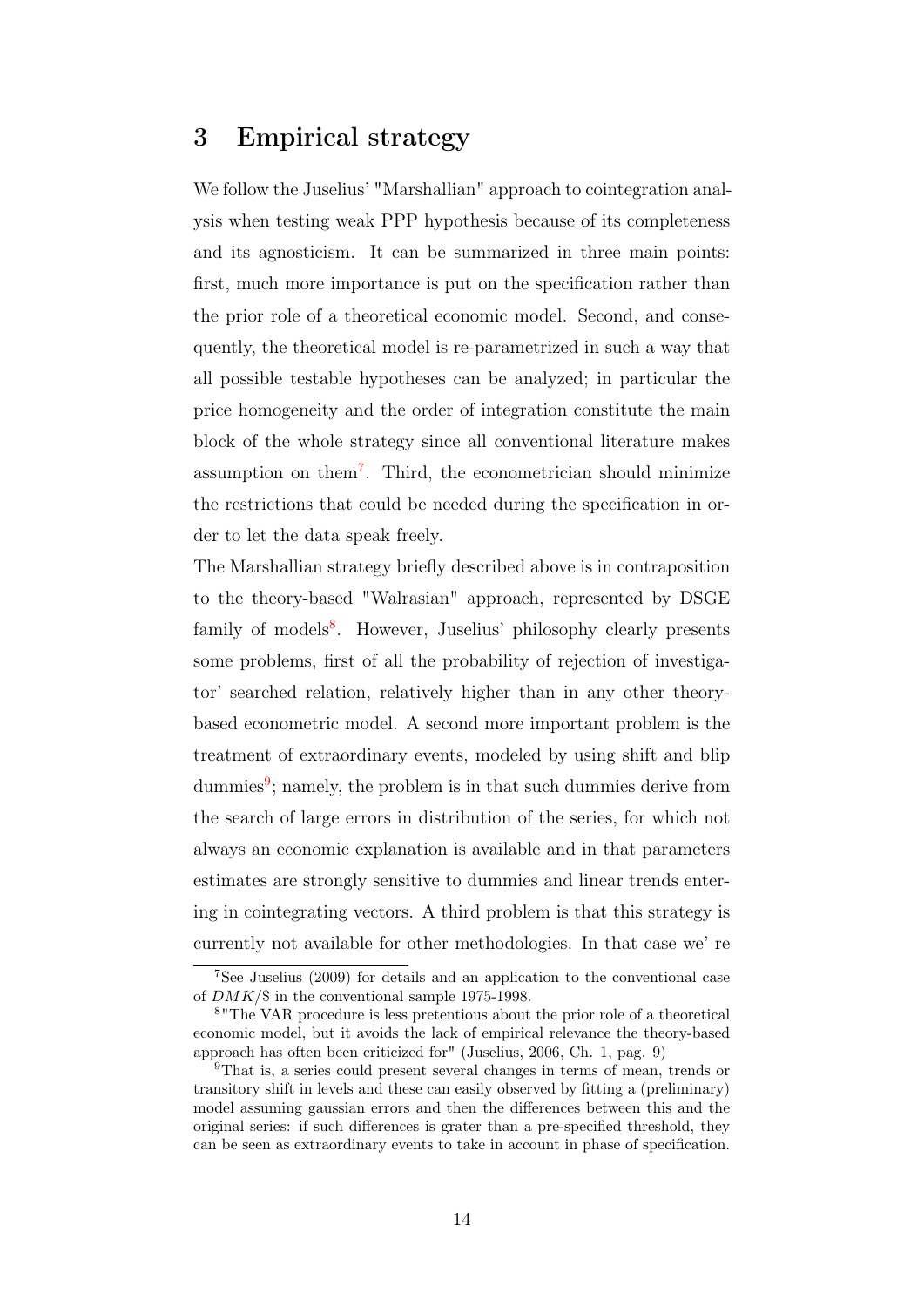forced to use a more traditional theory based approach<sup>10</sup>.

The Marshallian approach to cointegration analysis allows us to choose the appropriate specification for model  $(3)$  for the j-th system of country, that is to check if  $(p_j - p_j^* - s_j) \sim I(0)$  for  $j = CAN$ ,  $DN, JPN, NW, SD, SZ, UK, EU$  or US. It is implemented by the following step procedure, see Juselius (2006) for details:

- i. Select the lag  $p$  for the system  $(5)$  by using standard information criteria.
- ii. Once p is selected, check for normality and residuals first and second-order autocorrelation; in the case, augment p until necessary.
- iii. Check for the presence of transitory or permanent shocks in the series. This can be done by looking at residuals, imposing a threshold and checking for the presence of errors exceeding it; if outliers exist, impose an appropriate dummy variable in the month corresponding to the outlier and repeat the procedure from Step 2.
- iv. Perform the Johansen' Rank test in order to check for the presence of cointegrating relations in the system. Since the test is not invariant to changes in deterministic kernel, simulate the critical values when outlier has been found in Step 3.
- v. If  $rank(\Pi) \neq 0$ , set the rank of  $\Pi$  matrix.
- vi. Set the identifying restriction corresponding to the searched relation (4); the (possibly, more than one) resulting restricted (cointegrated) VECM model(s) are selected if the  $p$ -value is sufficiently high.
- vii. The so found restricted VECM are analyzed in their cointegrating relations by recursive tests.

<sup>10</sup>However one should consider that the empirical problem in this article is relatively simple, and the data set used relatively small so the two approaches, in principle, should coincide.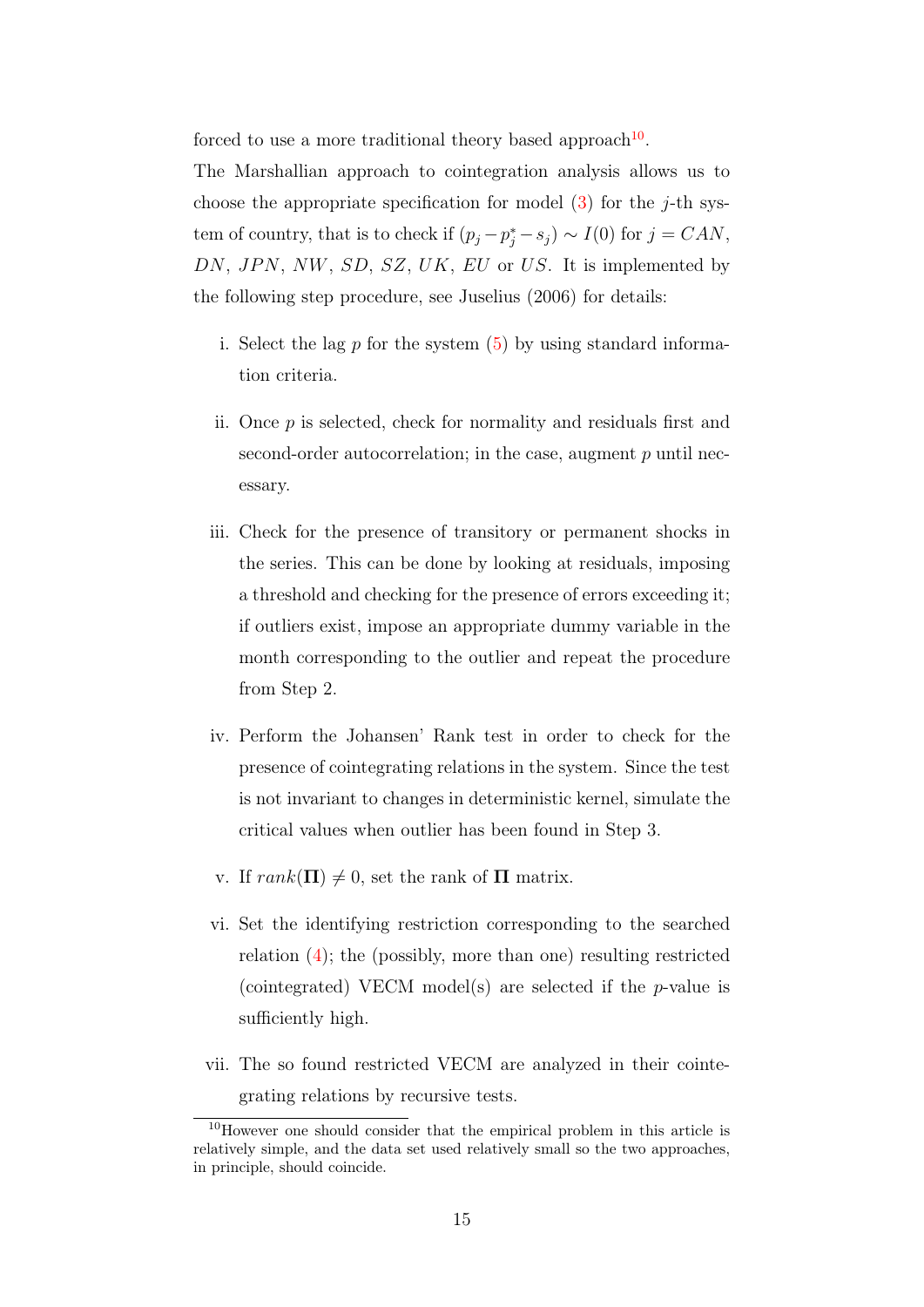viii. Check for the presence of  $I(2)$ -ness. If found, the whole analysis should be reconsidered in an  $I(2)$  scenario.

In the nonlinear framework we follow TPS as benchmark and apply an analysis à là Teräsvirta (1994) on our dataset. TPS finds that the exchange rates under investigation are nonlinear mean reverting. In particular, the delay parameter is a priori considered as small (near 1) although a grid search by NLLS is performed. Then the model (7) is restricted for  $\phi = -\theta$ , because this ensure an economic interpretation similar to Coleman  $(1995)^{11}$ . Using the Monte Carlo method by Gallant *et al.* (1993) (GRT) for GIRFs, TPS finds that large shocks are faster mean reverting than smaller ones. This means that also the second PPP puzzle is solved. However, this result has strongly driven from the *a priori* choice for exponential smooth transition for STAR models, which is justified it by its property of symmetric adjustment of transition variable around an equilibrium level<sup>12</sup>.

Since the ESTAR model is a particular case of the more general family of LSTAR, we find such a *priori* unjustified, specially for a problematic dataset as our one. Moreover, we found that the above mentioned restriction caused an artificial reduction of estimated parameters' p-values<sup>13</sup>. For this reason, we follow a more agnostic policy in modeling our series, allowing some parameters (the constant, in a lot of cases) for no restrictions. The resulting Granger-Teräsvirta modeling procedure has been consequently adapted as here described in detail:

<sup>11</sup>"[This restriction] implies an equilibrium log-level of real exchange rates [called  $\mu$  and found being zero] in the neighborhood of which, real exchange is close to a random walk, beginning increasingly mean reverting as going far away from it" (TPS, pag. 1030).

<sup>12</sup>TPS consider the logistic smooth transition inappropriate because "[...] It's hard to think economic reasons why the speed of adjustment of the real exchange rate should vary according to whether the dollar is over-valued or undervalued, specially if one is thinking of goods arbitrage as ultimately diving the impetus towards the long run equilibrium and one is dealing with major dollar exchange rates against the currencies of other developed countries" (TPS, pag. 1021).

<sup>&</sup>lt;sup>13</sup>This last empirical finding has been checked as preliminary step to the draft of this paper in order to replicate the results by TPS. The results, jointly with more detailed critiques to the TPS methodology, can be sent under request.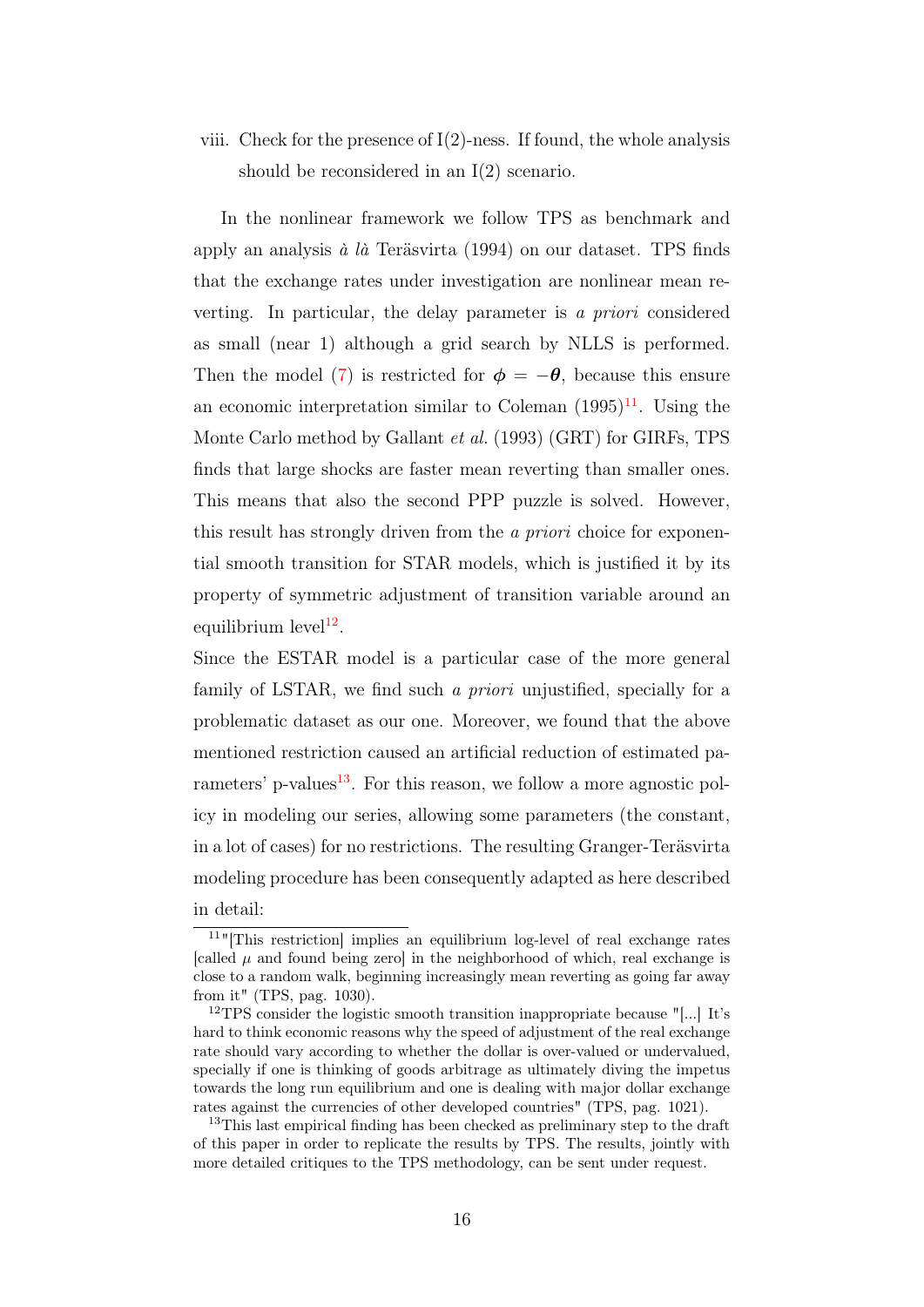- i. Selection of p-order. Use AIC, BIC, and HQ criteria, with particular attention to the second one because is known to be the more conservative. Then, in order to take in account the possibility of the presence of non gaussian residuals due to high instability of the series, and secondly to explore its ability to testing for third-order residual correlation, implement an Hinich (1996) test and corrected the choice of lag order when necessary. In particular, this is the criterion in adjusting the AR order: when the one of both Hinich' statistics p-values are less the 0.10, add one or more lag in function of its nearness to 0; when slightly higher than such threshold, the test is able to reject the null of no third-order autocorrelation, so the order is not increased. However, this test remain as boldly indicative and does not constrain us to a limit in adding lags; this postulates that a limit of three/four added lags is a reasonable choice. Consider such "auxiliary" lags as potential: this means, start he specification procedure by giving priority to orders selected by traditional criteria.
- ii. Specification of linear  $AR(p)$  part of the model  $(7)$ . Allow for the possibility for model (7) to have some zero-coefficient in both linear and nonlinear part, starting with the hypothesis of no restrictions.
- iii. Linearity tests. Apply the Teräsvirta rule (17) for all possible candidates transition variable  $s_t = \tilde{z}_t \equiv (y_{t-1}, ..., y_{t-p}, t)'$ ; that is, consider as candidates all lags of  $\{y_t\}$  and a linear trend t. If the model is linear for all possible candidate, return to Step ii) and start to restrict the model until some nonlinearity is detected. In particular, use a progressive criterion in putting restriction: start with one zero coefficient, then augment their number until having one constant and a non-zero coefficient. If the model is linear again, return at Step i), augment the order  $p$  until the maximum  $p$  estimated by information criteria (possibly augmented by Hinich' test) and restart the procedure.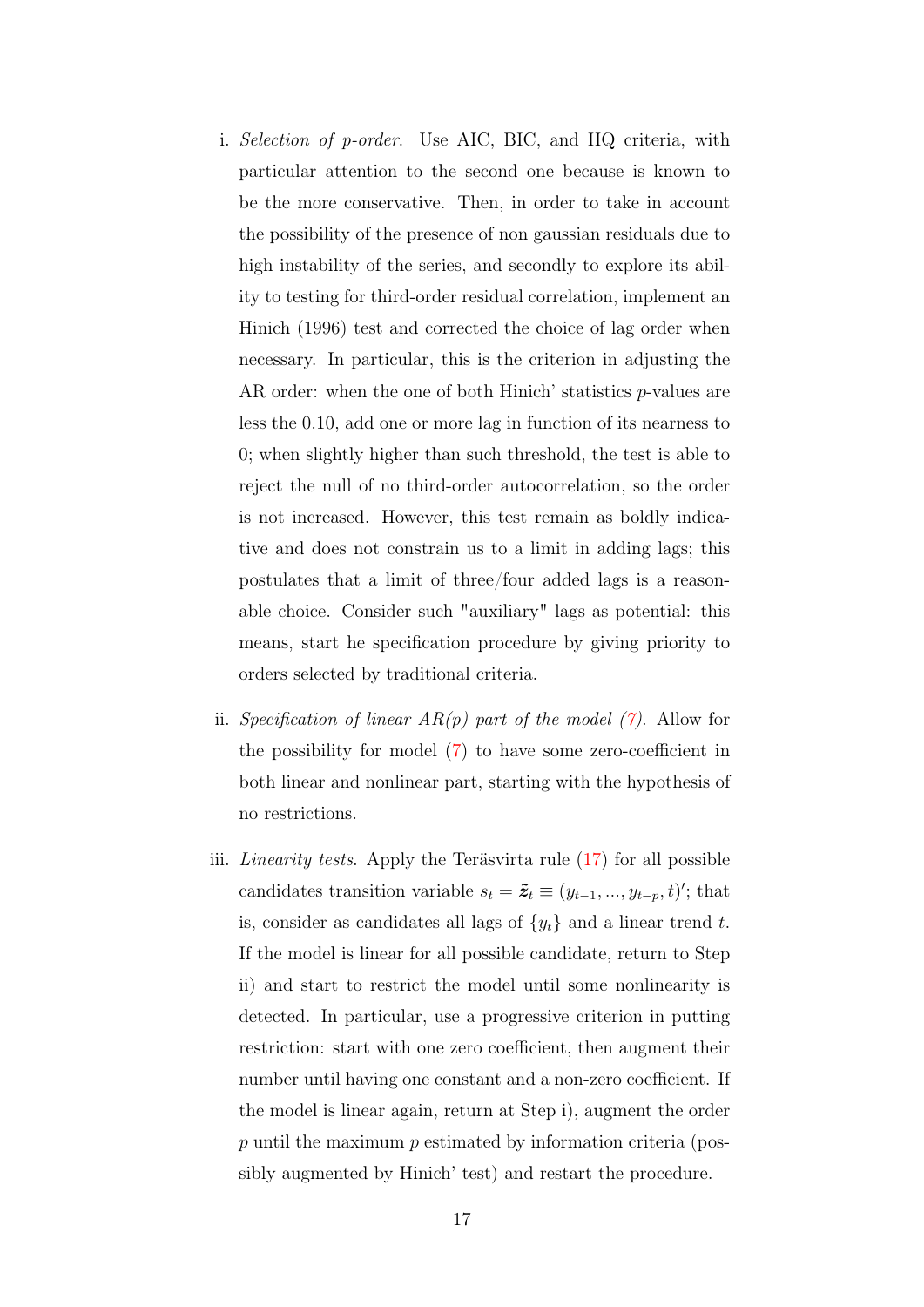- iv. Grid search for starting values of nonlinear parameters.
- v. Estimation. Use the selected transition variables, transition function and starting value in order to compute the parameter estimates by NLLS algorithm. Impose the restriction  $\phi = -\theta$ only when the unrestricted model is not able to produce reasonable estimates. In that case, perform a progressive criterion in imposing such restriction: start with restricting the constant; if the restriction produce reasonable estimates ( $\gamma$  and c are not high and all parameters are significantly different from zero), continue with next step; otherwise, restrict  $y_{t-i}, i = 1, ..., p$ singularly and continue with next step; otherwise, restrict al possible combinations of  $y_{t-i}$ , until all lagged  $y_{t-i}$  are restricted and continue with next step; otherwise, add also the constant to the  $y_{t-i}$  previously restricted and continue with next step; otherwise, return at Step ii) and restart the procedure. If also the new procedure defaults, return to Step i), augment the order  $p$  until the maximum  $p$  estimated by information criteria and restart the whole procedure.
- vi. Diagnostic tests. Apply the three tests described in Section 2.4. If the resulting p-value are high, accept the selected model. Otherwise, check for different restrictions in Step v) and accept estimates with slightly higher p-value; then, perform the diagnostic tests for the new (sub-optimal) model; if the resulting statistics are highly significant, accept the model. Otherwise, return to Step iii), set different transition variables and restart the procedure. If this is not an help, return to Step ii) and set new linear  $AR(p)$  specification and restart the procedure; if the estimates are significant, accept the model. Otherwise, as last possibility, return to Step i) and augment the order  $p$  until the maximum in the information criteria (possibly augmented by Hinich' test) and restart the whole procedure. If the result is negative, the series is not mean-reverting, hence the (first) PPP puzzle cannot be solved.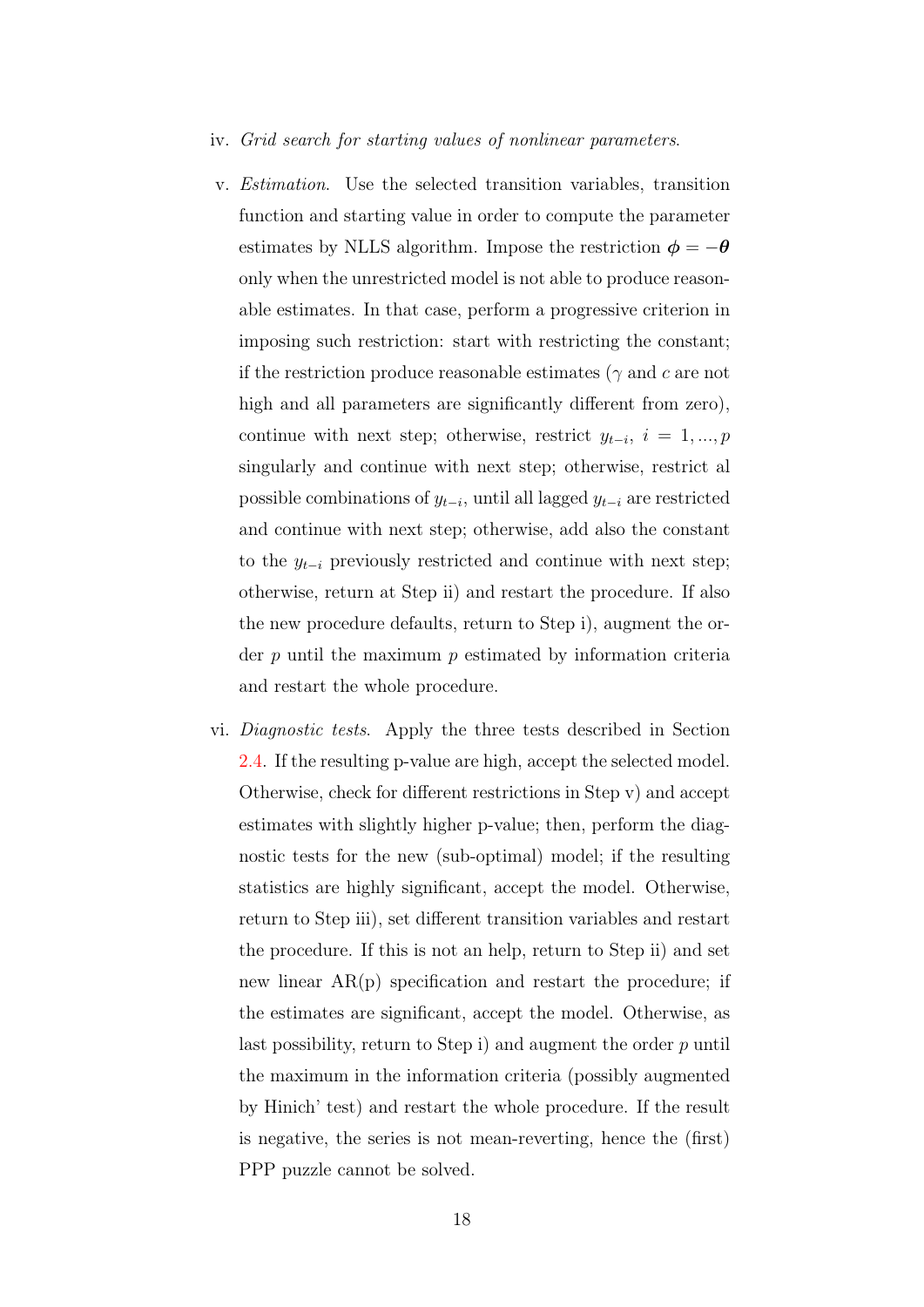### 4 The data

We consider 9 countries, namely: Denmark (DN), Canada (CAN), Japan (JPN), Norway (NW), Sweden (SD), Switzerland (SZ), U.K., U.S., and E.U (euro area); the numeraires are U.S. and E.U. Hence, we have 16 series for nominal exchange rates and 8 series for seasonally adjusted consumer price indicators<sup>14</sup>. The series of real exchange rates has been built by equation (2).

The considered sample is 1999:01 - 2009:12, so we have to hold with the presence of a structural break in 2008:04 due to the financial crisis and, in addiction for the euro, with the "Greece Effect" in the last observations. The sources of these series are: FED of St. Louis for spot rates with basis \$, ECB for spot rates with basis  $\epsilon$  and OECD website for CPIs. For detailed description of the dataset, see Appendix A.1.

The fact that the dataset is composed by a limited number of advanced economies ensures that the empirical analysis is not seriously biased by Balassa-Samuelson effect when considering very aggregate ("all items") CPIs. Moreover, we stress the fact that the whole applied literature, with the exception constituted by Imbs et al. (2005) and Gadea and Mayoral (2009), does not concerns at all of the effect of the various CPI indexation. Finally, we remember that there is no universally accepted price index adjusted for export due to the high measurement error in the computation of the quantity of goods exported.

## 5 Empirical evidence

A graphical analysis of the series shown in Figure 1 reveals several important features: i) all the real exchange rates follow a positively (negatively) shaped linear broken trend when  $\mathcal{F}(\epsilon)$  is the numeraire; ii) the break is located approximately in 2008:04 but continues until

<sup>&</sup>lt;sup>14</sup>The original CPI series was not adjusted for seasonality. We did it by using the X-12 ARIMA procedure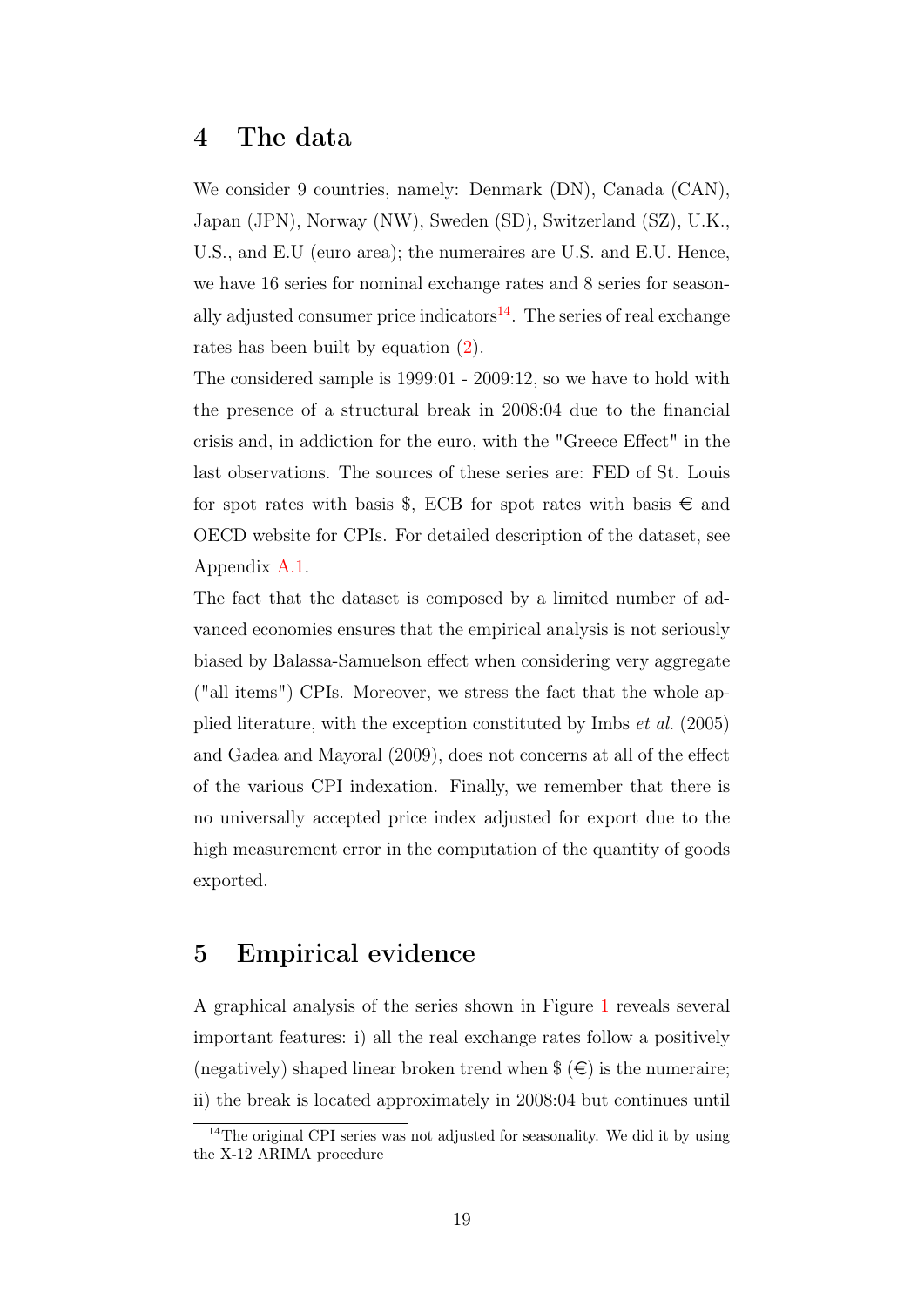first months of 2009, a fact which suggest a regime switching in the levels; iii) this change in regime is weaker when the  $\epsilon$  is numeraire because of the speculative attack during the financial crisis; iv) all the series show one or more breaks in the middle of the sample, corresponding to the selected dummy variables in Table 3, two of which (2003:01 and 2003:03) seem to be consistent with the turbulence of oil market immediately before and after the Iraqi political crisis in that months; v) the presence of autocorrelation in rates DN/\$ , EU/\$, DN/ $\in$ , SD/\$, SZ/\$ and ARCH-effects is observable in series in first differences (not reported here). While considering these findings, it is not a surprise that strong PPP hypothesis does not seem to hold. Namely we used the Augmented Dikey-Fuller (ADF) test, the GLS-robust Dikey-Fuller (DF-GLS) (Elliott et al., 1996) for the null of unit root in the real exchange rates and the KPSS test for the null of stationarity with a predetermined number of additional lags (namely,  $p = 0, \ldots, 3$ ) by "Marshallian" approach discussed in Section 3. Table 1 shows our results: when  $\frac{1}{3}$  is numeraire we cannot reject the null of unit root for any country and any lag, while some exception is observable when  $\epsilon$  is numeraire but the result is the same; the only relevant rejection is the case of Norway when testing for lag 1. The hypothesis of stationarity is almost always rejected at 1%, regardless to the numeraire, coherently with the above results. The results for null unit root under GLS estimation confirm and, possibly, enforce the ADF ones. Clearly, a failure to reject the null hypothesis of unit root (a rejection of the null of stationarity) implies an irregularity in the real exchange rate mean reversion and so a lack of empirical support for strong PPP hypothesis.

#### 5.1 CVAR

For what concerns the CVAR approach for weak PPP hypothesis, the procedure described in Section 3 is performed in a semi-automatic way by CATS package (Dennis *et al.*, 2006). Concerning for Step 2, we use the Shenton-Bowman test for normality and the Ljung-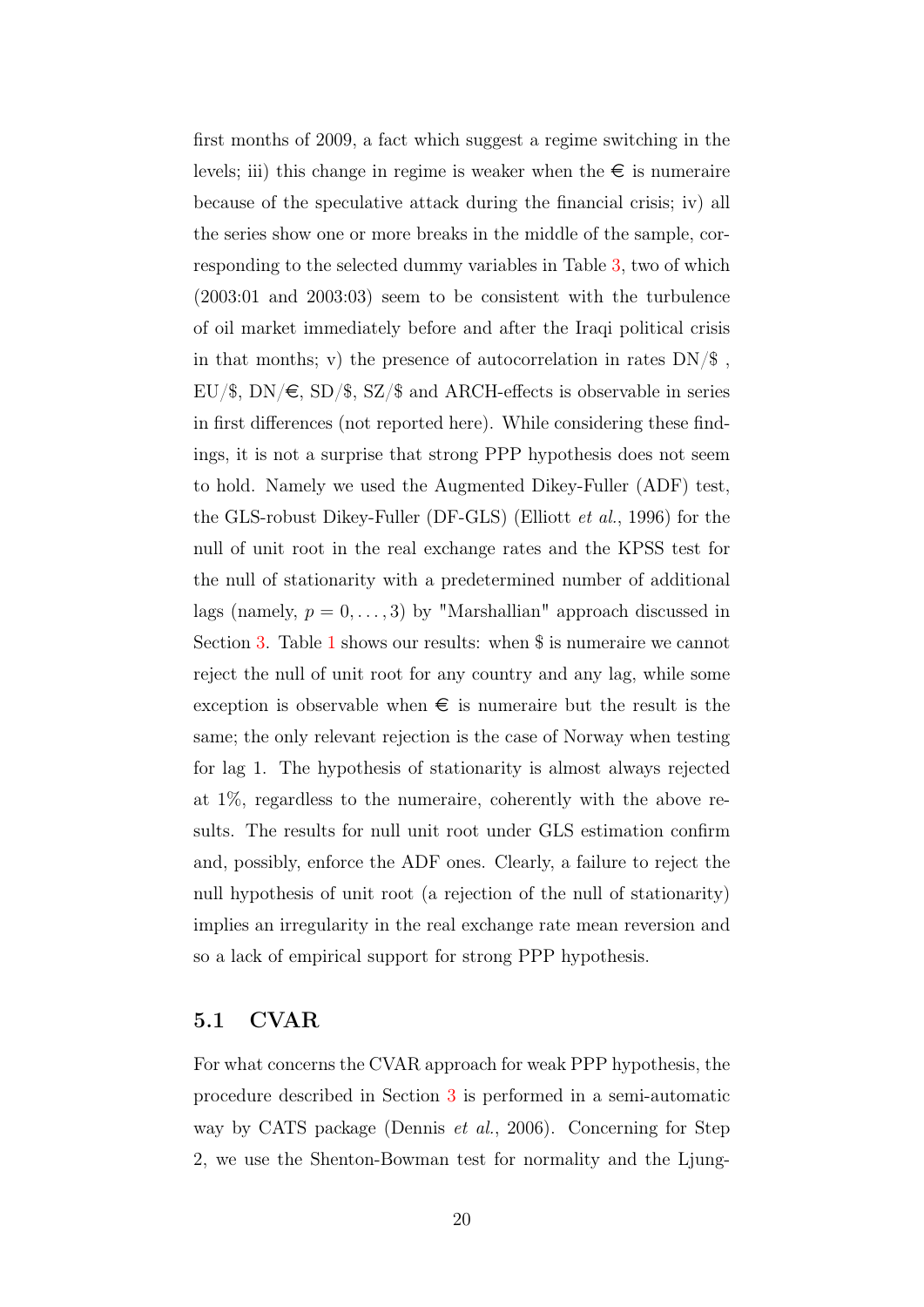Box LM test for autocorrelation. For simulation of critical values of Johansen' Trace test we apply the Johansen (2002) bootstrap procedure with 2,500 draws for each possible rank. For the choice of the rank, we consider both standard and Bartlett-corrected for small samples *p*-values; in a standard scenario, they are really similar. The plausible restricted models are selected by using the automatic procedure "CATS Mining", which show all potential cointegrating relation between covariates and select them as option. Clearly, since cointegrating relations are simply linear combinations, the number of candidates is often so high that we have selected them by using the following criteria: first, p-value of the candidate should be at least 0.20 in order to ensure some stability to the cointegrating relation which is essential for being economically meaningful, see Juselius (2006); second, the sign of  $\alpha$  and  $\beta$  in (3) should be at least similar to what theory suggests; finally, their absolute values should not be extravagant. The presence of  $I(2)$ -ness is checked by looking at: (i) the graphs of the cointegrating relations in their two specifications: if not strictly similar, this is a sign of  $I(2)$  behavior; (ii) the characteristic roots of the model for a reasonable choice of cointegration rank: if there's no difference between couples corresponding the candidate rank and ones immediately after (that is, they are all near to unit), there's  $I(2)$ -ness; (iii) rank test statistic *p*-values: considerable differences between Bartlett and non-Bartlett corrected p-values. Since the statistical theory of cointegration analysis in an I(2) scenario is not complete and does not necessarily add economically meaningful results to the empirical analysis, we stopped when I(2)-ness was found. Table 3 illustrates our results for PPP when using  $\mathcal{F}$  or  $\epsilon$  as numeraire. In the majority of cases our optimal lag choice is 2. However, because of the presence of some outliers, we will specify the next test for  $p = 3$ . Almost all systems do not reject the null of no cointegration, hence, in practice, we stopped to Step 4. Two exceptions are constituted by Norway and U.K. However, since also the other ranks hypotheses has a small p-values respect on the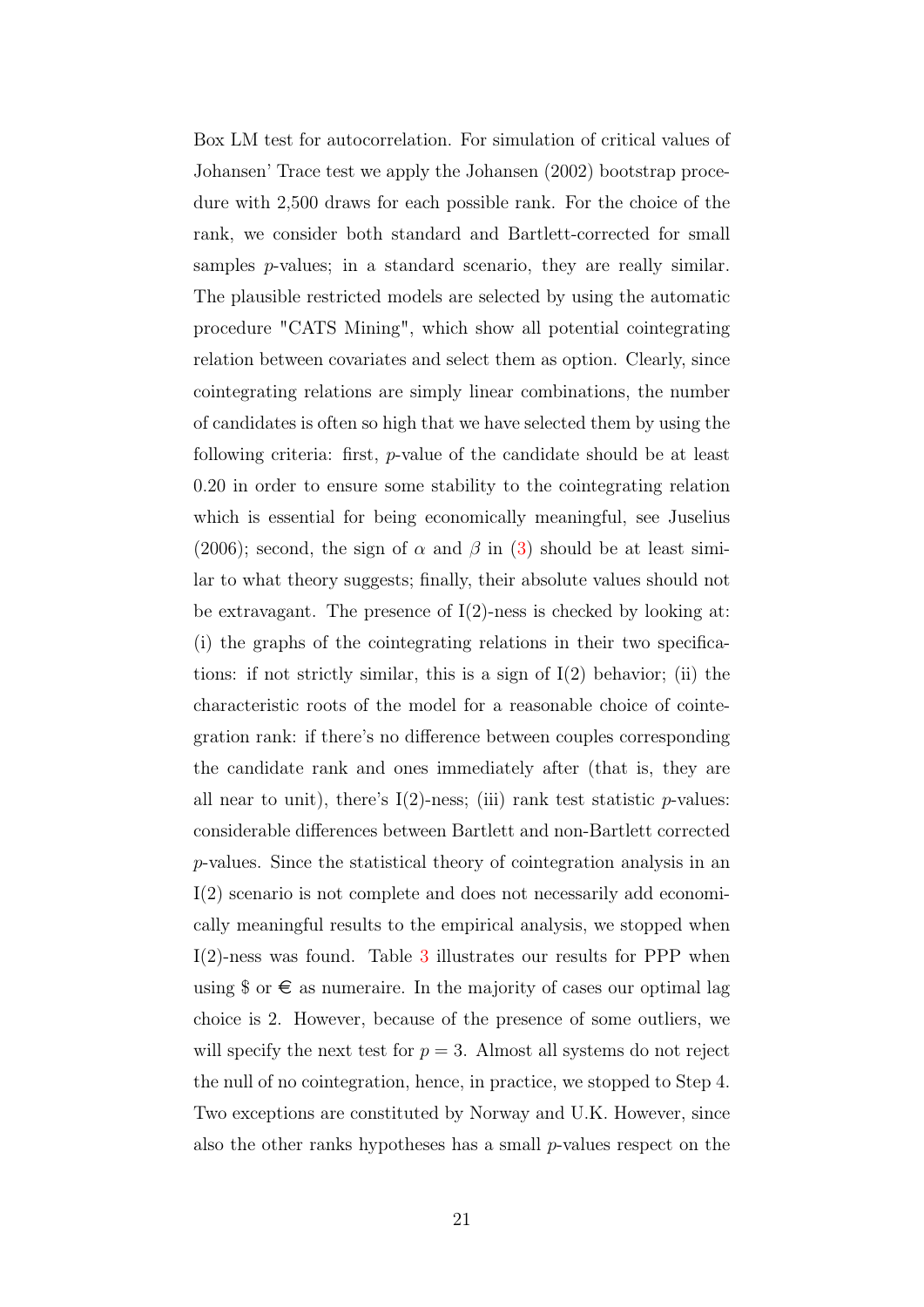other systems, the found relations for these countries are affected by  $I(2)$ -ness<sup>15</sup>. Moreover, the large number of shift dummies used corresponding to an equivalently large number of outliers in residuals implies that gaussianity assumption of the statistical model could be seriously suspect to not hold, which is not uncommon in financial variables.

#### 5.2 Panel methods

Concerning panel methodology for strong PPP hypothesis, we have by 8 cross-sections. Since the results country-by country shows that it's reasonable to model until  $p = 3$ , we test for the first three lags, so that the number of observations varies between 1,024 and 1,040. The strong PPP hypothesis is investigated by performing the six tests previously described (see Section 2.3). For MW method we use both ADF and Phillips-Perron tests. Concerning Hadri test, the statistic is robust to heteroskedasticity and serial dependance across disturbances. Table 4 shows that for both numeraires, panel unit root tests are not able to reject the null hypotheses of unit root with few exceptions and, coherently with this finding, reject the null of no unit root. Hence the data do not provide empirical evidence for strong PPP hypothesis.

The weak PPP hypothesis is investigated by performing the Pedroni and Westerlund tests on all possible triples of variables. Concerning Pedroni test, we show only the two most powerful statistics on the seven proposed by the author,  $\tilde{Z}_{\rho}$  and  $Z_{t_{\hat{\rho}_{NT}}}$ . For the same reason, concerning Westerlund tests, we show only the  $P_{\gamma}$  statistic. Both of the tests are based on the null hypothesis of no cointegrating relation, hence a failure to reject the null hypothesis implies the failure in finding empirical evidence for weak PPP hypothesis. Notice that Westerlund test is based on an error correction model, so that, similarly to the CVAR framework, the statistic critical values are biased

<sup>&</sup>lt;sup>15</sup>We do not report all the data which confirm this finding for space motivation. They can be provided under request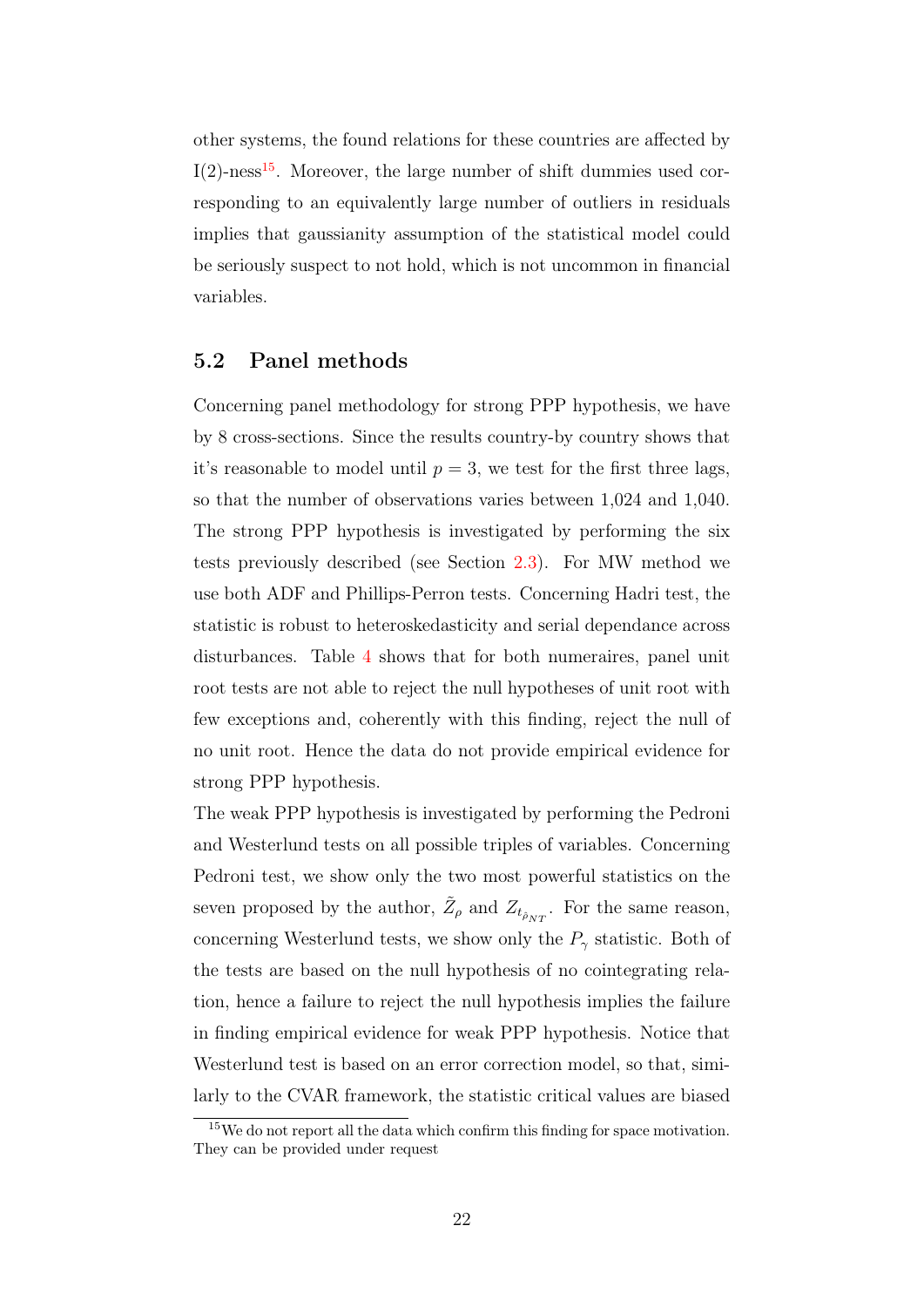when allowing for a deterministic kernel to enter in cointegrating relations. In this case, robust critical values can be computed by bootstrap methods. Table 5 shows results for each triple, for which has been provided the statistics, the corresponding z-value, standard p-value and, for the Westerlund test, bootstrapped p-value and the automatic selection of lags and leads. The two tests show that spot rates, domestic and foreign prices are strongly not cointegrated in two cases on three, regardless to the numeraire, and in the one where cointegration cannot be rejected the variables are positioned differently from what theory suggest. This finding leads us to reject the weak PPP hypotheses, on the contrary of Pedroni (2001).

#### 5.3 Nonlinear models

Concerning the First Puzzle we checked for the presence of ARCHeffects by performing the McLeod and Li (1983) test before to implement the Granger-Teräsvirta procedure. The results are given in Table 2. We can see that the test fails to reject the null of no ARCHeffect for almost all the series, but if considering the lag corresponding to the p order of selected model, they became less problematic. Table 8 shows the results of the STAR specification procedure above explained for our dataset. We identified seven LSTR1 models when  $\$$  is numeraire (six when  $\epsilon$  is numeraire, one of which is LSTR2). It's interesting to notice that the errors of the considered series are not third-order correlated, as suggested by Hinich test: the only case of correction is CAN/\$ (three lag added by procedure described in Sec. 3). The estimates of selected STAR models are reported in Table 9.

Figure 2 plots the transition function  $G(\gamma, c, s_t)$  as function of the transition variable  $s_t$ . On thirteen estimated nonlinear models, five (DN/\$, CAN/\$, SD/\$, SZ/\$ and  $\epsilon$ /\$) are at the line with linear models, since their mean reversion is very smooth. The other models are more clearly nonlinear and, consequently, more interesting from an economic point of view because they correspond to very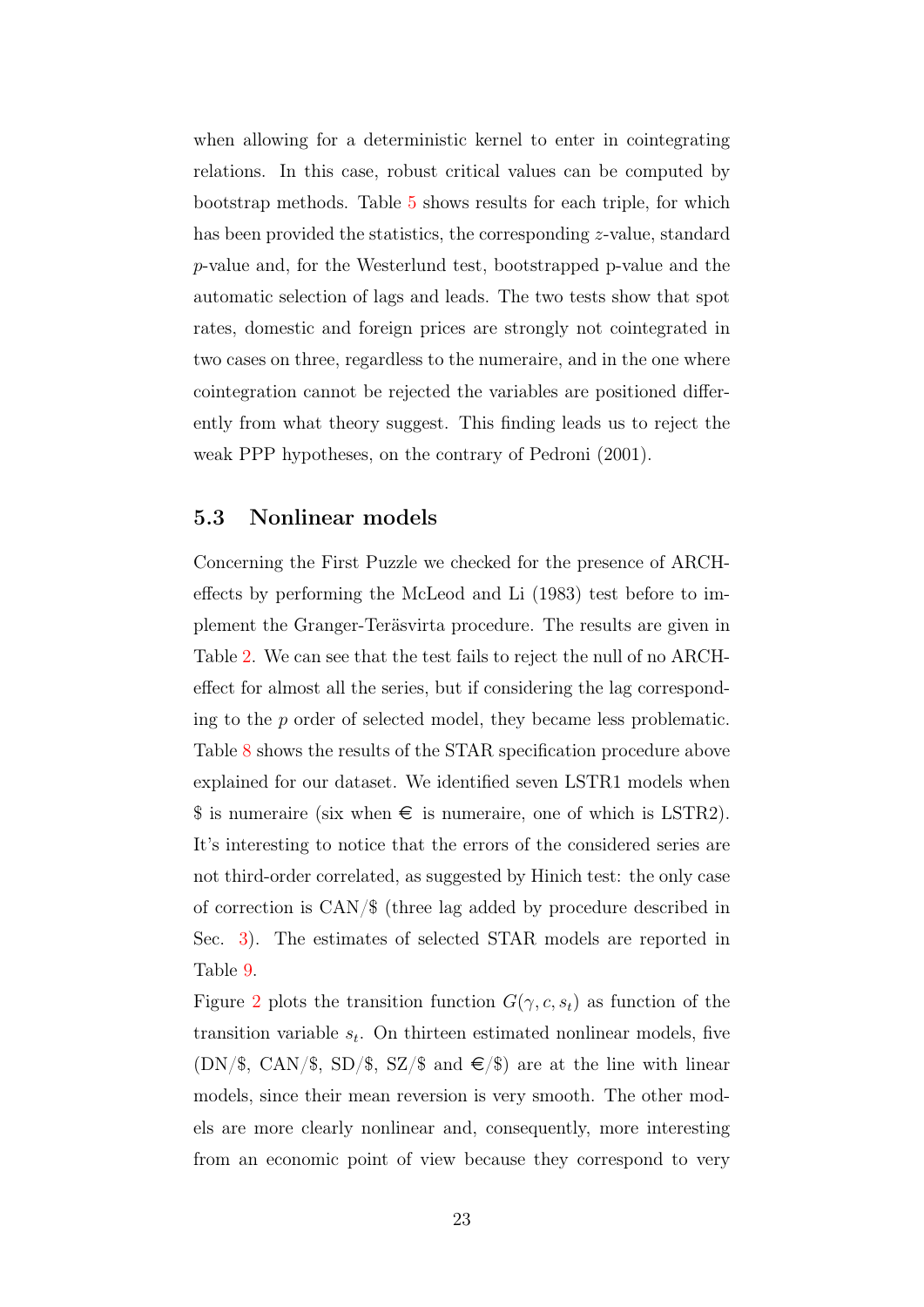different situations: in the set of models under investigation, the models NW/\$ and SD/\$ are the more restricted one, since all lags of  $y_t^{NW/\$}$  and  $y^{SD/\$}$  enter in the restriction  $\boldsymbol{\phi} = -\boldsymbol{\theta}$ , so the interpretation is very similar to that given in TPS. On the contrary, model  $\pounds/\pounds$  has no restrictions, so there's no equilibrium around which the model is a random walk, but more meaningfully a simple (quasiexponential) mean reversion; this is the only estimated LSTR2 model in the dataset. These findings leads to several implications: first, the methodological choice to not use the restriction for all parameters jointly and the exponential smooth transition function as a priori was really critical. Second, the nonlinear asymmetric mean reversion of exchange rates suggests a change in long run, if considering the TPS' s implicit observation that goods arbitrage are driving the market towards it. In this sense, the diagnostic tests in Table 10 does not support the idea of a third regime for the estimated model for any model. Third, and most important, few of the estimated transition function are puzzling if considering the results form linearity tests used in Teräsvirta, unless reconsidering the intrinsically symmetric (in the sense of Def. 4) structure of the same one in STAR family. That is, we suspect that such quasi-linear behavior could be only apparent because data has been forced to be estimated by using a dynamically symmetric rather than a symmetric statistical model. In other world, the fact that the econometric literature does not allow to test for and parametrize an eventual change in the velocity of transition from  $m_1$  to  $m_a$  w.r.t.  $m_a$  to  $m_2$  seems us able to generate a sort of "neglected dynamic asymmetry" puzzle which could explain some of the difficulties in fitting a statistically significant mean reversion.

Table  $9$  shows the results for  $SETAR(k; p, d)$  specification procedures above explained for our dataset in levels. The Tsay' s test allows five currency to be nonlinearly mean-reverting. These results should not be taken as definitive, since a key role is put on the Hansen' s test for threshold effect: if a series allows for a SETAR-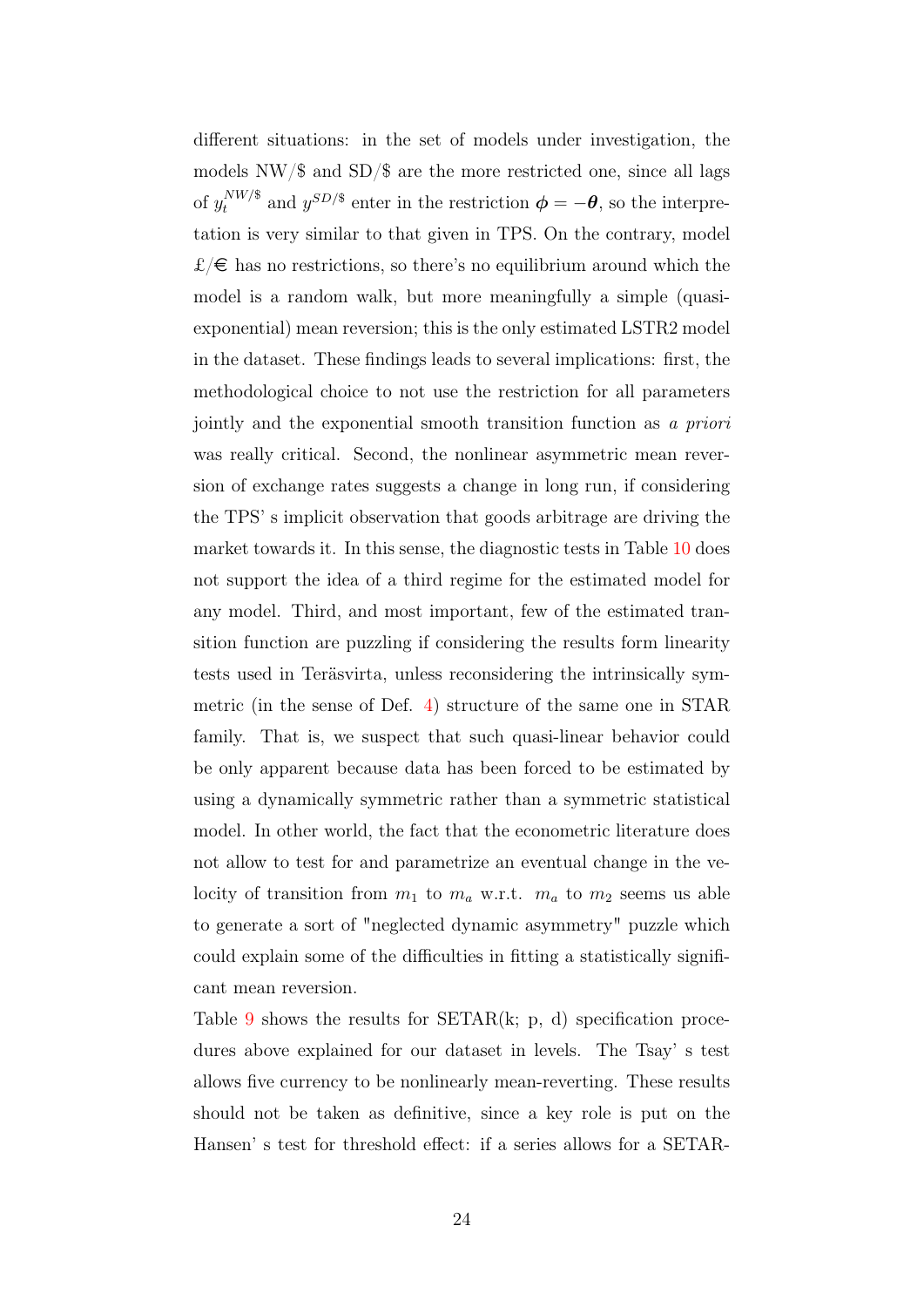type nonlinearity but the threshold effect is weak, the nonlinearity should be interpreted as spurious. This is exactly what happens to our data. We used all three statistics (11) for testing threshold effect in both homoskedasticity and heteroskedasticity cases. The p-values are bootstrapped using 1,000 draws. On six plausible one threshold SETAR models, the threshold effect holds in only one of them, namely in the real exchange rate  $\pounds/\pmb{\epsilon}$  as shown in Table 7. Moreover, this is a limit-case, since only the  $supS_T$ -statistic is in rejection region, when the test is robust to heteroskedasticity. These are the resulting estimates where the values in brackets are robust standard errors:

$$
y_t^{\mathcal{L}/e} = -0.022 + 0.849 \cdot y_{t-1}^{\mathcal{L}/e} \quad \text{if } y_{t-1}^{\mathcal{L}/e} \le 0.341, \quad \hat{\sigma}^2 = 0.0007
$$
  
(0.013) (0.055)  

$$
y_t^{\mathcal{L}/e} = 0.006 + 0.984 \cdot y_{t-1}^{\mathcal{L}/e} \quad \text{if } y_{t-1}^{\mathcal{L}/e} > 0.341, \quad \hat{\sigma}^2 = 0.0002
$$
  
(0.011) (0.026)

An interesting feature is that the estimated SETAR model (as all plausible threshold models, too) are not so sensitive to heteroskedasticity, and the above model is the only exception. That is, the relevant ARCH-effects showed in Table 2 does not involve any relevant difference in (bootstrapped) p-values when performing an heteroskedasticity robust test for threshold effect respect on the nonrobust one.

Concerning the Second Puzzle, the previously introduced "neglected dynamic asymmetry puzzle" leads us to not follow TPS pedantically in using the GRT method for GIRF analysis in order to study the shocks persistence of real exchange rates and to use TIRF for the five models previously mentioned. Nevertheless, neither in the other series we agree in performing the GRT method, since our modeling strategy and the resulting models was different from TPS: their solution to PPP puzzle was based on ESTAR model, which has been shown in Section 2.4 to be a very peculiar case of the more general family of LSTR. The only model which does not follow an LSTR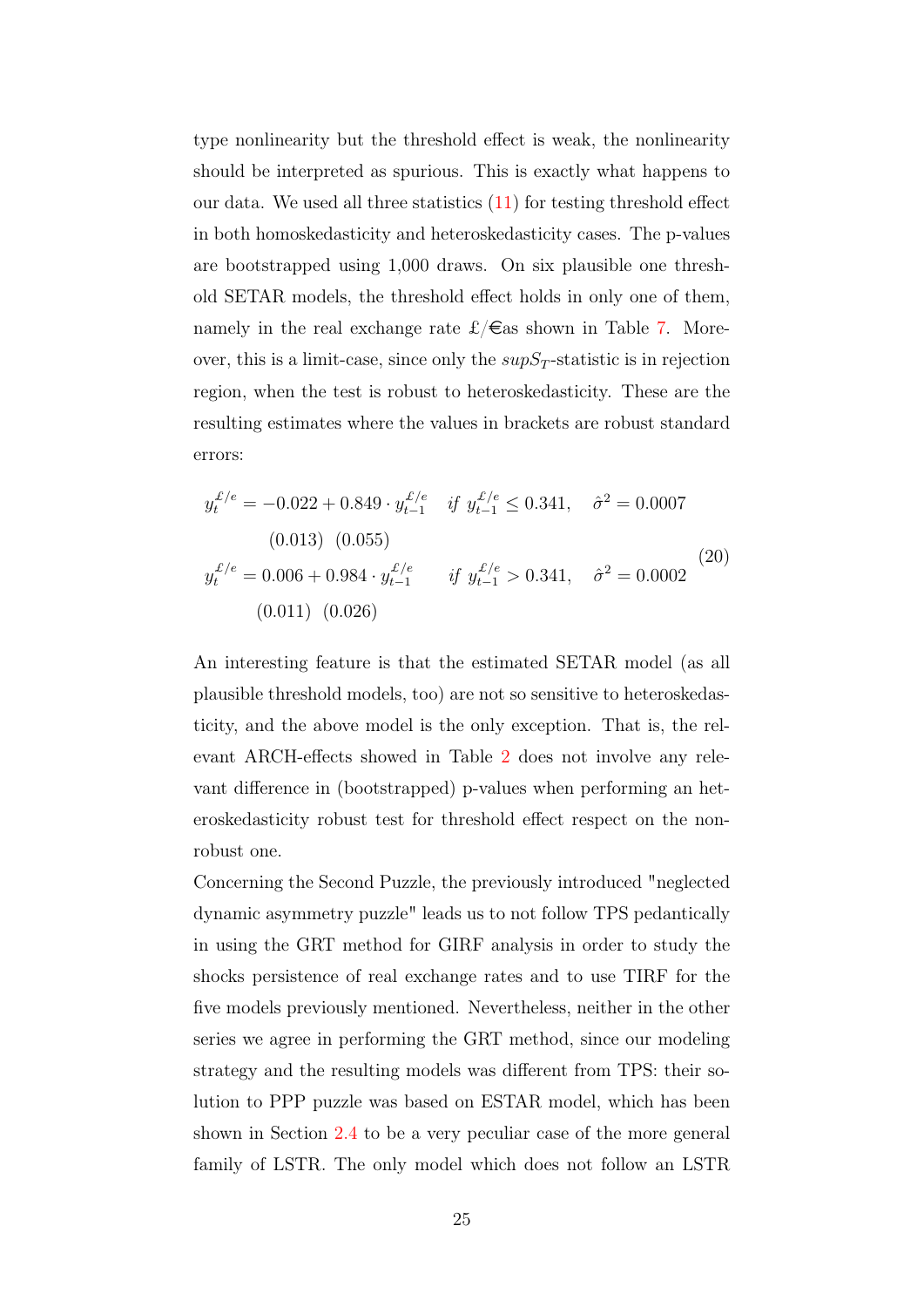is an LSTR2, since  $c_1 \neq c_2$ ; this means that the transition function is not perfectly symmetric (neither in the common meaning of the term, although it can be seen as an approximation), hence the economic interpretation of the resulting GIRF could be misleading<sup>16</sup>. Figure 3 plots the TIRF/GIRF of the real exchange rate series for shocks of magnitude  $\{1, 2, 3\}$  and an horizon of 12 month. It's easy to notice the different behavior of the two groups: in TIRFs, when the shock is larger (shock=3, green line) the TIRF does converge faster to 0 and tends immediately to go slightly below such threshold; more in general, a common feature of all the TIRFs is that small shocks tend to disappear slower than big shocks (6-8 months against 2-4) month. This confirms in some way the TPS result, showing the nonlinearity of the real exchange rate adjustment toward theoretical PPP equilibrium. On the other hand, when considering the GIRFs, the shocks are more problematic, since they does not seem to have a clear path. It's interesting to note that TPS concerns for a larger scaled dataset<sup>17</sup> so that our result can be seen, nevertheless all the mentioned empirical problems, as a reasonable approximation to it.

## 6 Conclusions

In this article we studied the empirical support for the PPP theory after 1998 by using different methodologies in both linear and nonlinear scenario in order to compare and update the available empirical literature.

The general result is ambivalent: the analysis of a dataset of 16 real exchange rates does not support the PPP hypothesis when a linear scenario is used. In particular, the CVAR analysis show the

<sup>&</sup>lt;sup>16</sup>Moreover, the GRT method for GIRF is based on several strong assumption: parametric distribution; the mean as statistic measure of baseline forecasts, "[...] which under stationarity is the unconditional mean" (Koop *et al.* (1996, pag.130)); the GIRF is zero if the initial shock is zero. We note that the second assumption is the most problematic one because when shocks have asymmetric effect,"[. . . ] then averaging across phases of the business cycle will tend to weaken or hide the evidence of asymmetry"(Ibidem).

<sup>&</sup>lt;sup>17</sup>TPS used a sample of 288 observations, an horizon of 200 observation and a set of six shocks going from 5 to 50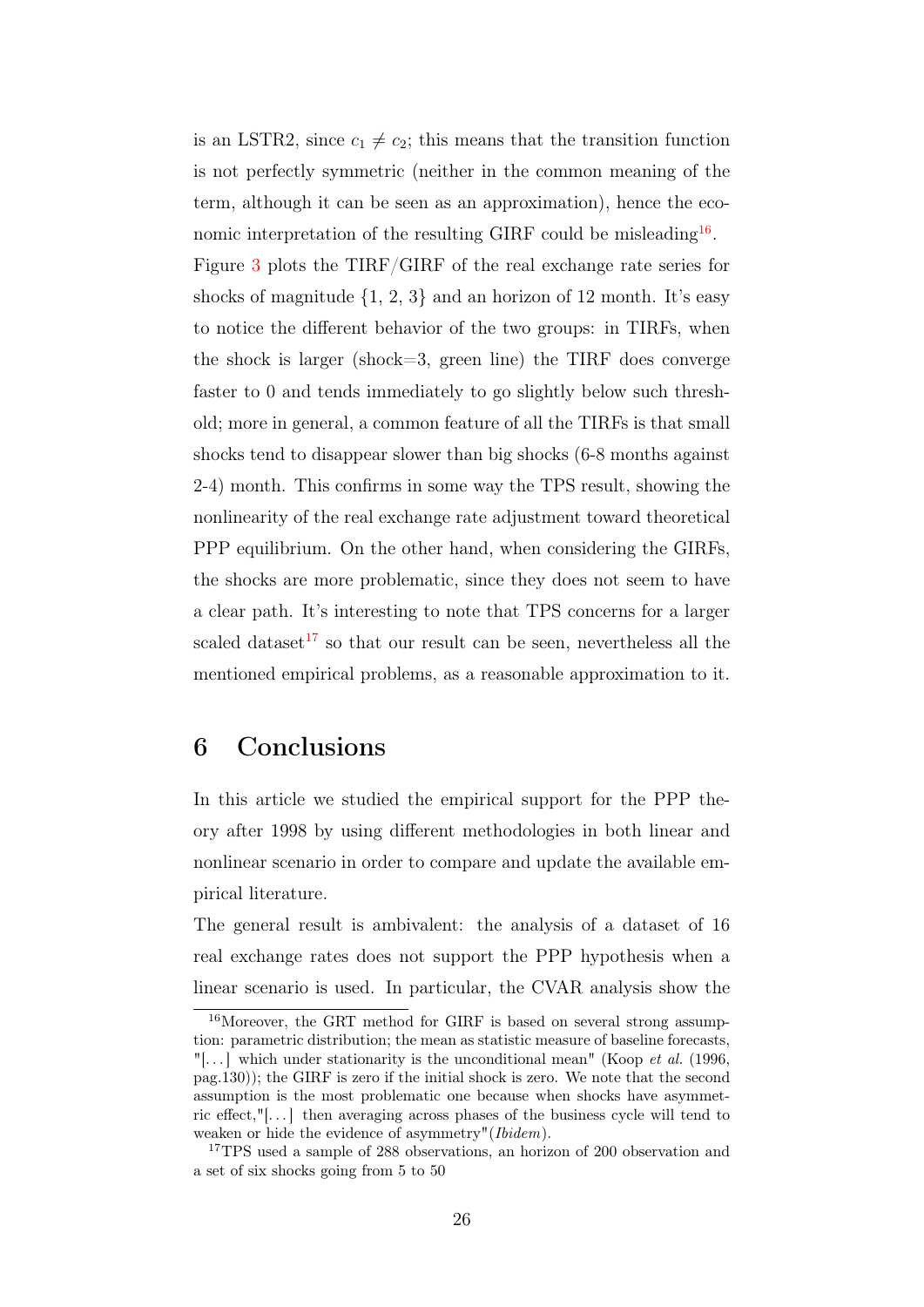two cases in which weak PPP holds are found to be strongly I(2). Panel methods for unit root and cointegration confirm the rejection of the theory, although the BMO's critique suggests to take such results very carefully. Things seem different in the nonlinear scenario: 13 rates on 16 are nonlinearly mean reverting, where the change in regime is located in correspondence of the crisis. This implies that the financial crisis in 2008 has been a source of nonlinear behavior which allowed to explain the movements for some rates better than using a linear framework. In particular, two findings are puzzling: first, the qualitative analysis of the nonlinear part of several STAR models shows a quasi-linear transition function, a fact that leads us to suspect a sort of neglected dynamic asymmetry in transition functions due to a gap in the econometric methodology used. Second, data are not able to support the choice of an ESTAR-type of nonlinearity in favor of an LSTAR-type; that is, contrarily to TPS, the speed of adjustment of exchange rates varies according to the over(under)valuation of the numeraire. We conclude that the solution of the two PPP puzzles needs a methodological approach slightly different form the TPS one when considering a nonlinear scenario. In particular, the problem of capturing the effect of the dynamically asymmetry in model parameters is still today unsolved by the econometric literature. Hence standard nonlinear models can be reasonably used only when strongly nonlinear transition functions are estimated. Our modified General-to-Specific modelling strategy seems being an help but only as a very preliminary step. However, for what concerns the Second Puzzle, TIRFs for estimated real exchange rates for an horizon of one year confirm the nonlinear adjustment of the real exchange rates towards their theoretical PPP value and, in an approximate way, the TPS result. This is consistent with the economic intuition underlying the use of LSTAR as transition function: in period of crisis shocks in real exchange rates tends to no return to their previous level.

Finally, we suggest some lines for future research. Extending our to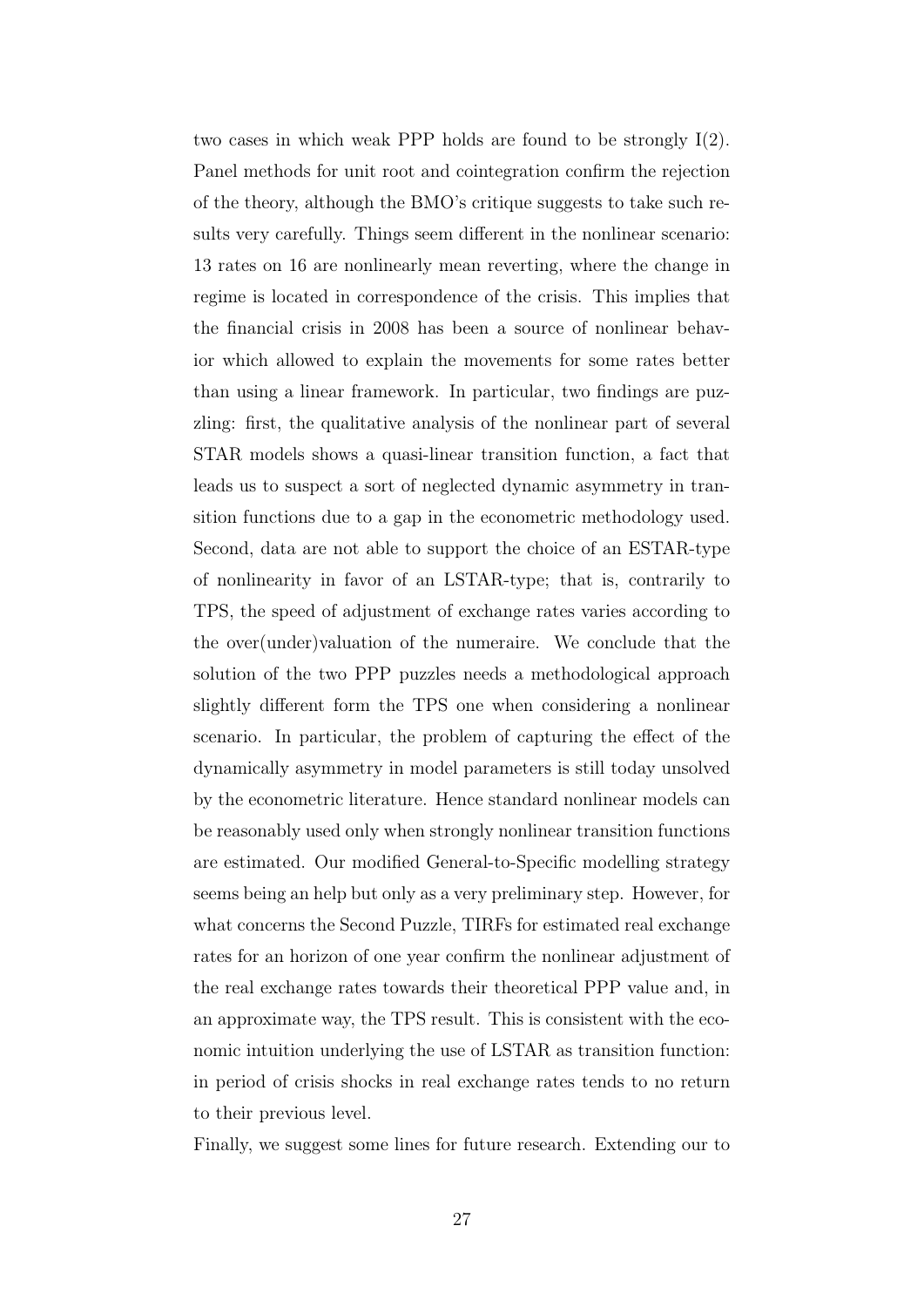the multivariate scenario could be the natural extension of this work, but the problem of neglected asymmetry before mentioned could be exacerbated. For this reason we think that relaxing the assumption of symmetry in transition functions could be a preferable strategy. This would require a re-examination of the whole structure of STR family. We remind this extension to further works.

## References

- BANERJEE, A., MARCELLINO, M. and OSBAT, C. (2005). Testing for PPP: Should we use panel methods? *Empirical Economics*, 30, 77–91, DOI: 10.1007/s00181-004-0222-8.
- Coleman, A. (1995). Arbitrage, Storage and the Law of One Price: New Theory for the Time Series Analysis of an Old Problem. Discussion Paper. Department of Economics. Princeton University.
- DENNIS, J., HANSEN, H., JOHANSEN, S. and JUSELIUS, K. (2006). CATS in RATS. Cointegration Analysis of Time Series, Version 2. Estima: Evanston.
- EITRHEIM, O. and TERÄSVIRTA, T. (1996). Testing the adequacy of smooth transition autoregressive models. Journal of Econometrics, 74, 59–75, DOI: 10.1016/0304-4076(95)01751-8.
- ELLIOTT, G., ROTHEMBERG, T. and STOCK, J. (1996). Efficient Tests for an Autoregressive Unit Root. Econometrica, 64, 813– 836.
- Gadea, M. and Mayoral, L. (2009). Aggregation is Not the Solution: The PPP Strikes Back. Journal of Applied Econometrics, 24, 875–894, DOI: 10.1002/jae.1078.
- GALLANT, A., ROSSI, P. and TAUCHEN, G. (1993). Nonlinear Dynamic Structures. Econometrica, 61, 871–907.
- GRANGER, C. and TERÄSVIRTA, T. (1993). Modelling Nonlinear Economic Relationships. Oxford: Oxford University Press.
- HADRI, K. (2000). Testing for stationarity in heterogeneous panel data. Econometrics Journal, 3, 148–161, DOI: 10.1111/1368- 423X.00043.
- Hansen, B. (1996). Inference when a nuisance parameter is not identified under the null hypothesis. Econometrica, 64, 413–30.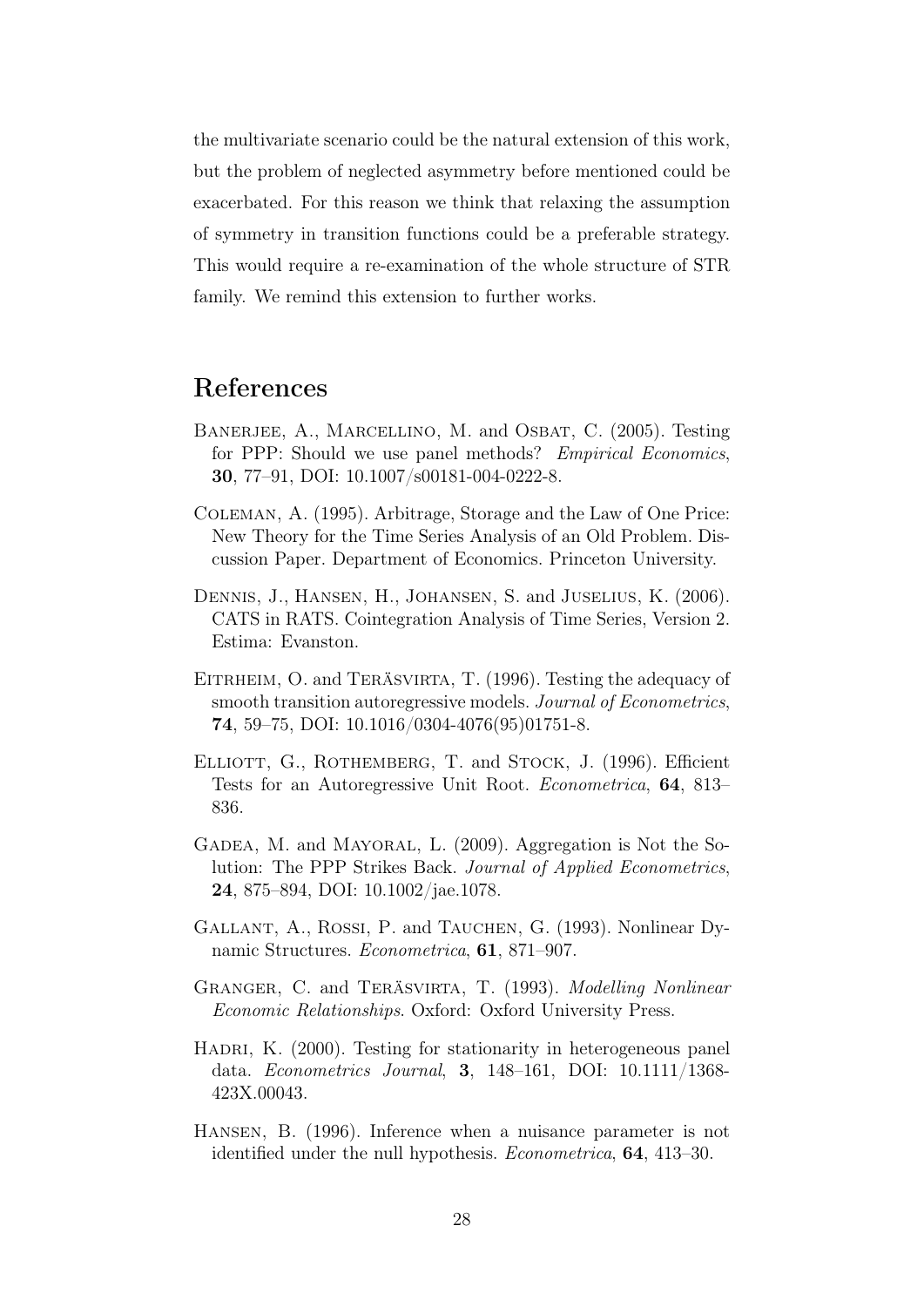- HINICH, M. (1996). Testing for dependence in the input to a linear time series model. Journal of Nonparametric Statistic, 6, 205–221, DOI: 10.1080/10485259608832672.
- IM, K., PESARAN, M. and SHIN, Y. (2003). Testing for unit roots in heterogeneous panels. Journal of Econometrics, 115, 53–74.
- Imbs, J., Muntaz, H., Ravn, M. and Rey, H. (2005). PPP Strikes Back: Aggregation and Real Exchange Rate. Quarterly Journal of *Economics*, **120** (1), 1–43.
- Johansen, S. (1991). Estimation and Hypothesis Testing of Cointegrating Vectors in Gaussian Vectors Autoregressive Models. Econometrica., 59, 1551–1580.
- (2002). A small sample correction for tests of hypotheses on the cointegrated vectors. Journal of Econometrics, 111, 195–221.
- —, Juselius, K., Frydman, R. and Goldberg, M. (2010). Testing hypotheses in an I(2) model with piecewise linear trends. An analysis of the persistent long swings in the Dmk/\$ rate. Journal of Econometrics, 158, 117–129, DOI: 10.1016/j.jeconom.2010.03.018.
- Juselius, K. (2006). The Cointegrated VAR Model: Methodology and Applications. Oxford: Oxford University Press.
- (2009). The Long Swings Puzzle: What the Data Tell When Allowed to Speak Freely. In K. Patterson and T. Mills (eds.), The Palgrave Handbook of Empirical Econometrics, Macmillan, pp. 367–384.
- KOOP, G., PESARAN, M. and POTTER, S. (1996). Impulse Response Analysis in Nonlinear Multivariate Models. Journal of Econometrics, 74, 119–147, DOI: 10.1016/0304-4076(95)01753-4.
- Kwiatkowski, D., Phillips, P., Shmidt, P. and Shin, Y. (1992). Testing the null hypothesis of stationarity against the alternative of a unit root: How sure are we that economic time series have a unit root? *Journal of Econometrics*, **54**, 159–178, DOI: 10.1016/0304-4076(92)90104-Y.
- LEVIN, A., LIN, C. and CHU, C. (2002). Unit root test in panel data: Asymptotic and finite sample properties. Journal of Econometrics, 87, 207–237, DOI: 10.1016/S0304-4076(01)00098-7.
- Luukkonen, R., Saikkonen, P. and Teräsvirta, T. (1988). Testing linearity against smooth transition autoregressive models. Biometrika, 75, 491–499.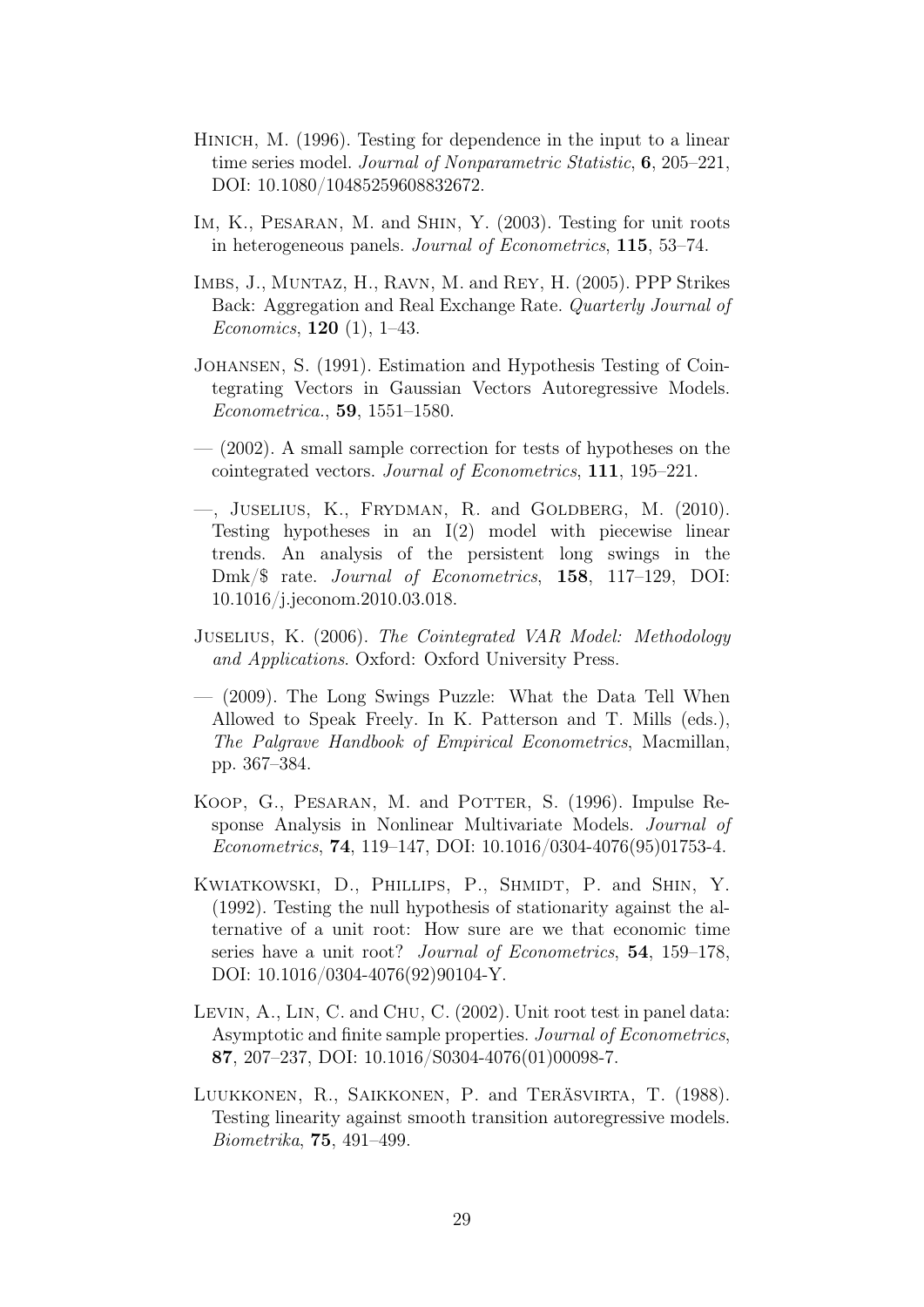- MADDALA, G. and WU, S. (1999). A comparative study of unit root tests with panel data and a new simple test. Oxford Bulletin of Economics and Statistics, 61, 631–652, DOI: 10.1111/1468- 0084.0610s1631.
- McLeod, A. and LI, W. (1983). Diagnostic checking ARMA time series models using squared-residual autocorrelations. Journal of Time Series Analysis, 4, 269–273, DOI: 10.1111/j.1467- 9892.1983.tb00373.x.
- Nyblom, J. and Harvey, A. (2000). Tests of Common Stochastic Trends. Econometric Theory, 16, 176-199.
- PEDRONI, P. (2001). Purchasing power parity tests in cointegrated panels. The Review of Economics and Statistics, 83, 727–731, doi:10.1162/003465301753237803.
- (2004). Panel cointegration: asymptotic and finite sample properties of pooled time series tests with an application to the PPP hypothesis. Econometric Theory, 20, 597–625, DOI: 10.1017/S0266466604203073.
- Pesaran, M. (2007). A Simple Panel Unit Root Test for Cross-Section Dependance. Journal of Applied Econometrics, 22, 265– 312, DOI: 10.1002/jae.951.
- ROGOFF, K. (1996). The Purchasing Power Parity Puzzle. *Journal* of Economic Literature, 34, 647–668.
- Sarno, L. and Taylor, M. (2001). Purchasing Power Parity and the Real Exchange Rates. CEPR Discussion Papers 2913.
- Taylor, M., Peel, D. and Sarno, L. (2001). Nonlinear Mean Reversion in Real Exchange Rates: Towards a Solution to the Purchasing Power Parity Puzzles. International Economic Review, pp. 1015–1042, DOI: 10.1111/1468-2354.0014.
- Teräsvirta, T. (1994). Specification, estimation and evaluation of smooth transition autoregressive models. Journal of the American Statistical Association, 89, 208–218.
- (2006). Forecasting Economic Variables with Nonlinear Models. In G. Elliott, C. Granger and A. Timmermann (eds.), Handbook of Economic Forecasting, vol. 1, Elsevier BV., pp. 414–457.
- Tsay, R. (1989). Testing and modeling threshold autoregressive processes. Journal of the American Statistical Association, 84, 231– 240.
- WESTERLUND, J. (2007). Testing for Error Correction in Panel Data. Oxford Bulletin of Economics and Statistics, **69**, 709–748, DOI: 10.1111/j.1468-0084.2007.00477.x.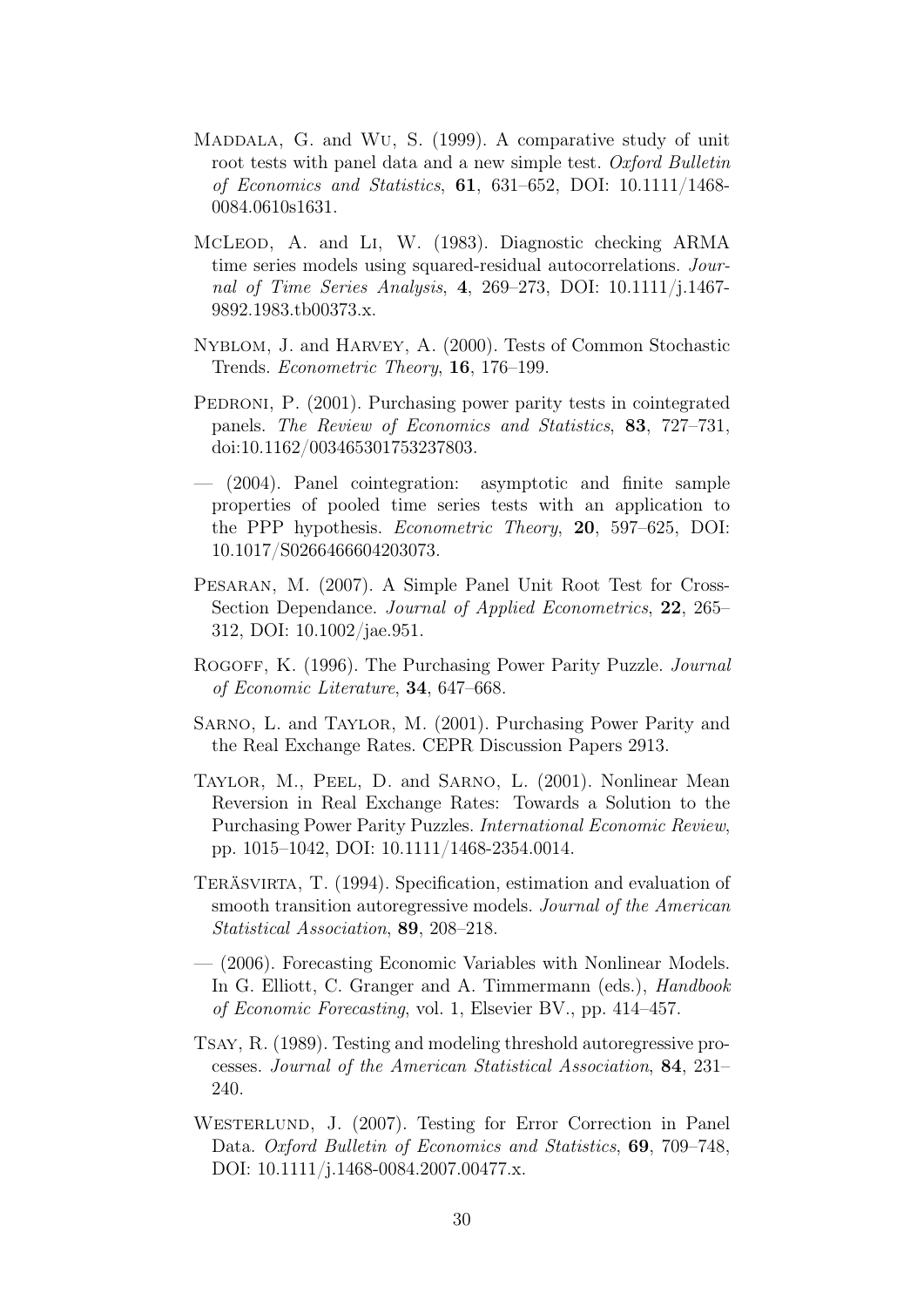## A Appendix

#### A.1 Data

*Our original dataset is constituted of monthly series of spot rates (currency basis United States Dollar and Euro) and consumers' price indices. Sample: 1999:01-2009:12 (132 observation). Spot rate series with basis USD source: FED of St. Louis. Series names:*

Canada: EXCAUS, Board of Governors of Federal Reserve System; Denmark: EXDNUS, Board of Governors of Federal Reserve System; Japan: EXJPUS, Board of Governors of Federal Reserve System; Norway: EXNOUS, Board of Governors of Federal Reserve System; Sweden: EXSDUS, Board of Governors of Federal Reserve System; Switzerland: EXSZUS,Board of Governors of Federal Reserve System; U.K.: United Kingdom, Exchange Rates, OECD; EU: EU-12-Extra EU, Exchange Rates, OECD.

*Spot rate time series with basis EUR source: European Central Bank. Dataset name: Exchange Rates; frequency: monthly; currency denominator: Euro; exchange rate type: spot; series variation - EXR context: average or standardized measure for given frequency. Series names:* Canadian dollar: EXR.M.CAD.EUR.SP00.A; Danish krone: EXR.M.DKK.EUR.SP00.A; Japanese yen: EXR.M.JPY.EUR.SP00.A; Norwegian krone: EXR.M.NOK.EUR.SP00.A; Swedish krona: EXR.M.SEK.EUR.SP00.A; Swiss franc: EXR.M.CHF.EUR.SP00.A; U.K. pound sterling: EXR.M.GBP.EUR.SP00.A; U.S. dollar: EXR.M.USD.EUR.SP00.A.

#### *CPI series source: OECD. Series names:*

Canada: CAN CPI - All items - Index publication base - units: 2005=100; Denmark: DNK CPI - All items - Index publication base - units:  $2005=100$ ; Japan: JPN CPI - All items Tokyo - Index publication base - units: 2005=100;

Norway: NOR CPI - All items - Index publication base - units: 2005=100; Sweden: SWE CPI - All items net - Index publication base - units: 2005=100;

Switzerland: CHE CPI - All items - Index publication base - units: 2005=100;

U.K.: GBR CPI - All items - Index publication base - units:  $2005=100$ : U.S: USA CPI - All items SA - Index publication base - units: 2005=100; E.U.: EMU CPI HICP - All items - Index publication base - units: 2005=100.

*All CPI series (except USA CPI which is seasonally adjusted) has been de-seasonalised by X-12 ARIMA procedure. Then, these preliminary data has been transformed in logarithms, from which PPP series has been built.*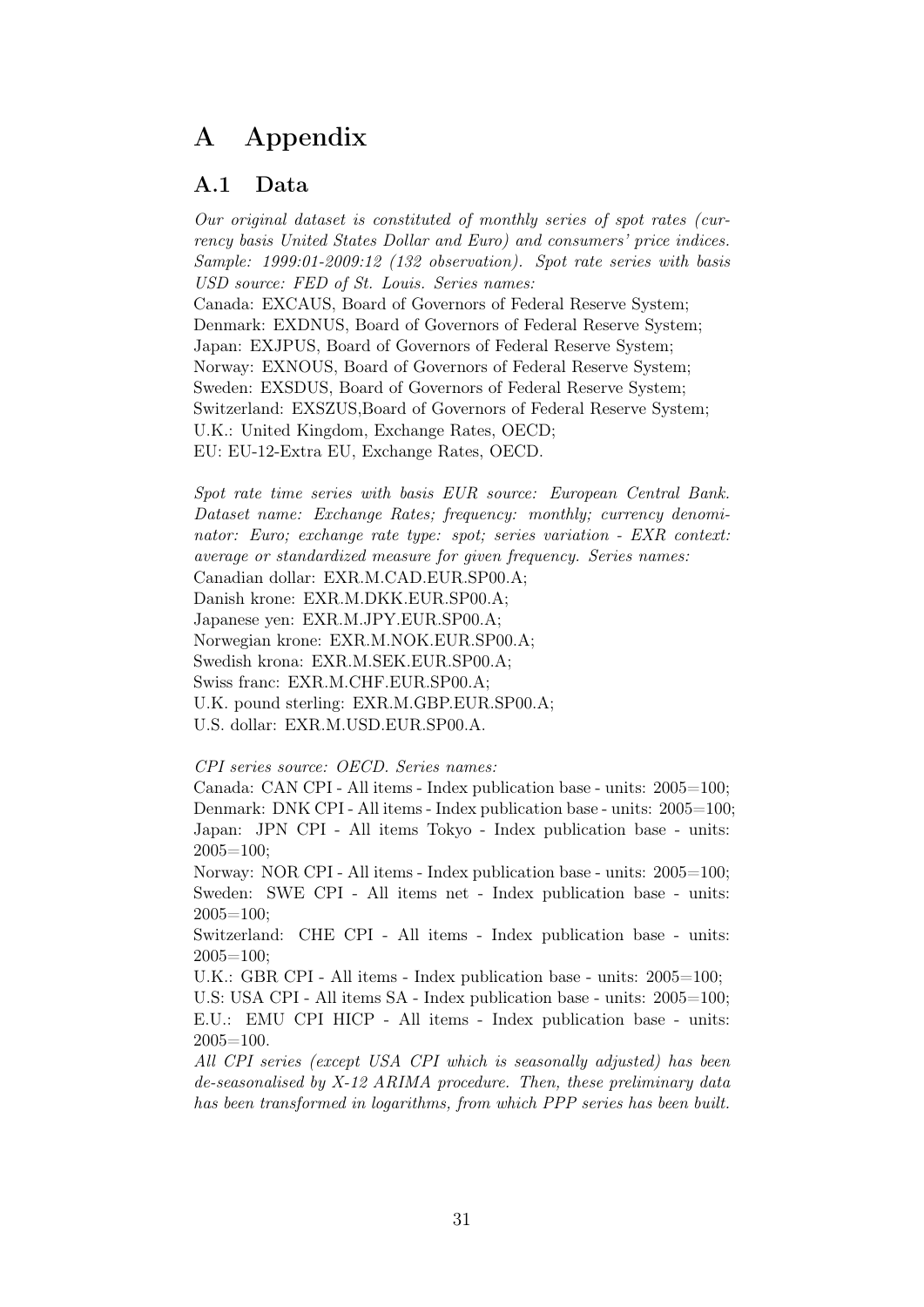## A.2 Tables and Graphs

|             |                |                           | US numeraire           |                          |                          |                           | EU numeraire   |                       |
|-------------|----------------|---------------------------|------------------------|--------------------------|--------------------------|---------------------------|----------------|-----------------------|
| Lag         | $\overline{0}$ | $\mathbf{1}$              | $\overline{2}$         | 3                        | $\overline{0}$           | $\mathbf{1}$              | $\overline{2}$ | 3                     |
| $A$ DF      |                |                           |                        |                          |                          |                           |                |                       |
| CAN         | $-1.776$       | $-2.320$                  | $-2.300$               | $-2.411$                 | $-3.283^{\bullet}$       | $-2.990$                  | $-3.037$       | $-2.743$              |
| DN          | $-2.900$       | $-2.940$                  | $-2.687$               | $-2.579$                 | $-2.174$                 | $-1.468$                  | $-1.412$       | $-1.858$              |
| <b>JPN</b>  | $-1.314$       | $-1.873$                  | $-2.085$               | $-1.731$                 | $-1.620$                 | $-2.265$                  | $-2.302$       | $-2.318$              |
| <b>NW</b>   | $-2.358$       | $-2.911$                  | $-2.742$               | $-2.828$                 | $-2.825$                 | $-3.480*$                 | $-2.951$       | $-2.951$              |
| <b>SD</b>   | $-2.058$       | $-2.531$                  | $-2.189$               | 2.420                    | $-2.323$                 | $-2.455$                  | $-2.455$       | $-3.269$ <sup>•</sup> |
| SZ          | $-3.067$       | $-3.106$                  | $-2.887$               | $-2.650$                 | $-1.635$                 | $-1.656$                  | $-1.601$       | 1.798                 |
| UK          | $-1.433$       | $-1.982$                  | $-2.039$               | $-2.091$                 | $-2.458$                 | $-2.580$                  | $-2.235$       | $-2.239$              |
| EU          | $-3.001$       | $-2.919$                  | $-2.701$               | $-2.613$                 |                          |                           |                |                       |
| <b>US</b>   |                |                           |                        |                          | $-2.990$                 | $-2.958$                  | $-2.709$       | $-2.679$              |
| $DF-GLS$    |                |                           |                        |                          |                          |                           |                |                       |
| CAN         |                | $-2.108$                  | $-2.143$               | $-2.143$                 |                          | $-1.485$                  | $-1.514$       | $-1.504$              |
| DN          |                | $-1.495$                  | $-1.296$               | $-1.308$                 |                          | $-0.844$                  | $-0.959$       | $-1.232$              |
| <b>JPN</b>  |                | $-1.792$                  | $-2.047$               | $-1.732$                 |                          | $-1.770$                  | $-1.779$       | $-1.837$              |
| <b>NW</b>   |                | $-2.248$                  | $-2.019$               | $-2.067$                 |                          | $-2.134$                  | $-1.819$       | $-1.950$              |
| SD          |                | $-1.831$                  | $-1.617$               | 1.898                    |                          | $-1.925$                  | $-1.842$       | $-2.560$              |
| SZ          |                | $-1.495$                  | $-1.381$               | $-1.291$                 |                          | $-1.418$                  | $-1.377$       | 1.481                 |
| UK          |                | $-1.807$                  | $-1.828$               | $-1.922$                 |                          | $-1.299$                  | $-1.156$       | $-1.178$              |
| EU          |                | $-1.412$                  | $-1.243$               | $-1.272$                 |                          |                           |                |                       |
| US          |                |                           |                        |                          |                          | $-1.475$                  | $-1.293$       | $-1.330$              |
| <b>KPSS</b> |                |                           |                        |                          |                          |                           |                |                       |
| CAN         | $1.060$ ***    | $0.541$ ***               | $0.369$ <sup>***</sup> | $0.284$ ***              | $0.591$ ***              | $0.311$ ***               | $0.216***$     | $0.168$ <sup>**</sup> |
| DN          | 0.799          | 0.414                     | $0.285$ ***            | $0.221$ ***              | 1.310                    | $0.675$ ***               | 0.460          | $0.352$ ***           |
| <b>JPN</b>  | 1.190          | $0.612$ ***               | $0.421$ ***            | $0.326$ ***              | $1.080$ <sup>***</sup>   | $0.559$ $\bullet \bullet$ | $0.384$ ***    | 0.297                 |
| <b>NW</b>   | $0.694$ ***    | $0.359$ $\bullet \bullet$ | $0.248$ ***            | $0.192$ <sup>**</sup>    | $0.885$ $\bullet\bullet$ | 0.463                     | $0.324$ ***    | $0.254$ ***           |
| <b>SD</b>   | $0.837$ ***    | 0.430                     | $0.294$ ***            | $0.226$ ***              | $0.755$ ***              | $0.394$ ***               | $0.273$ ***    | $0.212$ <sup>**</sup> |
| SZ          | $0.686$ ***    | $0.359$ ***               | $0.349$ ***            | $0.194$ <sup>**</sup>    | 1.200                    | 0.620                     | 0.423          | $0.324$ ***           |
| UK          | 1.150          | $0.586$ ***               | 0.399                  | 0.306                    | 1.110                    | $0.581$ ***               | 0.402          | 0.312                 |
| EU          | 0.843          | 0.437                     | $0.301$ ***            | 0.233                    |                          |                           |                |                       |
| US          |                |                           |                        | $\overline{\phantom{a}}$ | $0.860$ ***              | $0.446$ ***               | $0.307$ ***    | $0.238$ ***           |

Table 1: Univariate Tests on Real Exchange Rates

• Rejection at 10% of the null hypothesis; •• rejection at 5% of the null hypothesis; ••• rejection at 1% of the null hypothesis. Software used: RATS 7.2

Table 2: McLeod-Li test for no ARCH-effects in ∆PPP (p-value)

|           |                          |                 | US numeraire |       |       |                | EU numeraire | 4<br>0.502<br>0.489<br>0.000<br>0.000<br>0.014<br>0.047<br>0.039 |  |  |
|-----------|--------------------------|-----------------|--------------|-------|-------|----------------|--------------|------------------------------------------------------------------|--|--|
| Lag       |                          | $\overline{2}$  | 3            | 4     |       | $\overline{2}$ | 3            |                                                                  |  |  |
| DN        | 0.442                    | 0.013           | 0.034        | 0.049 | 0.753 | 0.839          | 0.894        |                                                                  |  |  |
| CAN       | 0.867                    | 0.732           | 0.847        | 0.937 | 0.807 | 0.969          | 0.592        |                                                                  |  |  |
| JPN       | 0.152                    | 0.082           | 0.171        | 0.285 | 0.000 | 0.000          | 0.000        |                                                                  |  |  |
| <b>NW</b> | 0.000                    | 0.000           | 0.001        | 0.002 | 0.017 | 0.000          | 0.000        |                                                                  |  |  |
| <b>SD</b> | 0.009                    | 0.032           | 0.048        | 0.092 | 0.097 | 0.016          | 0.013        |                                                                  |  |  |
| SZ        | 0.115                    | 0.247           | 0.320        | 0.471 | 0.380 | 0.427          | 0.023        |                                                                  |  |  |
| UK        | 0.000                    | 0.000           | 0.000        | 0.000 | 0.011 | 0.015          | 0.022        |                                                                  |  |  |
| US        | $\overline{\phantom{0}}$ | $\qquad \qquad$ |              |       | 0.048 | 0.012          | 0.031        | 0.056                                                            |  |  |
| ΕU        | 0.175                    | 0.004           | 0.010        | 0.012 |       |                |              |                                                                  |  |  |

Software used: RATS 7.2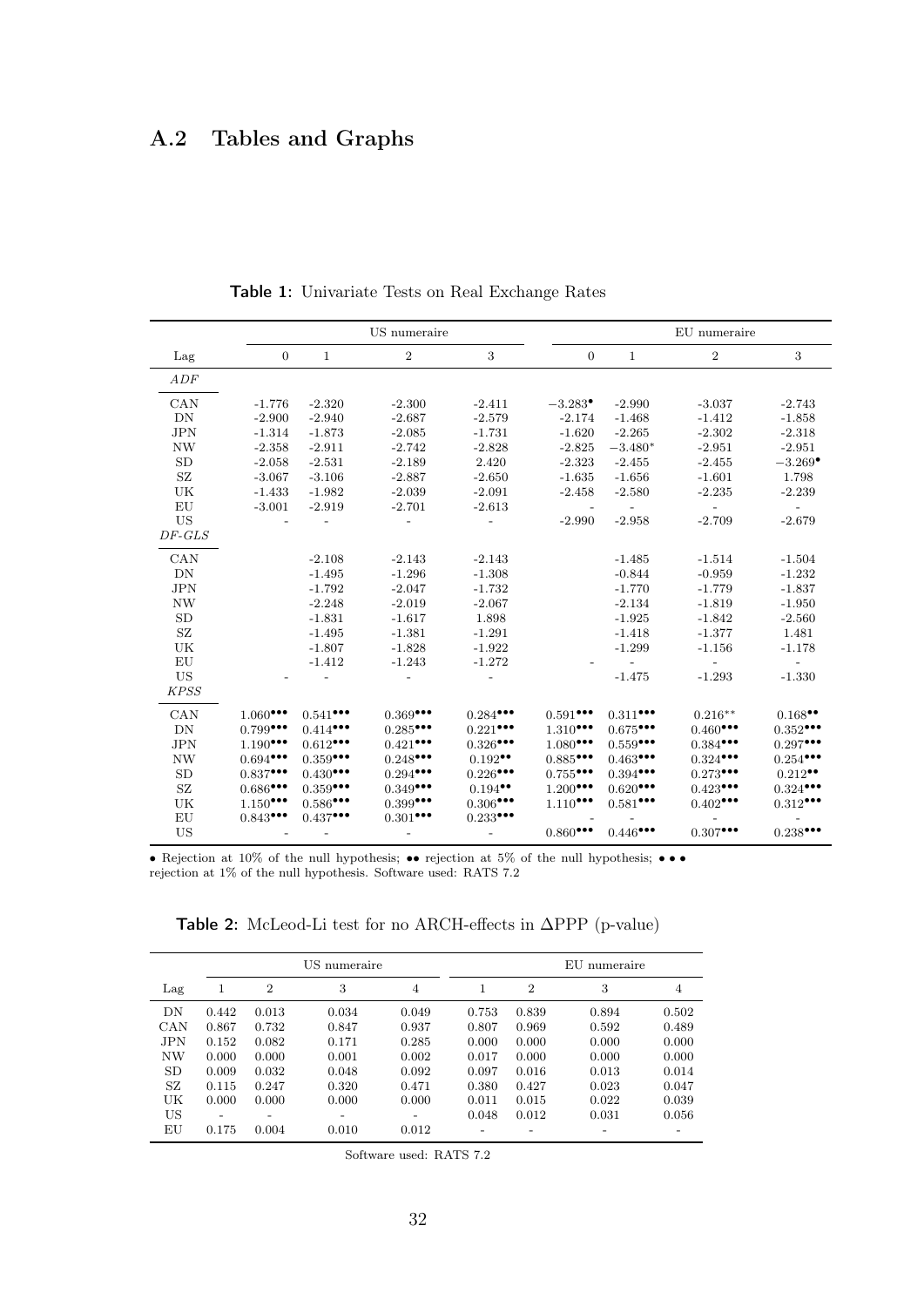| (1)            | (2)<br><b>SC</b> | (3)<br>HQ        | (4)<br>p       | (5)<br>Dummies                        | (6)<br>Normality<br>$(p-value)$ | (7)<br>Autocorr.<br>$(LM_1)$ | (8)<br>Autocorr.<br>(LM <sub>2</sub> ) | (9)<br>Rank Test<br>$(p-value)$ | (10)<br>Rank Test<br>(Bartlett-corr.) | (11)<br>Sim. Rank Test<br>$(p-value)$ | (12)<br>Sim. Rank Test<br>(Bartlett-corr.) |
|----------------|------------------|------------------|----------------|---------------------------------------|---------------------------------|------------------------------|----------------------------------------|---------------------------------|---------------------------------------|---------------------------------------|--------------------------------------------|
| U.S. numeraire |                  |                  |                |                                       |                                 |                              |                                        |                                 |                                       |                                       |                                            |
| CAN            | $\overline{2}$   | $\boldsymbol{2}$ | 3              | 2005:08                               | 0.000                           | 0.320                        | 0.865                                  | 0.107                           | 0.164                                 | 0.265                                 | 0.361                                      |
| DN             | $\overline{2}$   | $\overline{2}$   | 3              | 2005:09, 2007:11                      | 0.001                           | 0.242                        | 0.116                                  | 0.231                           | 0.325                                 | 0.228                                 | 0.329                                      |
| <b>JPN</b>     |                  | $\overline{2}$   | 1              | 2005.09, 2008.11                      | 0.128                           | 0.102                        | 0.174                                  | 0.369                           | 0.451                                 | 0.079                                 | 0.121                                      |
| <b>NW</b>      | $\overline{2}$   | $\overline{2}$   | 3              | 2003:01, 2005:09,<br>2008:10          | 0.001                           | 0.174                        | 0.770                                  | 0.000                           | 0.000                                 | 0.003                                 | 0.008                                      |
| <b>SD</b>      |                  | $\overline{2}$   | 1              | $\overline{\phantom{a}}$              | 0.000                           | 0.151                        | 0.120                                  | 0.012                           | 0.030                                 |                                       |                                            |
| SZ             |                  | $\overline{2}$   | 2              | 2003:03, 2005:09,<br>2008:10, 2008:11 | 0.352                           | 0.083                        | 0.064                                  | 0.000                           | 0.000                                 | 0.120                                 | 0.173                                      |
| UK             | $\boldsymbol{2}$ | $\overline{2}$   | 1              | 2005:09, 2008:11                      | 0.171                           | 0.535                        | 0.216                                  | 0.076                           | 0.117                                 | 0.004                                 | 0.009                                      |
| EU             | $\overline{2}$   | $\overline{2}$   | 2              | 2008:11                               | 0.003                           | 0.056                        | 0.152                                  | 0.142                           | 0.197                                 | 0.080                                 | 0.119                                      |
| US             |                  |                  |                |                                       |                                 |                              |                                        | $\overline{\phantom{0}}$        | $\overline{\phantom{a}}$              |                                       | $\overline{\phantom{a}}$                   |
| E.U. numeraire |                  |                  |                |                                       |                                 |                              |                                        |                                 |                                       |                                       |                                            |
| CAN            |                  |                  | 3              |                                       | 0.036                           | 0.109                        | 0.556                                  | 0.019                           | 0.022                                 | 0.095                                 | 0.104                                      |
| DN             |                  |                  | $\overline{2}$ | 2007:11                               | 0.006                           | 0.977                        | 0.617                                  | 0.247                           | 0.301                                 | 0.315                                 | 0.377                                      |
| <b>JPN</b>     |                  |                  | $\mathbf{1}$   | 2008.10                               | 0.067                           | 0.240                        | 0.250                                  | 0.000                           | 0.000                                 | 0.000                                 | 0.000                                      |
| <b>NW</b>      | $\overline{2}$   |                  | 3              | 2003:01, 2008:12                      | 0.018                           | 0.697                        | 0.496                                  | 0.000                           | 0.000                                 | 0.000                                 | 0.000                                      |
| <b>SD</b>      |                  |                  |                | 2008:12, 2009:08                      | 0.000                           | 0.056                        | 0.634                                  | 1.000                           | 1.000                                 | 0.398                                 | 0.418                                      |
| SZ             |                  |                  | $\sqrt{2}$     | 2008:10                               | 0.002                           | 0.476                        | 0.188                                  | 0.024                           | 0.037                                 | 0.013                                 | 0.020                                      |
| UK             | $\overline{2}$   | $\overline{2}$   | 2              | 2008:12                               | 0.008                           | 0.451                        | 0.836                                  | 0.000                           | 0.000                                 | 0.000                                 | 0.000                                      |
| EU             |                  |                  |                |                                       |                                 |                              | $\overline{\phantom{a}}$               | $\overline{\phantom{a}}$        |                                       |                                       |                                            |
| US             |                  | $\overline{2}$   | $\overline{2}$ | 2005:09, 2008:12                      | 0.035                           | 0.088                        | 0.271                                  | 0.080                           | 0.110                                 | 0.060                                 | 0.093                                      |

**Table 3:** Cointegration Analysis for System of Country j

Legend: Column (1): Countries for which the PPP is tested; columns (2)-(3): results of Shwartz and Hannan and Quinn Information criteria for lag selection; column (4): selected lag; column (5) shift dummies introduced in order to take in account of shocks in the sample; column (6): Shenton-Bowman test for normality in  $p$ -values; columns (7)-(8): Ljung-Box tests for first-order and second-order residual autocorrelation; column (9) Johansen' Trace test statistic in p-value; column (10): Bartlett nonparametric corrected Trace test; column (11): simulated Johansen' Trace test; column (12): Bartlett–corrected simulated Trace test. Simulation technique: Bootstrap; no. of draws: <sup>2500</sup> Software used: CATS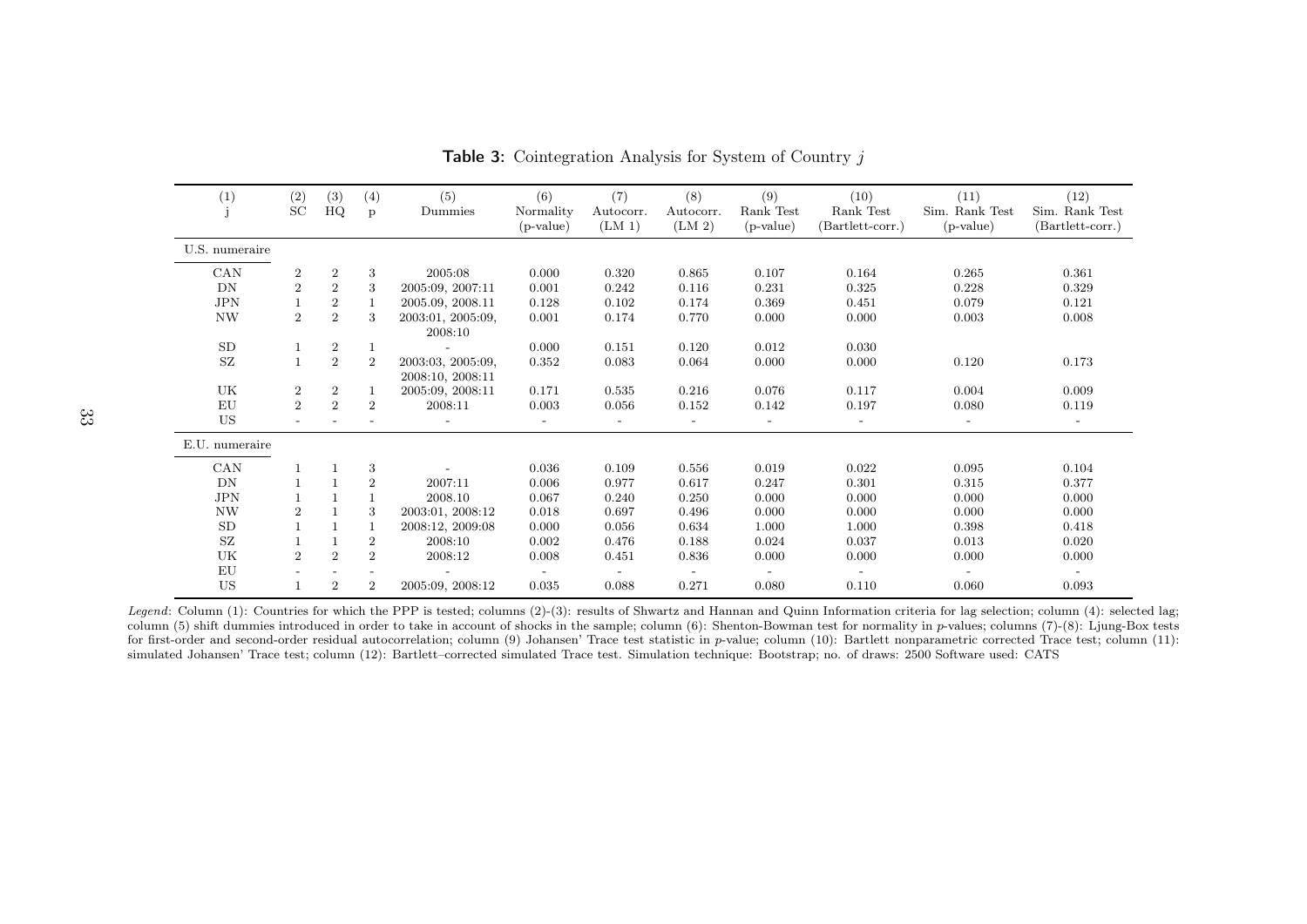|                                                                                                                                        |                  |                          | $\text{Lag} = 1$ |                  |                 |              |
|----------------------------------------------------------------------------------------------------------------------------------------|------------------|--------------------------|------------------|------------------|-----------------|--------------|
|                                                                                                                                        | US numeraire     |                          |                  | EU numeraire     |                 |              |
| Method                                                                                                                                 | Statistics       | $p$ -value               |                  | Statistics       | $p$ -value      | Obs          |
| Null: unit root (common unit root is assumed)<br>LLC $t^*$<br>Null: unit root (individual unit root is assumed)                        | $-1.697$         | 0.045                    |                  | $-1.540$         | 0.062           | 1040         |
| IPS w-statistic                                                                                                                        | $-1.683$         | 0.046                    |                  | $-1.290$         | 0.099           | 1040         |
| CADF $Z(t-bar)$                                                                                                                        | $-0.818$         | 0.207                    |                  | 0.472            | 0.682           | 1040         |
| ADF Fisher $\chi^2$<br>PP FIsher $\chi^2$                                                                                              | 21.543<br>18.615 | 0.159<br>0.289           |                  | 21.272<br>20.993 | 0.168<br>0.179  | 1040<br>1040 |
| Null: no unit root (common unit root is assumed)<br>Hadri Z-statistic<br>(assuming heterosk. across disturbances)<br>Hadri Z-statistic | 55.907           | 0.000                    |                  | 60.480           | 0.000           |              |
| (assuming serial dependance across disturbances)                                                                                       | 5.956            | 0.000                    |                  | 6.653            | 0.000           |              |
| $NH^*$ (i.i.d. RW errors)                                                                                                              | $5.210$ ***      |                          |                  | 5.192            |                 |              |
| $NH^{**}$ (nonparametric adjustment of LRV, lag=1)                                                                                     | $2.760$ ***      |                          |                  | $2.730$ ***      |                 |              |
|                                                                                                                                        |                  |                          | $\text{Lag} = 2$ |                  |                 |              |
|                                                                                                                                        | US numeraire     |                          |                  | EU numeraire     |                 |              |
| Method                                                                                                                                 | Statistics       | $p$ -value               |                  | Statistics       | $p$ -value      | Obs          |
| Null: unit root (common unit root is assumed)<br>LLC $t^*$<br>Null: unit root (individual unit root is assumed)                        | $-1.519$         | 0.064                    |                  | $-1.233$         | 0.109           | 1032         |
| IPS w-statistic                                                                                                                        | $-1.761$         | 0.039                    |                  | $-1.247$         | 0.106           | 1032         |
| $CADFZ(t-bar)$                                                                                                                         | $-1.132$         | 0.129                    |                  | 0.347            | 0.636           | 1032         |
| ADF Fisher $\chi^2$<br>PP FIsher $\chi^2$                                                                                              | 17.691<br>19.825 | 0.342<br>0.228           |                  | 17.026<br>21.870 | 0.394<br>0.147  | 1032<br>1032 |
|                                                                                                                                        |                  |                          |                  |                  |                 |              |
| Null: no unit root (common unit root is assumed)<br>Hadri Z-statistic<br>(assuming heterosk. across disturbances)                      | 55.907           | 0.000                    |                  | 60.480           | 0.000           |              |
| Hadri Z-statistic<br>(assuming serial dependance across disturbances)                                                                  | 5.956            | 0.000                    |                  | 6.653            | 0.000           |              |
| $NH^*$ (i.i.d. RW errors)                                                                                                              | $5.208$ ***      |                          |                  | $5.192$ ***      |                 |              |
| $NH^{**}$ (nonparametric adjustment of LRV, lag=2)                                                                                     | $1.924$ ***      | $\overline{\phantom{a}}$ |                  | 1.898            |                 |              |
|                                                                                                                                        |                  |                          | $\text{Lag} = 3$ |                  |                 |              |
|                                                                                                                                        | US numeraire     |                          |                  | EU numeraire     |                 |              |
| Method                                                                                                                                 | Statistics       | $p$ -value               |                  | Statistics       | <i>p</i> -value | Obs          |
| Null: unit root (common unit root is assumed)<br>LLC $t^*$<br>Null: unit root (individual unit root is assumed)                        | $-1.005$         | 0.157                    |                  | $-0.826$         | 0.2043          | 1024         |
| IPS w-statistic                                                                                                                        | $-1.538$         | 0.062                    |                  | -1.074           | 0.141           | 1024         |
| CADF $Z(t-bar)$                                                                                                                        | $-1.308$         | 0.096                    |                  | 0.319            | 0.375           | 1024         |
| ADF Fisher $\chi^2$                                                                                                                    | 16.899           | 0.392                    |                  | 19.690           | 0.235           | 1024         |
| PP FIsher $\chi^2$                                                                                                                     | 20.446           | 0.201                    |                  | 22.824           | 0.112           | 1024         |
| Null: no unit root (common unit root is assumed)<br>Hadri Z-statistic                                                                  |                  |                          |                  |                  |                 |              |
| (assuming heterosk. across disturbances)<br>Hadri Z-statistic                                                                          | 55.907           | 0.000                    |                  | 60.480           | 0.000           |              |
| (assuming serial dependance across disturbances)                                                                                       | 5.956            | 0.000                    |                  | 6.653            | 0.000           |              |
| $NH^*$ (i.i.d. RW errors)                                                                                                              | 5.210            |                          |                  | 5.192            |                 |              |
| (nonparametric adjustment of LRV, $lag=3$ )<br>$NH^{**}$                                                                               | $1.499$ ***      |                          |                  | $1.477$ ***      |                 |              |

#### Table 4: Panel unit root test for Real Echange Rates (lag=1)

• Rejection at 10% of the null hypothesis; •• rejection at 5% of the null hypothesis; ••• rejection at 1% of the null hypothesis; ∗ No lag specified for LRV; ∗∗ With lag 1, 2 or 3 for

LRV; Software used: STATA 10.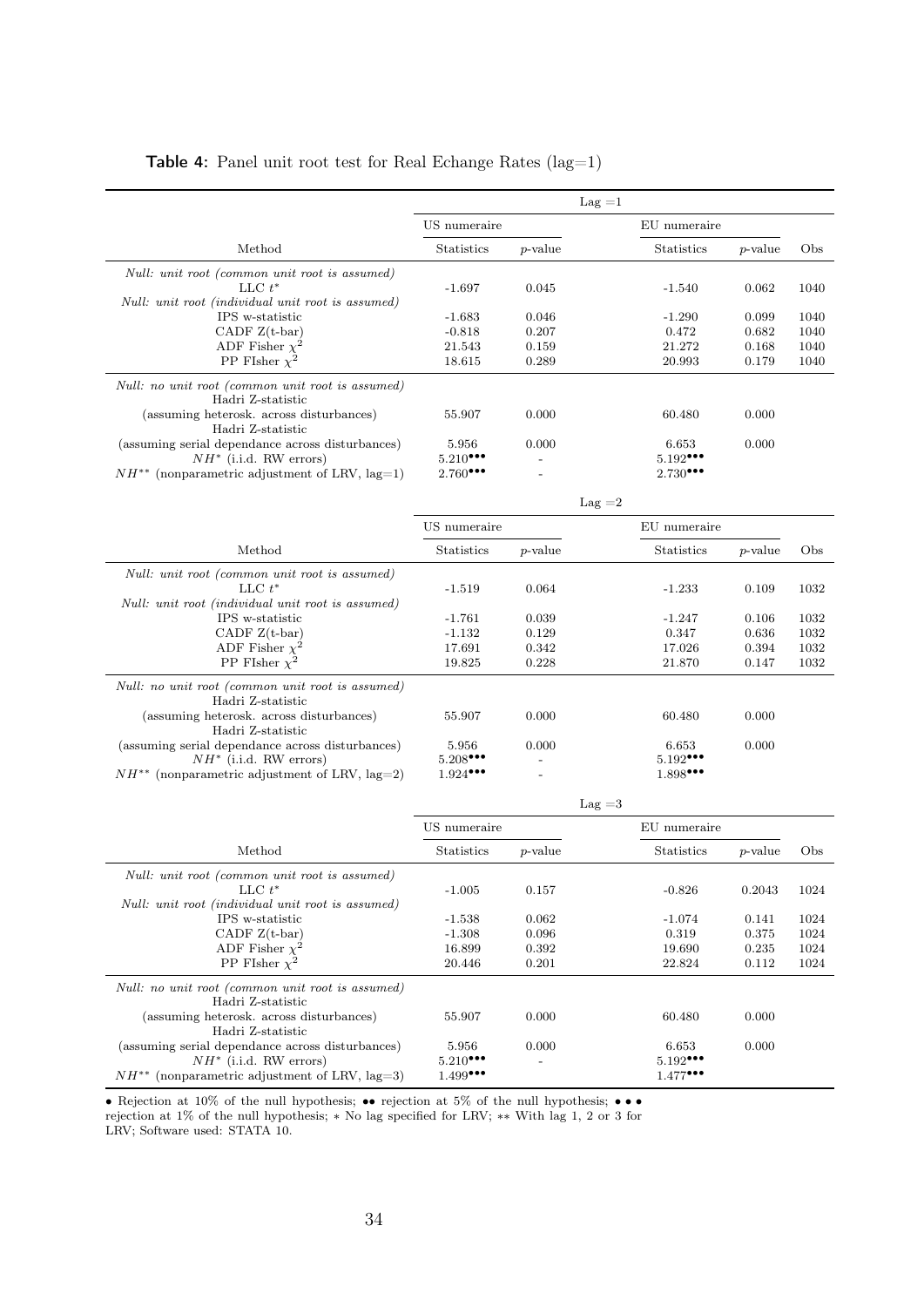|                                      |                 | Pedroni tests |                           |            |                          |                          | Westerlund test          |                             |              |
|--------------------------------------|-----------------|---------------|---------------------------|------------|--------------------------|--------------------------|--------------------------|-----------------------------|--------------|
| Case<br>$(y_t \sim I(0))$            | $\tilde Z_\rho$ | $p$ -value    | $Z_{t_{\hat{\rho}_{NT}}}$ | $p$ -value | $P_{\gamma}$             | $Z$ -value               | $p$ -value               | <i>p</i> -value<br>(Robust) | Lag<br>(AIC) |
| $(p - \alpha s^{US} - \beta p^{US})$ | 0.888           | 0.375         | 0.485                     | 0.628      | $-5.383$                 | 2.136                    | 0.984                    | 0.952                       | $\mathbf 1$  |
| $(s^{US} - \alpha p - \beta p^{US})$ | $-2.517$        | 0.012         | $-2.977$                  | 0.003      | $-11.012$                | $-0.219$                 | 0.413                    | 0.379                       | $\mathbf 1$  |
| $(p^{US} - \alpha s^{US} - \beta p)$ | 0.598           | 0.550         | 0.190                     | 0.849      | $-9.920$                 | $-0.237$                 | 0.594                    | 0.542                       | $\mathbf 1$  |
| $(p - \alpha s^{EU} - \beta p^{EU})$ | 0.942           | 0.346         | 0.540                     | 0.589      | $\overline{\phantom{0}}$ |                          |                          |                             |              |
| $(s^{EU} - \alpha p - \beta p^{EU})$ | $-11.355$       | 0.000         | $-11.963$                 | 0.000      | $-11.736$                | $-0.522$                 | 0.301                    | 0.268                       | $\mathbf 1$  |
| $(p^{EU} - \alpha s^{EU} - \beta p)$ | $-0.190$        | 0.849         | 0.437                     | 0.662      | $\overline{\phantom{a}}$ | $\overline{\phantom{a}}$ | $\overline{\phantom{a}}$ | $\overline{\phantom{a}}$    |              |

Table 5: Pedroni and Westerlund test on panel cointegration\*

∗ Common Features: H0: no cointegration; deterministic term: constant + linear trend. Westerlund test features: lag range: (0 - 3); lead range: (0 - 1); width of Bartlett' s Kernel window: 3; bootstrap n. of replications: 1000; Software used: RATS (Pedroni test), STATA 10 (Westerlund).

Table 6: Linearity testing and model selection: SETAR

| (1)<br>Series  | $\left( 2\right)$<br>BIC | (3)<br>AIC     | (4)<br>HQ      | (5)<br>Hinich test<br>(H-statistic) | (6)<br>p         | (7)<br>Tsay test<br>$d=1$ | (8)<br>Tsay test<br>$d=2$ | (9)<br>Tsay test<br>$d=3$ | (10)<br>$\rm{d}$ | Model          |
|----------------|--------------------------|----------------|----------------|-------------------------------------|------------------|---------------------------|---------------------------|---------------------------|------------------|----------------|
| US numeraire   |                          |                |                |                                     |                  |                           |                           |                           |                  |                |
| DN             | $\overline{2}$           | $\overline{2}$ | $\overline{2}$ | 0.000                               | $\overline{2}$   | 0.129                     | 0.098                     | 0.732                     |                  |                |
| CAN            |                          |                |                | 0.999                               | $\overline{4}$   | 0.612                     | 0.703                     | 0.347                     |                  |                |
| <b>JPN</b>     | $\mathbf{1}$             | $\overline{2}$ | $\overline{2}$ | 0.000                               | 1                | 0.964                     | 0.456                     | 0.028                     | 3                | SETAR(1; 1, 3) |
| <b>NW</b>      | $\overline{2}$           | $\overline{2}$ | $\overline{2}$ | 0.000                               | $\boldsymbol{2}$ | 0.475                     | 0.097                     | 0.406                     |                  |                |
| SD             | $\overline{2}$           | 4              | $\overline{2}$ | 0.050                               | $\overline{2}$   | 0.388                     | 0.227                     | 0.119                     |                  |                |
| SZ             | 1                        | $\overline{2}$ | $\overline{2}$ | 0.000                               | 3                | 0.281                     | 0.359                     | 0.568                     |                  |                |
| UK             | $\overline{2}$           | $\overline{2}$ | $\overline{2}$ | 0.000                               | $\overline{2}$   | 0.204                     | 0.273                     | 0.731                     |                  |                |
| EU             | $\overline{2}$           | $\overline{2}$ | $\overline{2}$ | 0.000                               | $\overline{2}$   | 0.059                     | 0.073                     | 0.0564                    |                  |                |
| $EU$ numeraire |                          |                |                |                                     |                  |                           |                           |                           |                  |                |
| DN             | $\overline{2}$           | 5              | $\overline{4}$ | 0.085                               | 3                | 0.034                     | 0.238                     | 0.376                     | $\mathbf 1$      | SETAR(1; 3, 1) |
| CAN            | 1                        |                | $\mathbf{1}$   | 0.000                               | $\mathbf{1}$     | 0.095                     | 0.846                     | 0.920                     |                  |                |
| <b>JPN</b>     | $\overline{2}$           | $\overline{2}$ | $\overline{2}$ | 0.000                               | $\overline{2}$   | 0.143                     | 0.110                     | 0.008                     | 3                | SETAR(1; 2, 3) |
| <b>NW</b>      | $\overline{2}$           | 3              | $\overline{2}$ | 0.000                               | $\overline{2}$   | 0.023                     | 0.024                     | 0.036                     | 1                | SETAR(1; 2, 1) |
| SD             | 1                        |                |                | 0.000                               | $\mathbf 1$      | 0.003                     | 0.311                     | 0.194                     | $\mathbf{1}$     | SETAR(1; 1, 1) |
| SZ             | 1                        | 1              |                | 0.000                               | 1                | 0.425                     | 0.337                     | 0.407                     |                  |                |
| UK             | 1                        |                | 1              | 0.000                               | $\mathbf{1}$     | 0.005                     | 0.768                     | 0.759                     | 1                | SETAR(1; 1, 1) |
| US             | $\mathbf 1$              | $\mathbf{1}$   | $\overline{2}$ | 0.000                               | 1                | 0.489                     | 0.386                     | 0.664                     |                  |                |

*Legend*. (1): Countries; (2): Swartz-Bayesian information criterion; (3): Aikake information criterion; (4): Hannan-Quinn information criterion; (5) Hinich test statistics in  $p$ -values for third order autocorrelation and serial dependence from non gaussian errors; (6): selected order p using the following rule:  $p = k + n$ ,  $k = \max\{AIC, BIC, HQ\}$  is the maximum number selected by standard information criteria,  $n = \{1, 2, 3\}$  are the eventually additional order suggested by Hinich test; (7)-(9): Tsay test for threshold linearity in p-values using  $d = \{1, 2, 3\}$ delay parameters; (10): chosen delay parameter d; (12) selected SETAR(k;p,d),  $k = \{1, ..., N\}$ regimes. Software used: RATS

Table 7: Hansen' threshold effect test (bootstrapped p-values)

| Rate                |       |       |       | supLM expLM aveLM $\frac{supLM^h}{expLM^h}$ expLM <sup>h</sup> aveLM <sup>h</sup> |       |       |  |  |  |  |  |
|---------------------|-------|-------|-------|-----------------------------------------------------------------------------------|-------|-------|--|--|--|--|--|
| $y_t^{L/e}$         | 0.050 | 0.088 | 0.391 | 0.040                                                                             | 0.083 | 0.407 |  |  |  |  |  |
| Software used: RATS |       |       |       |                                                                                   |       |       |  |  |  |  |  |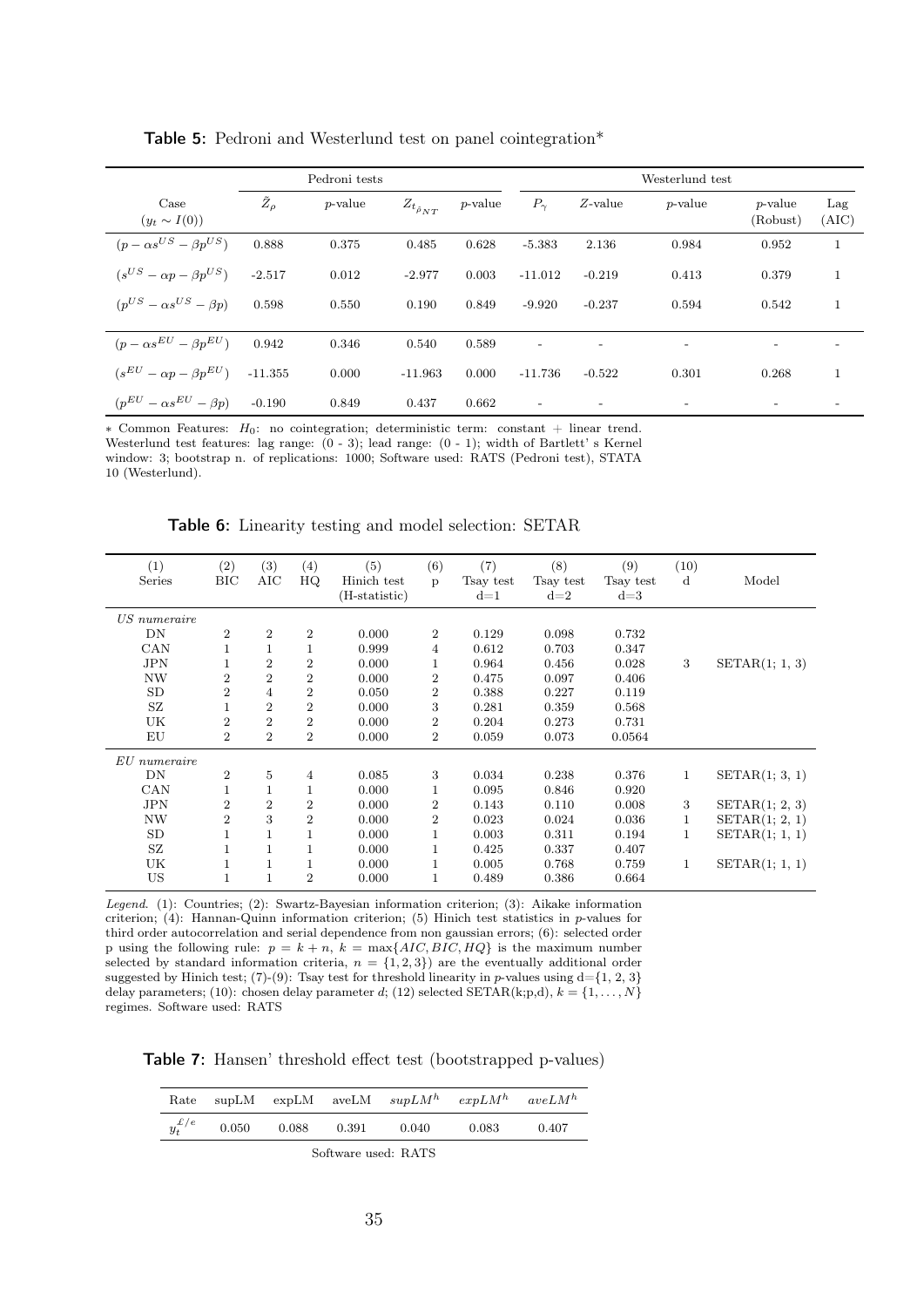| (1)          | (2)            | (3)            | (4)            | (5)                         | (6)            | (7)             | (8)                      | (9)            | (10)                                    | (11)          | (12)              |
|--------------|----------------|----------------|----------------|-----------------------------|----------------|-----------------|--------------------------|----------------|-----------------------------------------|---------------|-------------------|
| Series       | <b>BIC</b>     | AIC            | HQ             | Hinich test                 | $\mathbf{p}$   | $s_t$           | $F_L$                    | $F_4$          | $F_3$                                   | $F_2$         | Model             |
|              |                |                |                | $H$ -statistic <sup>*</sup> | selected       |                 | F-value                  | F-value        | F-value                                 | F-value       |                   |
| US numeraire |                |                |                |                             |                |                 |                          |                |                                         |               |                   |
| DN           | 2              | $\overline{2}$ | $\overline{2}$ | 0.000                       | $\overline{2}$ | $y_{t-1}$       |                          |                | 4.6 $e^{-27}$ 7.2 $e^{-1}$ 9.1 $e^{-2}$ | $9.1e^{-30}$  | LSTR1             |
| CAN          | 1              |                | 1              | 0.999                       | $\overline{4}$ | $y_{t-1}$       | 1.8 $e^{-24}$            | $9.2 e^{-1}$   | 6.8 $e^{-1}$                            | 4.8 $e^{-28}$ | LSTR1             |
| JPN          | 1              | $\overline{2}$ | $\overline{2}$ | 0.000                       | $\mathbf{1}$   |                 | $\overline{\phantom{a}}$ | $\blacksquare$ |                                         | $\sim$        | Linear            |
| <b>NW</b>    | 2              | $\overline{2}$ | $\overline{2}$ | 0.000                       | $\overline{2}$ | t               | $1.3 e^{-2}$             | $8.4 e^{-2}$   | 7.4 $e^{-1}$                            | 4.4 $e^{-3}$  | LSTR1             |
| SD           | $\overline{2}$ | 4              | $\overline{2}$ | 0.050                       | $\overline{4}$ | $y_{t-1}$       | $1.5 e^{-28}$            | $1.7 e^{-1}$   | $5.6 e^{-1}$                            | $1.7 e^{-31}$ | LSTR1             |
| SZ           |                | $\overline{2}$ | $\overline{2}$ | 0.000                       | $\overline{2}$ | $y_{t-1}$       | 2.1 $e^{-23}$            | 3.8 $e^{-1}$   | 6.1 $e^{-2}$                            | $1.9 e^{-25}$ | LSTR1             |
| UK           | $\overline{2}$ | $\overline{2}$ | $\overline{2}$ | 0.000                       | $\overline{2}$ | $t_{\parallel}$ | 1.1 $e^{-2}$             | $5.9 e^{-2}$   | $7.0 e^{-2}$                            | 7.6 $e^{-2}$  | LSTR1             |
| EU           | 2              | $\overline{2}$ | $\overline{2}$ | 0.000                       | $\overline{2}$ | $y_{t-1}$       | $5.5 e^{-27}$            | $2.3 e^{-1}$   | 9.9 $e^{-2}$                            | 3.3 $e^{-29}$ | LSTR1             |
| EU numeraire |                |                |                |                             |                |                 |                          |                |                                         |               |                   |
| DN           | $\overline{2}$ | 5              | 4              | 0.085                       | 3              |                 |                          |                |                                         |               | Linear            |
| CAN          | $\mathbf{1}$   |                | $\mathbf{1}$   | 0.000                       | $\mathbf{1}$   | t               | $3.2 e^{-2}$             | $4.0 e^{-2}$   | $2.3 e^{-1}$                            | 1.1 $e^{-1}$  | LSTR1             |
| JPN          | $\overline{2}$ | $\overline{2}$ | $\overline{2}$ | 0.000                       | $\overline{2}$ | $t\,$           | 3.4 $e^{-3}$             | $5.6 e^{-2}$   | $1.4 e^{-1}$                            | $8.3 e^{3}$   | LSTR1             |
| <b>NW</b>    | 2              | 3              | $\overline{2}$ | 0.000                       | $\overline{2}$ | $t\,$           | 3.1 $e^2$                | 4.9 $e^{-1}$   | 4.6 $e^{-1}$                            | 4.1 $e^{-3}$  | LSTR1             |
| SD           | 1              |                | 1              | 0.000                       | $\mathbf{1}$   | t               | $2.1 e^{-2}$             | $3.6 e^{-2}$   | $5.0 e^{-1}$                            | $3.2 e^{-2}$  | LSTR1             |
| SZ           |                |                | 1              | 0.000                       | 1              | $t\,$           | 3.9 $e^{-3}$             | $3.9 e^{-2}$   | $5.9 e^{-2}$                            | $2.9 e^{-2}$  | LSTR1             |
| UK           | $\mathbf 1$    | 1              | $\mathbf{1}$   | 0.000                       | $\mathbf{1}$   | $y_{t-2}$       | $2.5 e^{-4}$             | $1.4 e^{-1}$   | $3.2 e^{-5}$                            | 6.0 $e^{-1}$  | LSTR <sub>2</sub> |
| <b>US</b>    |                |                |                |                             |                |                 |                          |                |                                         |               |                   |

Table 8: Linearity testing and model selection: STAR

Legend. (1): Countries; (2): Swartz-Bayesian information criterion; (3): Aikake information criterion; (4): Hannan-Quinn information criterion; (5) Hinich test statistics (p-values) for third order autocorrelation and serial dependence from non gaussian errors; (6): selected order p using the following rule:  $p = k + n$ ,  $k = \max\{AIC, BIC, HQ\}$  is the maximum number selected by standard information criteria,  $n = \{1, 2, 3\}$  are the eventually additional order suggested by Hinich test; (7): transition variable; (8): Saikkonen-Lukkonen-Teräsvirta linearity test by statistics  $LM_2$  (equation 13 on page 12) or  $LM_3$  (equation 16 on page 12); (9)-(11): results for Teräsvirta rule for the choice of the from of transition variable (see sequence of nested hyphotheses <sup>17</sup> on page 12); (12) Selected model for transition function. Software used: JMulTi <sup>4</sup>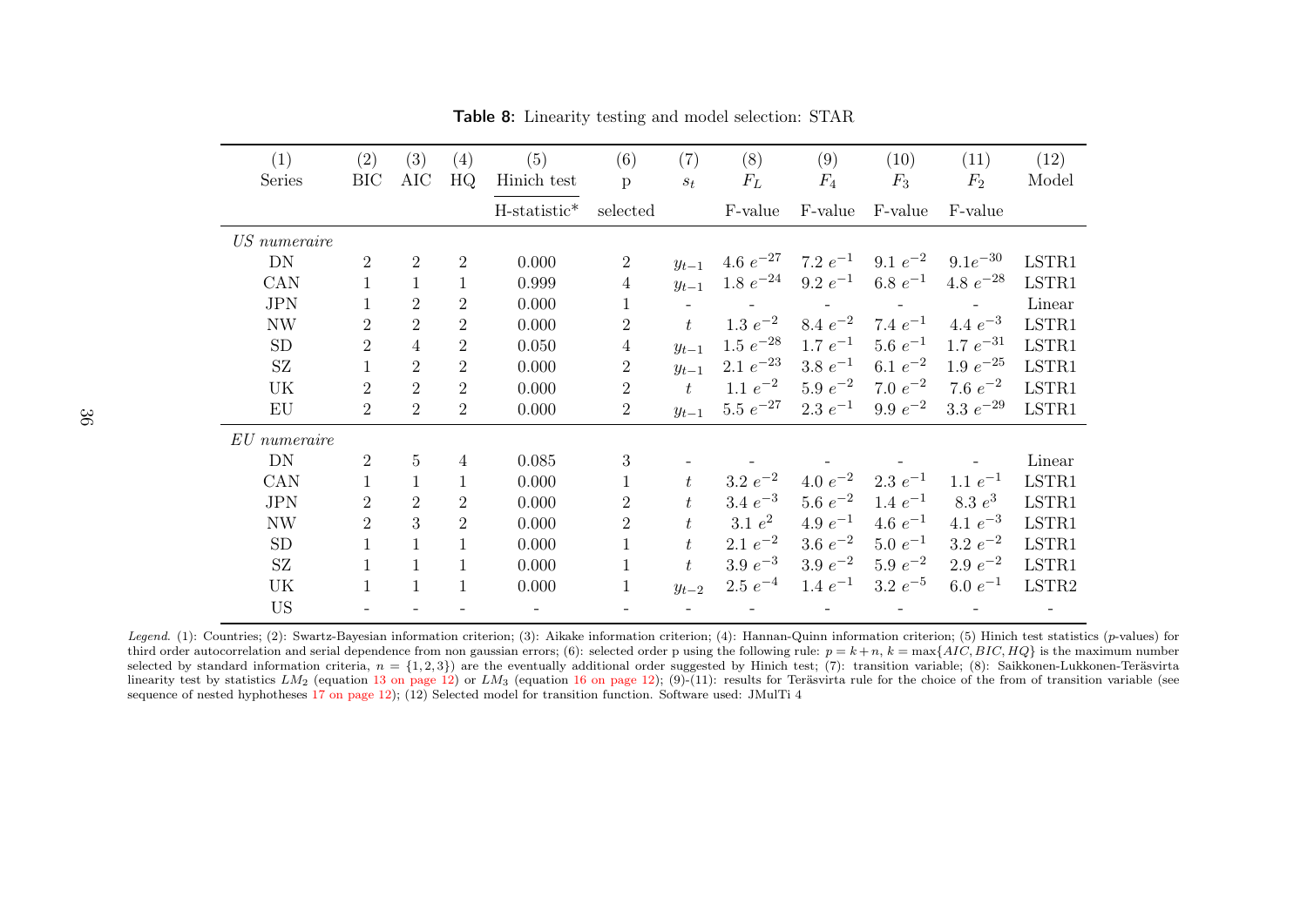Table 9: STAR models estimates

| (1)<br>Series<br>US numeraire     | (2)<br>$\phi_0$                   | (3)<br>$\phi_1$                                                                                       | (4)<br>$\phi_2$                                                                  | (5)<br>$\theta_0$                 | (6)<br>$\theta_1$                                                                | (7)<br>$\theta_2$                                                                | (8)<br>$\gamma$               | (9)<br>$\scriptstyle c_1$      | (10)<br>$\mathfrak{c}_2$                             | (11)<br>Restr                                 | $\stackrel{(12)}{\bar{R}^2}$ | (13)<br>$J-B$                    | (14)<br>$ARCH-LM(p)$       | (15)<br>$\sigma_{\epsilon}^2$ | (16)<br>$SD_{\epsilon}$ |
|-----------------------------------|-----------------------------------|-------------------------------------------------------------------------------------------------------|----------------------------------------------------------------------------------|-----------------------------------|----------------------------------------------------------------------------------|----------------------------------------------------------------------------------|-------------------------------|--------------------------------|------------------------------------------------------|-----------------------------------------------|------------------------------|----------------------------------|----------------------------|-------------------------------|-------------------------|
| $\mathbf{DN}$                     | 3.978<br>(0.402)<br>[0.000]       | $\overline{\phantom{a}}$<br>$\overline{\phantom{a}}$<br>$\overline{\phantom{a}}$                      | $-0.639$<br>(0.187)<br>[0.001]                                                   | 2.679<br>(0.300)<br>[0.000]       | $\overline{\phantom{a}}$<br>$\overline{\phantom{a}}$<br>$\overline{\phantom{a}}$ | 0.639<br>(0.187)<br>[0.001]                                                      | 0.567<br>(0.000)<br>[0.000]   | $-1.997$<br>(0.026)<br>[0.000] |                                                      | $y_{t-2}^{DN/\$}$                             | 0.982                        | 0.922<br>$\mathbf{r}$<br>[0.631] | 5.711<br>$\sim$<br>[0.004] | 0.001                         | 0.023                   |
| CAN                               | $-1.158$<br>(0.000)<br>[0.000]    | $\sim$<br>$\equiv$<br>$\sim$                                                                          | $-0.436$<br>(0.174)<br>[0.014]                                                   | 1.442<br>(0.000)<br>[0.000]       | $\blacksquare$<br>$\overline{\phantom{a}}$<br>$\overline{\phantom{a}}$           | 0.436<br>(0.174)<br>[0.014]                                                      | 0.507<br>(0.000)<br>[0.000]   | $-0.360$<br>(0.030)<br>[0.000] | $\overline{a}$                                       | $y_{t-2}^{CAN/\$}$                            | 0.979                        | 371.000<br>[0.000]               | 0.195<br>[0.094]           | 0.000                         | 0.020                   |
| <b>NW</b>                         | $-0.596$<br>(0.071)<br>[0.000]    | 1.216<br>(0.143)<br>[0.000]                                                                           | $-0.510$<br>(0.144)<br>[0.006]                                                   | $\,0.596\,$<br>(0.071)<br>[0.000] | $-1.216$<br>(0.143)<br>[0.000]                                                   | $0.510\,$<br>(0.144)<br>[0.006]                                                  | 0.991<br>(0.063)<br>[0.000]   | 221.762<br>(6.166)<br>[0.000]  | $\overline{\phantom{a}}$<br>$\overline{\phantom{a}}$ | $const,\,y_{t-1}^{NW/\$,},\,y_{t-2}^{NW/\$,}$ | 0.912                        | $4.525\,$<br>[0.104]             | 30.505<br>[0.000]          | 0.002                         | 0.042                   |
| ${\rm SD}$                        | $-11.794$<br>(3.195)<br>[0.000]   | $\overline{\phantom{a}}$<br>$\overline{\phantom{a}}$<br>$\overline{\phantom{a}}$                      | $-1.525$<br>(0.400)<br>[0.000]                                                   | 11.794<br>(3.195)<br>[0.000]      | $\overline{\phantom{a}}$<br>$\overline{\phantom{a}}$<br>$\overline{\phantom{a}}$ | 1.525<br>(0.400)<br>[0.000]                                                      | 0.105<br>(0.020)<br>[0.000]   | $-3.435$<br>(0.751)<br>[0.000] | $\overline{\phantom{a}}$<br>$\overline{\phantom{a}}$ | constant, $y_{t-2}^{SD/\$}$                   | 0.957                        | 0.160<br>[0.923]                 | 0.167<br>[0.955]           | 0.001                         | 0.026                   |
| $\operatorname{SZ}$               | $-1.127$<br>(0.272)<br>[0.000]    | $\overline{\phantom{a}}$<br>$\overline{\phantom{a}}$<br>$\overline{\phantom{a}}$                      | $-0.656$<br>(0.303)<br>[0.032]                                                   | 1.220<br>(0.330)<br>[0.000]       | $\overline{\phantom{a}}$<br>$\overline{\phantom{a}}$<br>$\bar{\phantom{a}}$      | 0.656<br>(0.303)<br>[0.032]                                                      | 0.615<br>(0.162)<br>[0.000]   | $-0.388$<br>(0.052)<br>[0.000] | $\overline{\phantom{a}}$<br>$\overline{\phantom{a}}$ | $y_{t-2}^{SZ/\$}$                             | 0.960                        | 4.419<br>[0.110]                 | 1.078<br>[0.343]           | 0.001                         | 0.023                   |
| $\ensuremath{\mathrm{UK}}\xspace$ | 0.011<br>(0.011)<br>[0.308]       | 1.327<br>(0.085)<br>[0.000]                                                                           | $-0.350$<br>(0.086)<br>[0.000]                                                   | 0.490<br>(0.013)<br>[0.000]       | $-1.327$<br>(0.085)<br>[0.000]                                                   | 0.350<br>(0.086)<br>[0.000]                                                      | 53.692<br>(30.565)<br>[0.081] | 123.025<br>(0.565)<br>[0.000]  | $\overline{\phantom{a}}$                             | $y^{\pounds/\$}_{t-1},\,y^{\pounds/\$}_{t-2}$ | 0.960                        | $7.113\,$<br>[0.029]             | 3.205<br>[0.044]           | 0.000                         | 0.020                   |
| ${\rm EU}$                        | $-0.811$<br>(0.000)<br>[0.023]    | $\overline{\phantom{a}}$<br>$\overline{\phantom{a}}$<br>$\mathord{\hspace{1pt}\text{--}\hspace{1pt}}$ | $-0.745$<br>(0.228)<br>[0.014]                                                   | 1.544<br>(0.000)<br>[0.008]       | $\overline{\phantom{a}}$<br>$\overline{\phantom{a}}$<br>$\overline{\phantom{a}}$ | 0.745<br>(0.228)<br>[0.014]                                                      | 0.556<br>(0.000)<br>[0.105]   | $-0.027$<br>(0.000)<br>[0.528] | $\overline{\phantom{a}}$                             | $y_{t-2}^{e/\$}$                              | 0.979                        | 4.400<br>[0.111]                 | 12.057<br>[0.149]          |                               | $0.001$ $0.024$         |
| $EU$ numeraire<br>CAN             | 0.067<br>(0.016)<br>[0.001]       | 1.135<br>(0.039)<br>[0.000]                                                                           | $\overline{\phantom{a}}$<br>$\overline{\phantom{a}}$<br>$\overline{\phantom{a}}$ | $0.067\,$<br>(0.016)<br>[0.001]   | $-1.135$<br>(0.039)<br>[0.000]                                                   | $\overline{\phantom{a}}$<br>$\overline{\phantom{a}}$<br>$\overline{\phantom{a}}$ | 14.865<br>(3.794)<br>[0.001]  | 135.977<br>(1.574)<br>[0.000]  | $\overline{\phantom{a}}$                             | constant, $y_{t-1}^{CAN/e}$                   | 0.800                        | 0.474<br>[0.789]                 | 5.593<br>[0.693]           |                               | $0.001$ $0.030$         |
| <b>JPN</b>                        | $-0.656$<br>(0.607)<br>[0.282]    | $3.202\,$<br>(0.000)<br>[0.000]                                                                       | $-2.335$<br>(0.000)<br>[0.007]                                                   | 0.953<br>(1.227)<br>[0.438]       | $-3.202$<br>(0.000)<br>[0.000]                                                   | $3.395\,$<br>(0.000)<br>[0.002]                                                  | 0.189<br>(0.079)<br>[0.018]   | 132.43<br>(0.000)<br>[0.041]   | $\overline{\phantom{a}}$<br>$\overline{\phantom{a}}$ | $y_{t-1}^{JPN/e}$                             | 0.985                        | $6.526\,$<br>[0.038]             | 14.715<br>[0.065]          |                               | $0.001$ $0.027$         |
| <b>NW</b>                         | $-15.142$<br>(6.473)<br>[0.029]   | $\sim$<br>$\overline{\phantom{a}}$<br>$\overline{\phantom{a}}$                                        | $-6.470$<br>(3.128)<br>[0.041]                                                   | 15.142<br>(6.473)<br>[0.029]      | $\blacksquare$<br>$\overline{\phantom{a}}$<br>$\overline{\phantom{a}}$           | 6.470<br>(3.128)<br>[0.041]                                                      | 19.286<br>(0.000)<br>[0.261]  | 86.444<br>(3.643)<br>[0.000]   | $\overline{\phantom{a}}$                             | $y_{t-1}^{NW/e}$                              |                              | 12.905<br>[0.002]                | 118.97<br>[0.000]          | 1.656                         | 1.287                   |
| ${\rm SD}$                        | $\,0.055\,$<br>(0.052)<br>[0.288] | 1.026<br>(0.024)<br>[0.000]                                                                           | $\overline{\phantom{a}}$<br>$\equiv$<br>$\overline{\phantom{a}}$                 | $-2.428$<br>(0.500)<br>[0.000]    | $-1.026$<br>(0.024)<br>[0.000]                                                   | $\blacksquare$<br>$\overline{\phantom{a}}$                                       | 11.233<br>(3.396)<br>[0.001]  | 123.205<br>(1.702)<br>[0.000]  |                                                      | $y_{t-1}^{\mathit{SD}/\mathit{e}}$            | 0.974                        | 45.300<br>[0.000]                | 19.380<br>[0.013]          |                               | $0.000 \t 0.013$        |
| $\operatorname{SZ}$               | 0.015<br>(0.007)<br>[0.037]       | 1.041<br>(0.017)<br>[0.000]                                                                           | $\overline{\phantom{a}}$<br>$\sim$<br>$\overline{\phantom{a}}$                   | $-0.015$<br>(0.007)<br>[0.037]    | $-1.041$<br>(0.017)<br>[0.000]                                                   | $\overline{\phantom{a}}$<br>$\overline{\phantom{a}}$<br>$\overline{\phantom{a}}$ | 6.849<br>(1.567)<br>[0.000]   | 147.861<br>(4.099)<br>[0.000]  | $\overline{\phantom{a}}$                             | constant, $y_{t-1}^{SZ/e}$                    | 0.967                        | 172.224<br>[0.000]               | 9.957<br>[0.268]           | 0.000                         | 0.010                   |
| $\ensuremath{\mathrm{UK}}\xspace$ | $-0.019$<br>(0.007)<br>[0.011]    | 1.287<br>(0.090)<br>[0.000]                                                                           | $-0.245$<br>(0.095)<br>[0.011]                                                   | 0.069<br>(0.016)<br>[0.000]       | $-1.424$<br>(0.395)<br>[0.000]                                                   | 1.299<br>(0.363)<br>[0.001]                                                      | 6.585<br>(4.357)<br>[0.133]   | $-0.141$<br>(0.004)<br>[0.000] | $-0.541$<br>$0.006\,$<br>0.000                       |                                               | 0.983                        | 48.886<br>[0.000]                | 10.177<br>[0.000]          | 0.000                         | 0.015                   |

*Legend.* (1): Countries; (2)-(4): parameters  $\phi$  of linear AR-part; (5)-(7): parameters  $\theta$  of nonlinear AR-part; (8)-(10): parameters of transition function G(·); (11): parameters under restriction  $\theta = \phi$ ; (12)<br>Adjus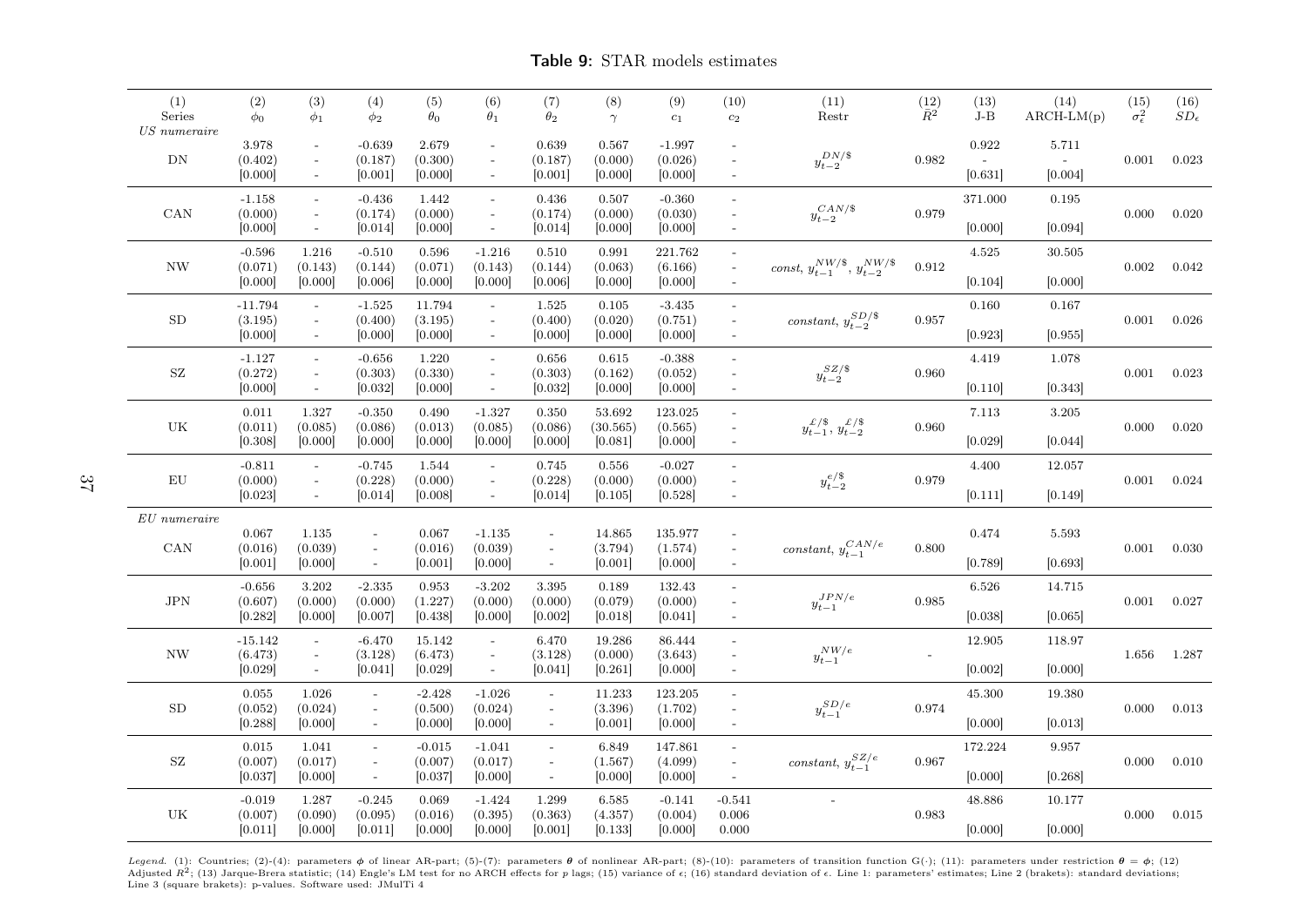|                     |                |                |       | Serial Correlation |                 |         |                |         |                | No remaining nonlinearity |                |        | Parameter Constancy |           |
|---------------------|----------------|----------------|-------|--------------------|-----------------|---------|----------------|---------|----------------|---------------------------|----------------|--------|---------------------|-----------|
|                     |                |                |       | $F$ -values        |                 |         |                |         | $F$ -values    | DF1                       | DF2            | $H_1$  | $H_2$               | $H_3$     |
| Lag                 | $\overline{1}$ | $\,2$          | 3     | $\sqrt{4}$         | $5\overline{)}$ | $\,6\,$ | $\overline{7}$ | $\,8\,$ |                |                           |                |        |                     |           |
| U.S. numeraire      |                |                |       |                    |                 |         |                |         |                |                           |                |        |                     |           |
| DN                  | 0.658          | 0.871          | 0.582 | 0.510              | 0.747           | 0.687   | 0.721          | 0.762   | 0.322          | $\,6\,$                   | 118            | 2.636  | 1.545               | 1.883     |
| CAN                 | 0.312          | 0.293          | 0.229 | 1.661              | 1.291           | 1.282   | 1.389          | 1.309   | 0.801          | 12                        | 110            | 1.704  | 1.186               | 1.420     |
| <b>NW</b>           | 0.295          | 0.644          | 1.846 | 1.718              | 1.622           | 1.797   | 1.559          | 1.675   | 0.165          | $\,6\,$                   | 118            | 19.031 | 10.739              | 10.408    |
| <b>SD</b>           | 1.639          | 2.373          | 1.775 | 1.708              | 2.437           | 2.075   | 1.864          | 1.650   | 0.782          | 12                        | 110            | 2.374  | 1.644               | 1.717     |
| $\operatorname{SZ}$ | 0.174          | 0.319          | 0.412 | 0.400              | 0.340           | 0.361   | 0.605          | 0.570   | 0.408          | 6                         | 118            | 2.418  | 1.391               | 1.711     |
| $UK^*$              | 0.276          | 1.135          | 1.103 | 1.491              | 1.367           | 1.314   | 1.251          | 1.172   | 0.698          | 6                         | 118            | 1.835  | 1.801               | $\rm NaN$ |
| EU                  | 0.669          | 0.769          | 0.510 | 0.417              | 0.836           | 0.761   | 0.765          | 0.760   | 0.420          | 6                         | 118            | 1.474  | 0.777               | 0.614     |
| E.U. numeraire      |                |                |       |                    |                 |         |                |         |                |                           |                |        |                     |           |
| CAN                 | 5.094          | 2.742          | 1.563 | 1.013              | 0.775           | 0.898   | 0.875          | 1.179   | 0.032          | 3                         | 123            | 32.968 | 18.208              | 12.649    |
| <b>JPN</b>          | 0.418          | 0.737          | 0.615 | 1.029              | 0.876           | 0.791   | 0.585          | 0.457   | 0.001          | 6                         | 118            | 0.676  | 0.005               | 0.005     |
| <b>NW</b>           | 2.997          | 3.541          | 2.500 | 1.965              | 1.576           | 1.928   | 1.935          | 1.744   | 3.82 $e^{-34}$ | 6                         | 120            | 72,934 | 36,508              | 29,320    |
| <b>SD</b>           | 3.090          | 1.658          | 3.886 | 3.008              | 2.586           | 2.316   | 1.974          | 1.852   | 0.000          | 3                         | 123            | 0.030  | 0.024               | 0.004     |
| SZ                  | 1.547          | 0.749          | 0.650 | 0.642              | 0.496           | 0.414   | 0.759          | 0.676   | 0.118          | 3                         | 123            | 0.082  | 0.104               | 0.658     |
| UK                  | 0.344          | 0.174          | 0.142 | 0.096              | 0.118           | 0.326   | 0.575          | 0.537   | 0.962          | 3                         | 118            | 1.272  | 1.333               | 1.753     |
|                     |                |                |       | $P$ -values        |                 |         |                |         | $P$ -values    | DF1                       | DF2            | $H_1$  | $H_2$               | $H_3$     |
| Lag                 | 1              | $\overline{2}$ | 3     | $\overline{4}$     | $5\phantom{.0}$ | 6       | $\overline{7}$ | 8       |                |                           |                |        |                     |           |
| U.S. numeraire      |                |                |       |                    |                 |         |                |         |                |                           |                |        |                     |           |
| DN                  | 0.419          | 0.421          | 0.628 | $0.728\,$          | 0.590           | 0.660   | 0.654          | 0.637   | 0.924          | $\mathbf{H}$              | $\mathbf{H}$   | 0.037  | 0.150               | 0.044     |
| CAN                 | 0.578          | 0.747          | 0.876 | 0.164              | 0.273           | 0.272   | 0.217          | 0.247   | 0.648          | $\mathbf{H}$              | $\mathbf{H}$   | 0.154  | 0.314               | 0.168     |
| <b>NW</b>           | 0.588          | 0.527          | 0.142 | 0.151              | 0.160           | 0.106   | 0.155          | 0.113   | 0.986          | $\mathbf{H}$              | $\blacksquare$ | 0.000  | 0.000               | 0.000     |
| SD                  | 0.203          | 0.098          | 0.156 | 0.153              | 0.034           | 0.062   | 0.082          | 0.119   | 0.667          | $\mathbf{H}$              | $\mathbf{H}$   | 0.056  | 0.120               | 0.073     |
| $\operatorname{SZ}$ | 0.677          | 0.728          | 0.745 | 0.809              | 0.888           | 0.902   | 0.751          | 0.119   | 0.873          | $\mathbf{H}$              | $\mathbf{H}$   | 0.052  | 0.208               | 0.074     |
| $UK^*$              | 0.601          | 0.325          | 0.351 | 0.209              | 0.242           | 0.257   | 0.282          | 0.323   | 0.651          | $\mathbf{u}$              | $\mathbf{H}$   | 0.098  | 0.057               | NaN       |
| ${\rm EU}$          | 0.545          | 0.466          | 0.676 | 0.796              | 0.527           | 0.603   | 0.618          | 0.639   | 0.865          | $\mathbf{H}$              | $\mathbf{H}$   | 0.233  | 0.543               | 0.719     |
| E.U. numeraire      |                |                |       |                    |                 |         |                |         |                |                           |                |        |                     |           |
| CAN                 | 0.026          | 0.068          | 0.202 | 0.404              | 0.569           | 0.499   | 0.529          | 0.318   | 0.992          | $\mathbf{H}$              | $\mathbf{H}$   | 0.000  | 0.000               | 0.000     |
| <b>JPN</b>          | 0.519          | 0.481          | 0.607 | 0.395              | 0.500           | 0.579   | 0.767          | 0.884   | 1.000          | $\mathbf{H}$              | $\mathbf{H}$   | 0.001  | NaN                 | $\rm NaN$ |
| <b>NW</b>           | 0.858          | 0.032          | 0.063 | 0.104              | 0.172           | 0.082   | 0.071          | 0.096   | 1.000          | $\mathbf{u}$              | $\mathbf{H}$   | 0.000  | 0.000               | 0.000     |
| <b>SD</b>           | 0.081          | 0.195          | 0.011 | 0.021              | 0.030           | 0.038   | 0.065          | 0.075   | 1.000          | $\mathbf{u}$              | $\mathbf{H}$   | 0.000  | 0.000               | 0.000     |
| $\operatorname{SZ}$ | 0.216          | 0.475          | 0.584 | 0.633              | 0.779           | 0.868   | 0.623          | 0.712   | 0.950          | $\mathbf{u}$              | $\mathbf{H}$   | 0.000  | 0.000               | 0.000     |
| UK                  | 0.559          | 0.840          | 0.935 | 0.983              | 0.988           | 0.922   | 0.775          | 0.827   | 0.413          | $\mathbf{u}$              | $\mathbf{H}$   | 0.276  | 0.211               | 0.042     |
|                     |                |                |       |                    |                 |         |                |         |                |                           |                |        |                     |           |

Table 10: Diagnostic tests for estimated STAR models

\*Statistic for No remaining nonlinearity refers to the case  $s_t = y_{t-1}$ . Software used: JMulTi 4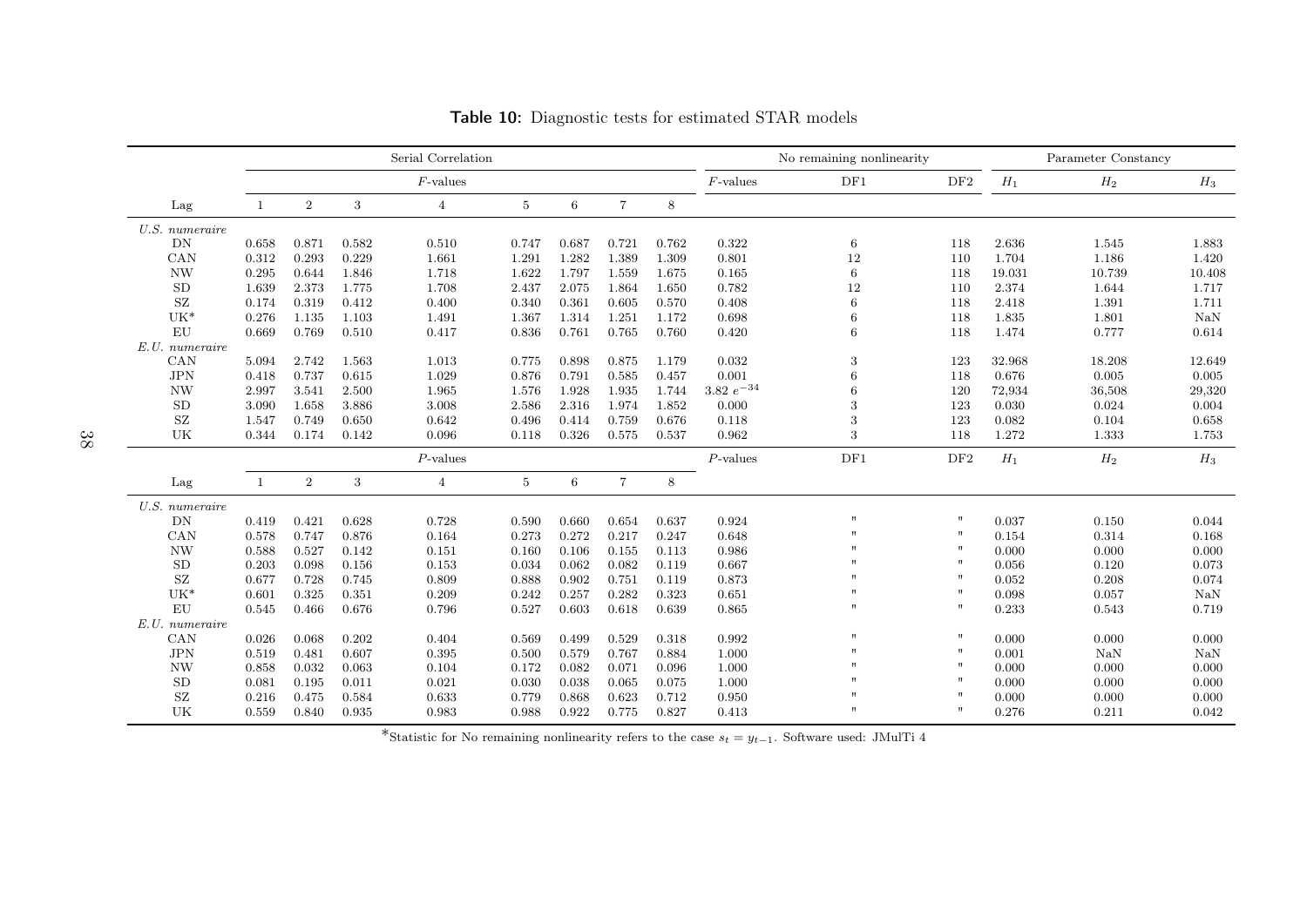



Figure 2: Plots of transition functions for estimated STAR models